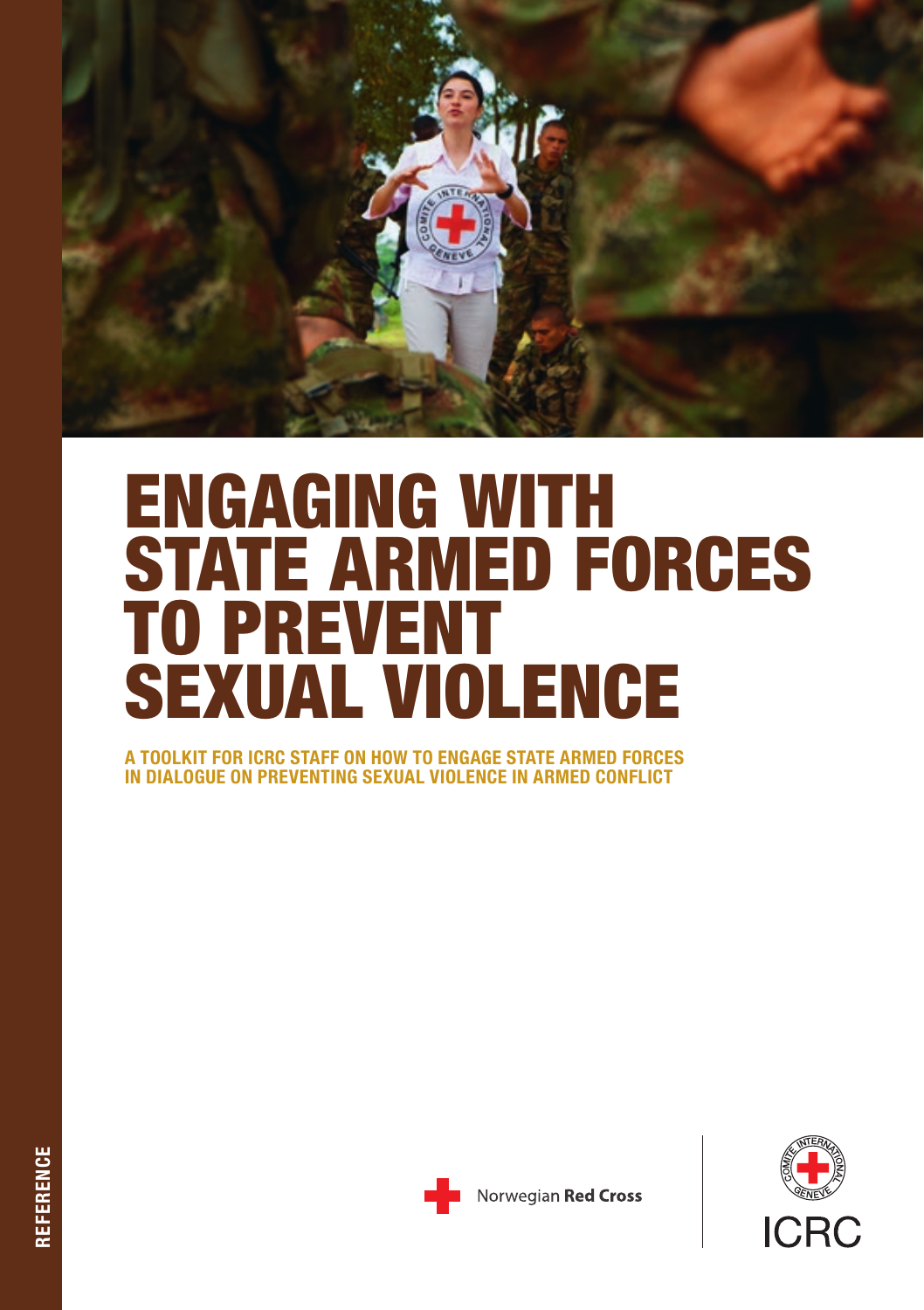This toolkit has been produced on the initiative of the Unit for Relations with Arms Carriers (DP\_ FAS) at the International Commitee of the Red Cross (ICRC), following a two-year project that examined and analysed how sexual violence is addressed in military doctrine (*Sexual Violence and Military Doctrine <sup>1</sup>* ). Given the often sensitive and concealed nature of the problem, establishing open and constructive dialogue with weapon bearers on this subject remains a challenge for the ICRC. In most contexts, the organization is more used to and at ease in discussing the conduct of hostilities rather than details of how sexual violence is committed, why it happens and what can be done to prevent it. This toolkit has been designed as a practical aid to addressing the issue and to help ICRC staff involved in protection and prevention activities to engage armed forces in dialogue. It is not designed to provide assistance to victims/survivors.

This toolkit has been primarily designed as a practical aid to support ICRC staff engage armed forces in dialogue. However, the ICRC makes it available for the staff of other humanitarian organizations.

External personnel should be aware that they will not be able to access some internal links mentioned in this toolkit.

Developed by the ICRC in cooperation with the Norwegian Red Cross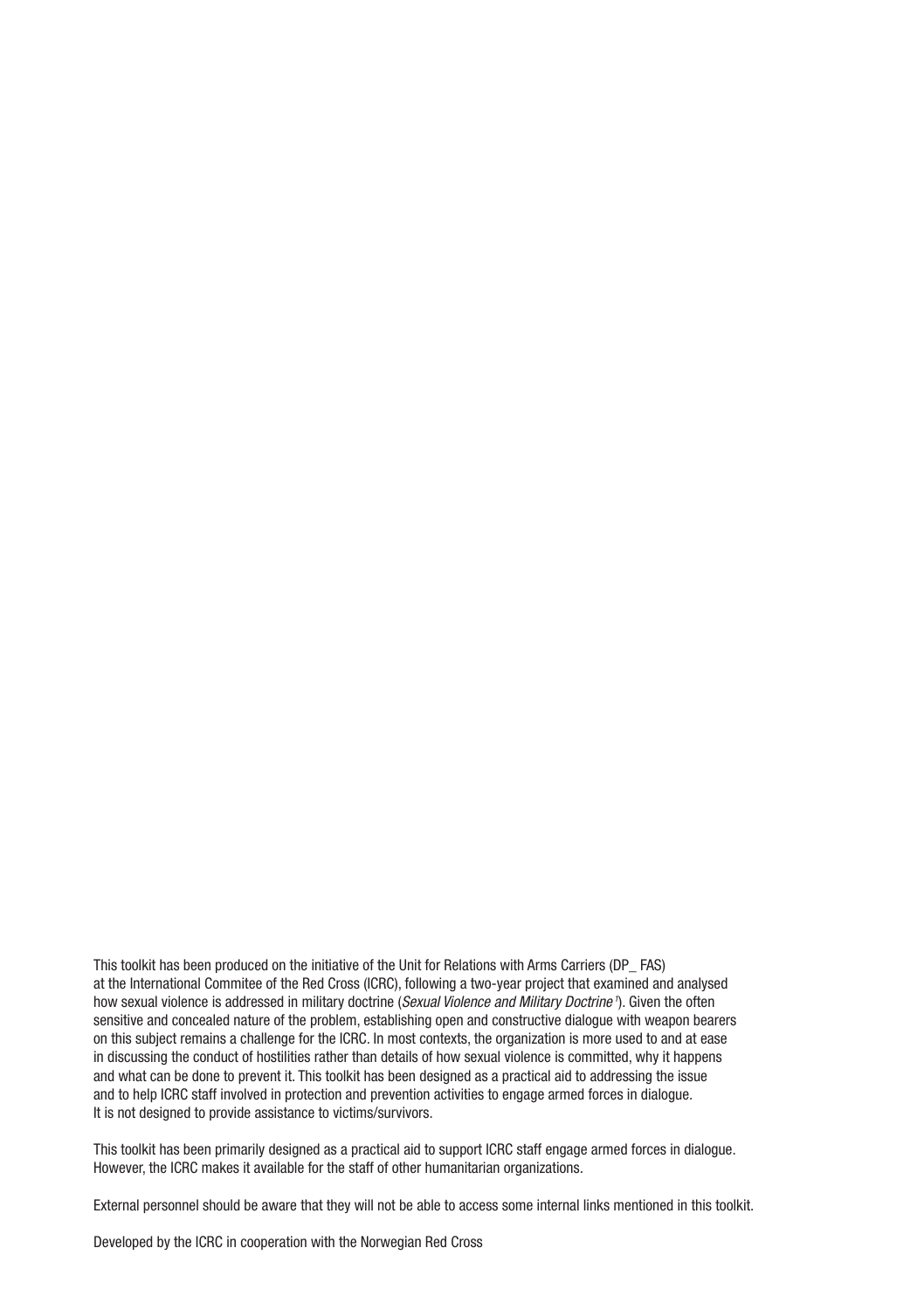# ENGAGING WITH STATE ARMED FORCES TO PREVENT SEXUAL VIOLENCE

A TOOLKIT FOR ICRC STAFF ON HOW TO ENGAGE STATE ARMED FORCES IN DIALOGUE ON PREVENTING SEXUAL VIOLENCE IN ARMED CONFLICT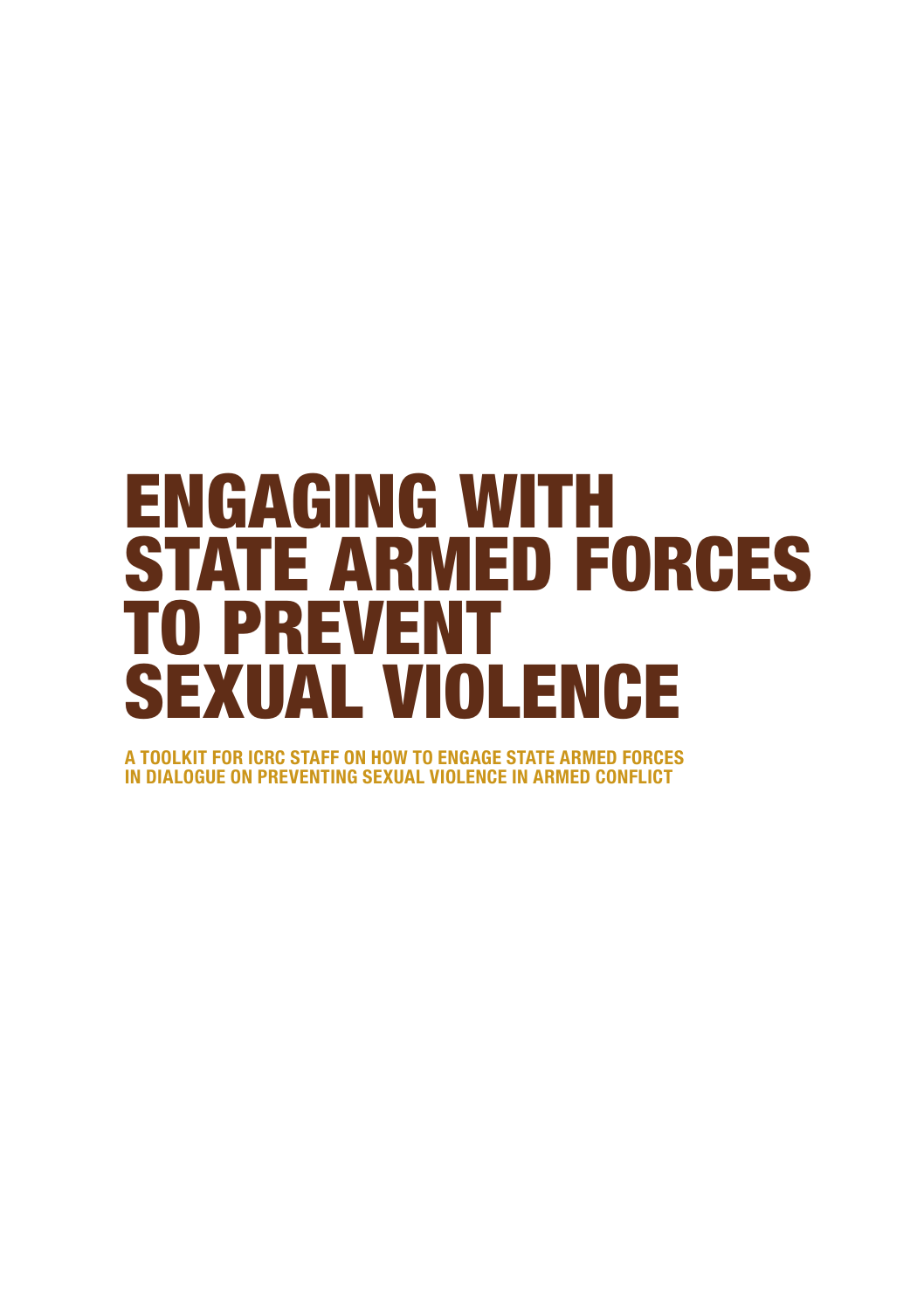# **CONTENTS**

### **MODULE I**

### **MODULE II**

### **MODULE III**

### **MODULE IV**

| WHY ENGAGE IN DIALOGUE WITH STATE ARMED FORCES? 25 |  |
|----------------------------------------------------|--|
|                                                    |  |
|                                                    |  |
|                                                    |  |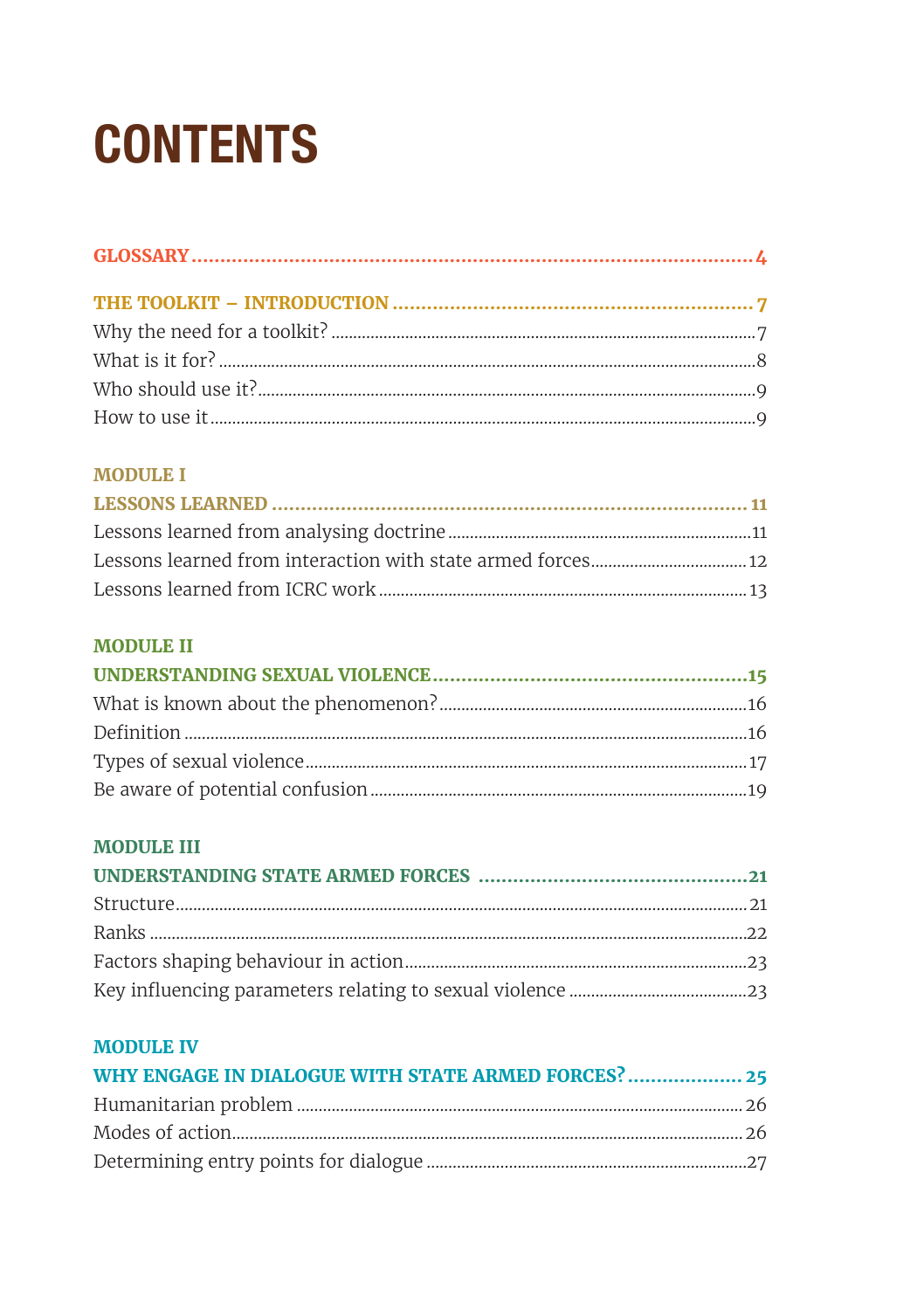| <b>MODULE V</b>                                                    |  |
|--------------------------------------------------------------------|--|
|                                                                    |  |
|                                                                    |  |
| Potential patterns of sexual violence: elements to analyse 32      |  |
| Integrating the prohibition of sexual violence into doctrine:      |  |
|                                                                    |  |
| Influencing factors identified by the ICRC: elements to analyse 34 |  |
| <b>MODULE VI</b>                                                   |  |
|                                                                    |  |
| <b>MODULE VII</b>                                                  |  |
|                                                                    |  |
|                                                                    |  |
| <b>MODULE VIII</b>                                                 |  |
|                                                                    |  |
| <b>MODULE IX</b>                                                   |  |
|                                                                    |  |
| <b>MODULE X</b>                                                    |  |
|                                                                    |  |
| <b>MODULE XI</b>                                                   |  |
|                                                                    |  |
|                                                                    |  |
|                                                                    |  |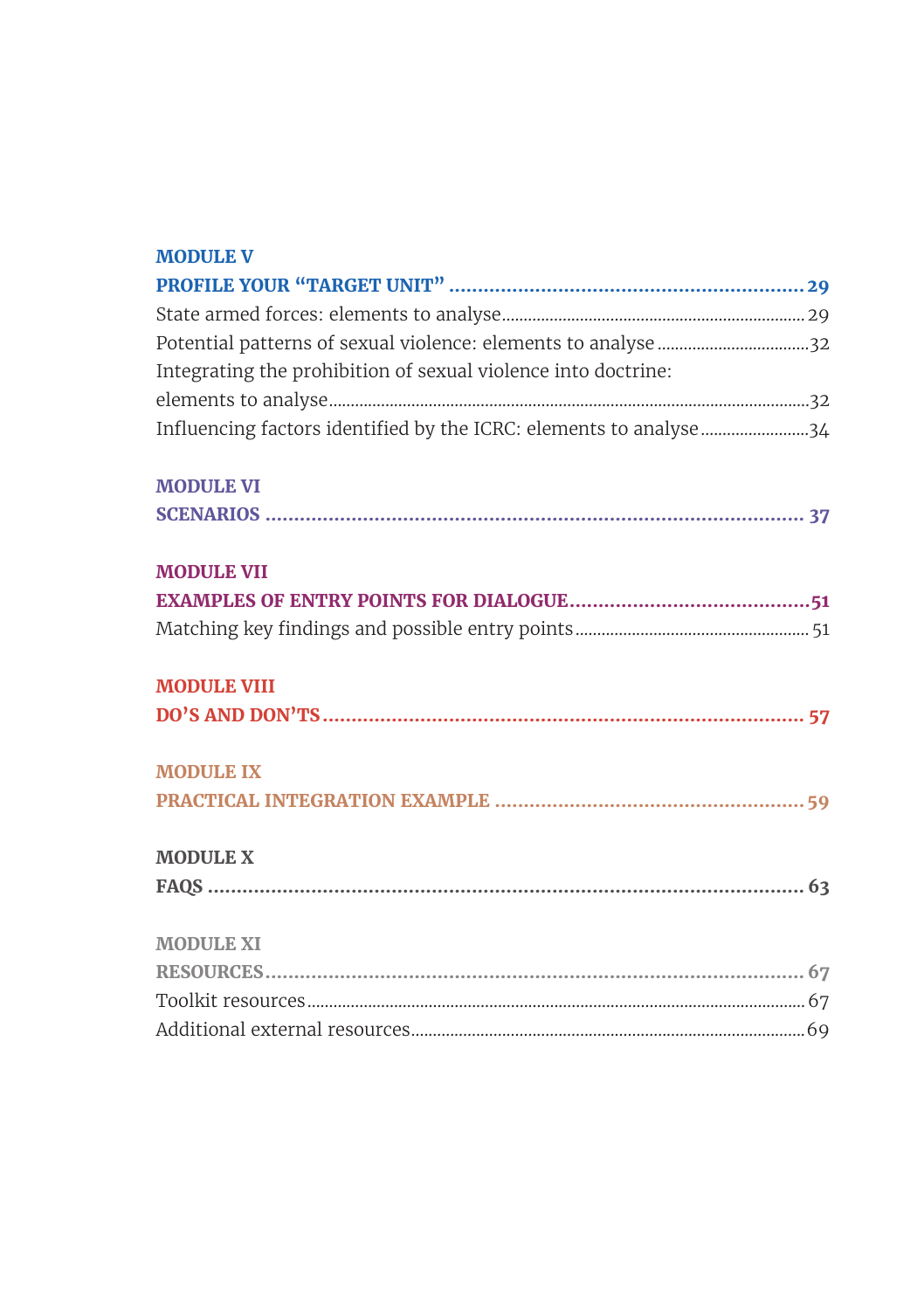# GLOSSARY

### **Dialogue**

All ICRC activities directed at weapon bearers that are designed to influence them. There are two types: general dialogue (conducted as part of general prevention activities) and confidential bilateral dialogue (conducted as part of protection activities). The two are inextricably linked, in that confidential dialogue can only take place once avenues have been opened by the more general variety. Likewise, general dialogue draws on its confidential counterpart and thus helps address issues around actual and/or potential abuses and violations. Unless specified otherwise, the term "dialogue" is used in this document to mean both types of dialogue.

### **Doctrine**

All standard principles that guide the actions of weapon bearers at the strategic, operational and tactical levels, regardless of the forms these principles take, i.e. it encompasses all directives, policies, procedures, codes of conduct and reference manuals – or their equivalents – that are used to educate and train weapon bearers during their careers.

### **Integration (FAS)**

Process of translating legal rules by the target population, i.e. armed forces, into concrete mechanisms or measures to ensure compliance and adopting the means required to achieve this end. Integration is a continuous effort and must constantly address doctrine, teaching or education, training and equipment issues, and be backed up by an effective system of sanctions.

#### **Prevention (PREV)**

All communication, implementation, instruction and education activities whose purpose is to influence people's behaviour to anticipate and avoid the occurrence of violations.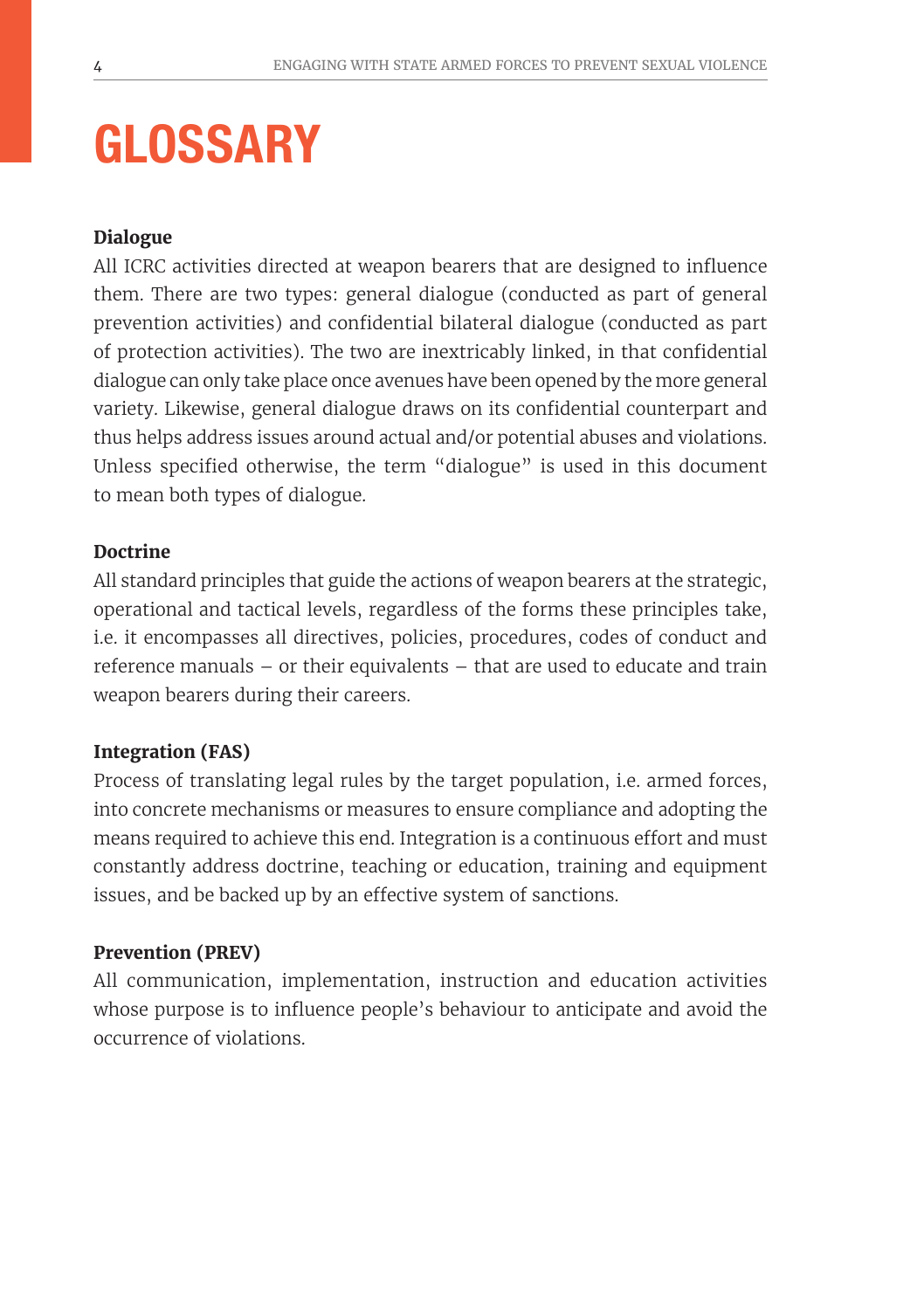#### **Protection of Civilians (PoC)**

Term used within international organizations that fulfil crisis management roles, such as the North Atlantic Treaty Organization (NATO), the United Nations (UN), the African Union (AU) and the European Union (EU). There is no common definition of or framework for the protection of civilians; each organization carries out a different range of activities in connection with the protection of civilians. Common to all the organizations is the element of potential use of force: protecting civilians may include the use of force to prevent, deter, pre-empt and respond to situations in which civilians may suffer or be under threat of physical violence (including sexual violence).

#### **Protection (PROT)**

Protection activities aim to ensure that authorities and other bodies respect their obligations and the rights of individuals to preserve the safety, physical integrity and dignity of those affected by armed conflict and other situations of violence. Protection activities include efforts to prevent or put a stop to actual or potential violations of international humanitarian law (IHL) and other relevant bodies of law or norms.

#### **Reversed burden of proof**

An institutional approach to sexual violence whereby staff are required to operate under the assumption that, unless conclusively proven otherwise, such violations are occurring, and to act proactively to assess and respond to the needs of victims/survivors, according to the sexual violence strategy.

#### **State armed forces**

Weapon bearers whose primary function is combat and who operate under the control or command of one or more States. They include peace-support troops operating outside their home country.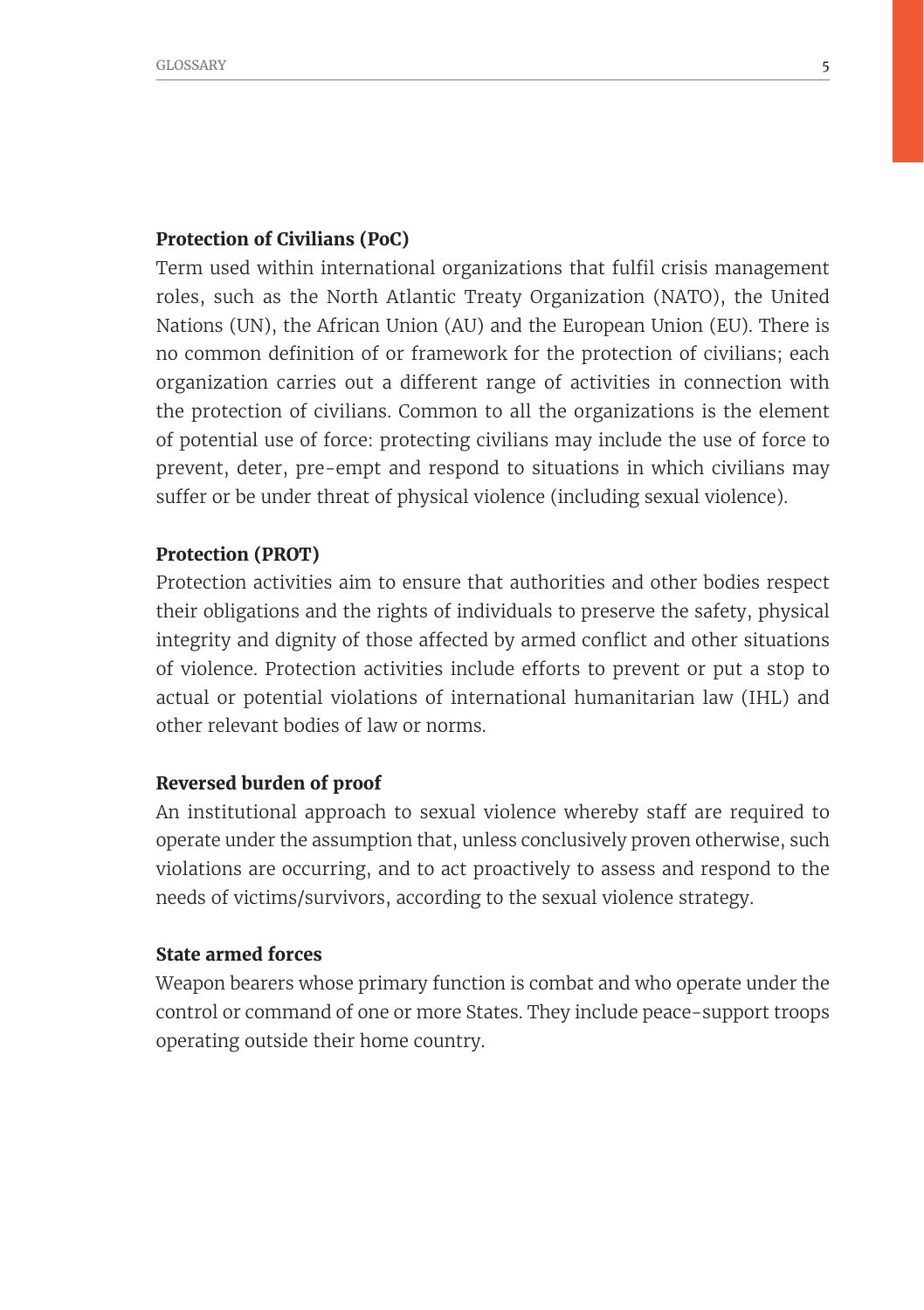#### **Survivor**

A term to describe individuals who have suffered sexual violence used by some organizations in preference to the term "victim", which, in some contexts, is understood as disempowering and implying weakness, powerlessness and passivity. Instead, the term "survivor" is recommended in resilience literature to connote agency and activeness when describing individuals who have lived through sexual violence.

### **Victim**

A term that appears in forensic documents, which emphasizes the fact that sexual violence is a violation and that the victims are not responsible for what happened to them. The ICRC prefers to use the term "victim/survivor" to emphasize that the preference should depend on the individual concerned.

#### **Weapon bearers**

A diverse group that includes armed forces, police and security forces, other weapon bearers and private military/security companies PMSCs. Despite their differences, these groups have several features in common, which you need to be aware of before initiating dialogue. Note that the ICRC English style guide stipulates the use of "weapon bearers" rather than "arms carriers".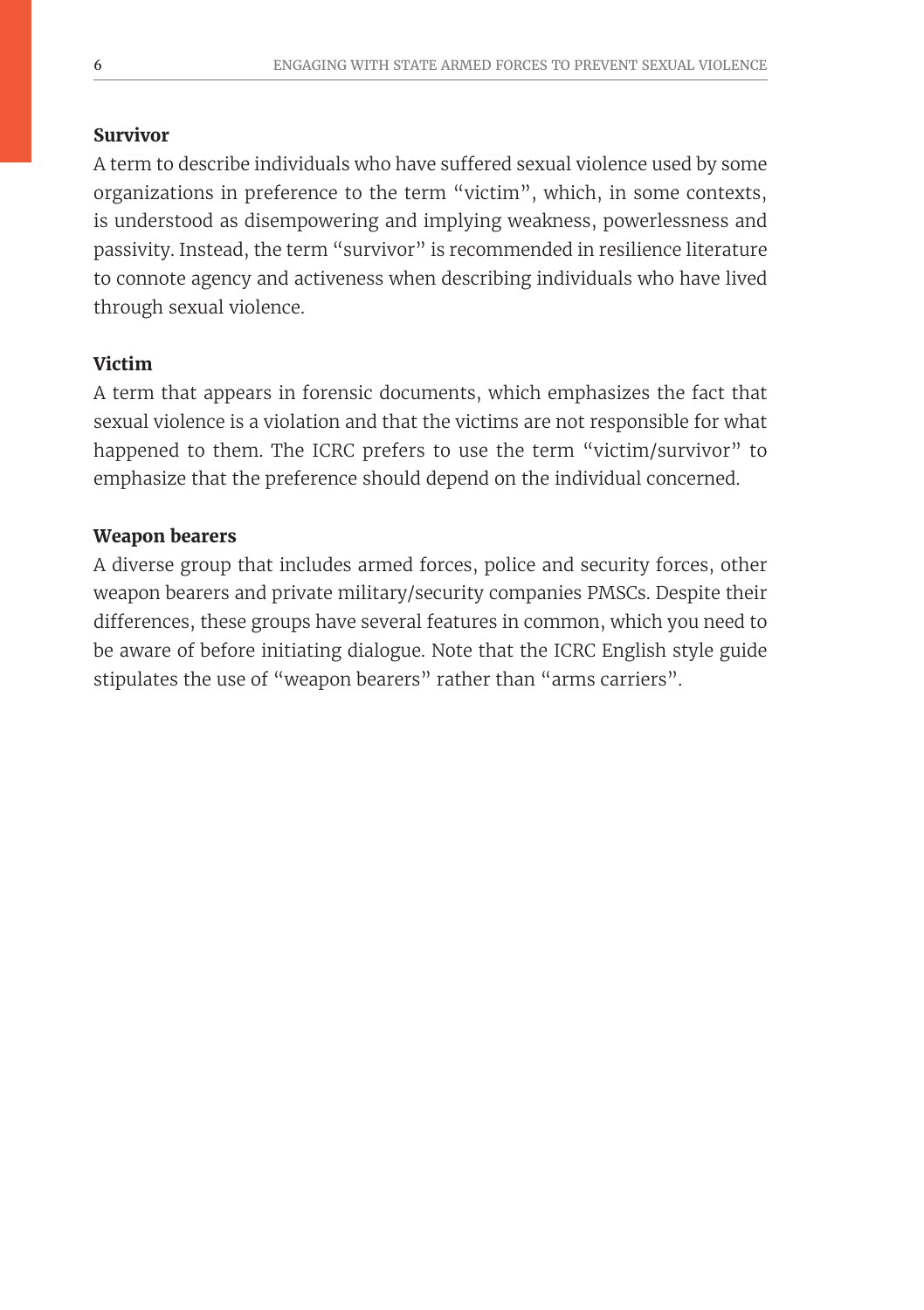# THE TOOLKIT – INTRODUCTION

Addressing sexual violence in armed conflict is an institutional and operational priority, and the ICRC is strongly committed to strengthening its prevention work in this respect, including in relation to weapon bearers. Sexual violence is still widespread in today's conflicts and it is imperative that ICRC staff tackle the issue, whether evidence of violence is available or not (i.e. a reversed burden of  $\text{proof}^2$ ).

With its vast network and privileged access to weapon bearers, the ICRC has a responsibility to make best use of its resources to increase respect for and implementation of the law about the prohibition of sexual violence. This is a key part of current global efforts to prevent sexual violence and contributes to the implementation of the resolution on sexual and gender-based violence adopted by the 32nd International Conference of the Red Cross and Red Crescent in 2015.3

### WHY THE NEED FOR A TOOLKIT?

ICRC staff are likely to meet armed forces in their work, and can therefore engage them in dialogue. However, like in any discussion to do with violations of IHL, merely raising the topic of sexual violence can cause those with whom you want to establish a dialogue to feel they are somehow being accused. This toolkit is designed to be a practical and innovative resource for staff, with suggestions on how to engage in dialogue on sexual violence\* with State armed forces without coming across as accusatory.

While there are materials and frameworks regarding dialogue with weapon bearers <sup>4</sup> available, none focuses specifically on sexual violence. Instead of reinventing the wheel, this toolkit brings together elements of existing materials, connects the dots, gives guidance and builds knowledge.

The ICRC's protection and assistance/health departments have additional reference documents to guide their action.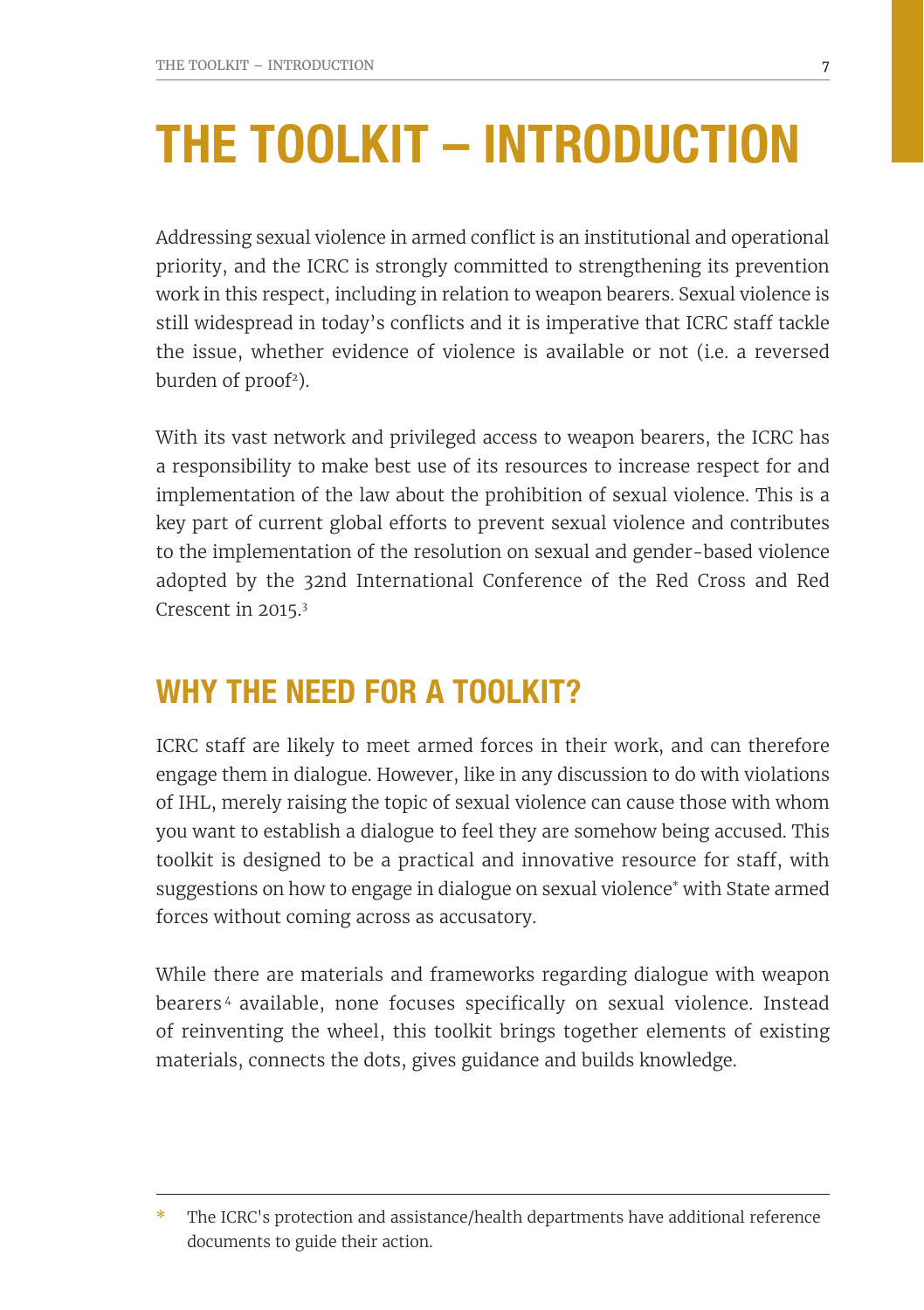# WHAT IS IT FOR?

The aim of this toolkit is not to solve problems within State armed forces under scrutiny, e.g. a lack of command responsibility, discipline or sanctions system. Rather, it is designed to help ICRC staff involved in prevention and protection activities engage State armed forces in dialogue on sexual violence. It provides a basis for carrying out an initial analysis of a State armed force (target unit) in a given context to determine a good entry point for initiating dialogue or, on the contrary, to identify what would *not* work in that context.

The assumption behind the toolkit is that some level of contact and interaction with State armed forces exists already (sexual violence is not a good topic with which to start dialogue from scratch). Engaging State armed forces in dialogue on sexual violence:

- (a) raises awareness and understanding of the prohibition of sexual violence and the consequences for victims/survivors
- (b) encourages and supports the integration of such understanding into military doctrine and practice
- (c) highlights the responsibility of State armed forces to ensure safe access to services for victims/survivors, or such forces' role as "protectors" of civilians
- (d) advances global discourse on sexual violence, with the aim of
	- putting an end to recurring violations and
	- preventing future violations.

Reducing the incidence of sexual violence is always the goal of prevention activities in this domain.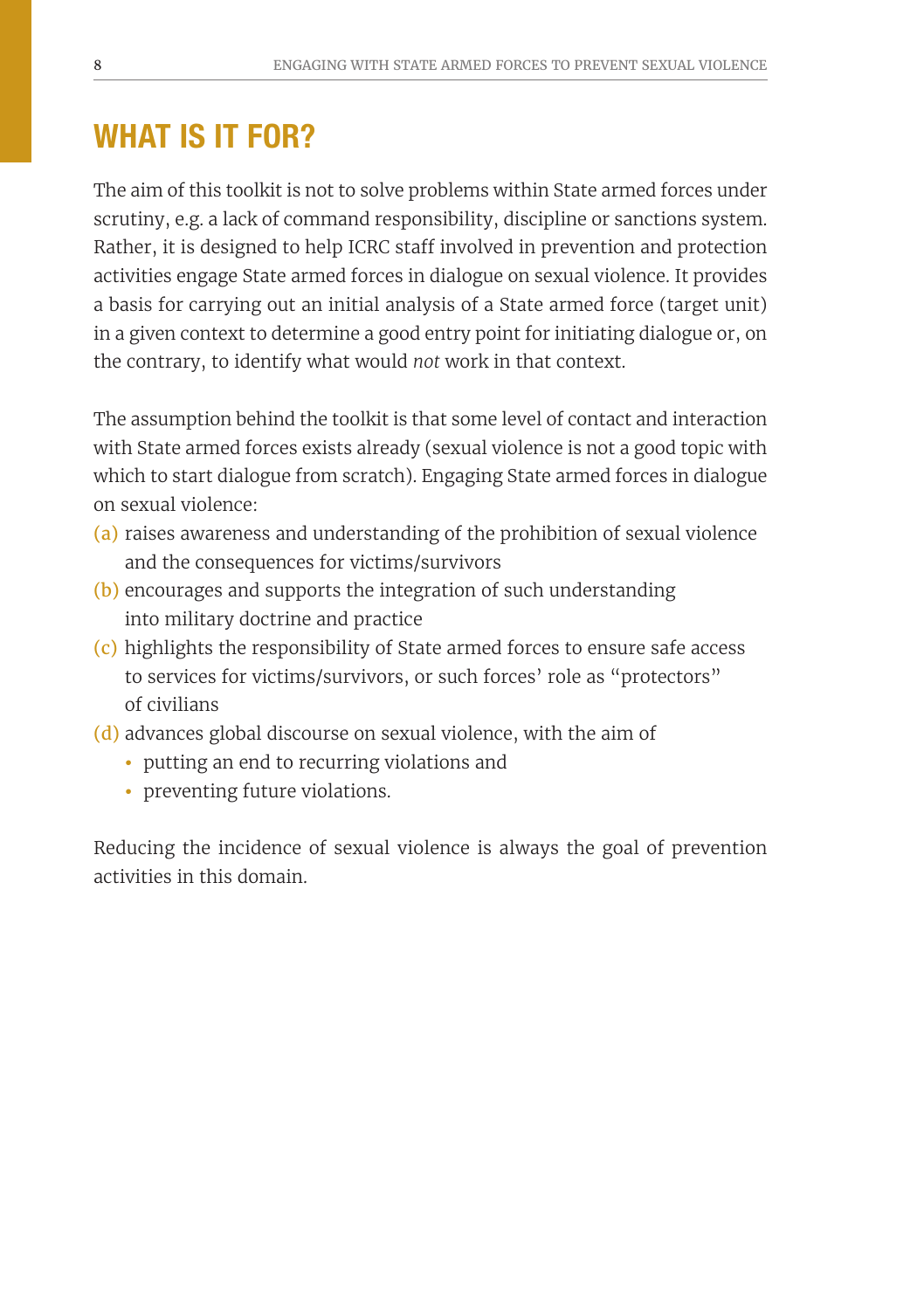### WHO SHOULD USE IT?

This toolkit is intended for all ICRC staff engaged in activities in which contact with State armed forces occurs.

- ICRC delegations could, with additional support from the Unit for Relations with Arms Carriers (DP\_FAS), use it to define a strategy and develop key messages.
- It could help inform delegations' longer-term work at all relevant levels to promote respect for the prohibition of sexual violence.

In addition, the general overview of the issues and introductory information provided in some of the modules may be useful for ICRC staff.

## HOW TO USE IT

In addition to the hard-copy version, an interactive version of this toolkit is available online. The toolkit is structured into 11 modules, which are interconnected but can stand alone. Each module deals with a specific topic and begins with a short introduction. Throughout the toolkit there are hyperlinks (in the electronic version) and resource numbers (in the print version) to help users find relevant ICRC documents and background material. The final modules detail internal and external resources and provide answers to frequently asked questions.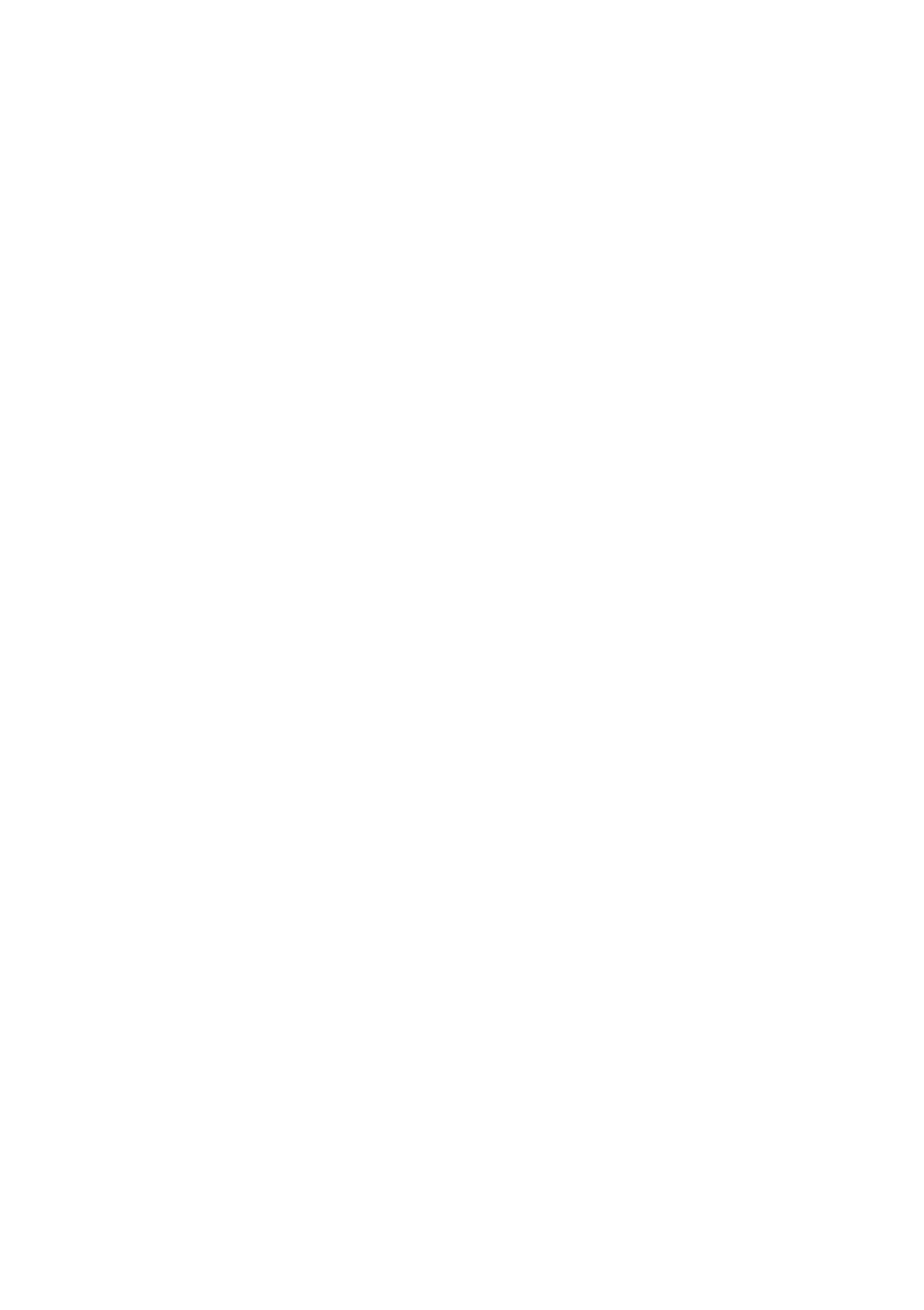# MODULE I

# LESSONS LEARNED

The ICRC has worked to prevent sexual violence by  $-$  among other things  $$ promoting understanding of and adherence to applicable rules of international humanitarian law (IHL) and international human rights law (IHRL), and by encouraging military authorities to integrate specific provisions into military doctrine. This is in line with the ICRC's approach to prevention activities and the belief that "to prevent IHL violations, the law must become an integral part of the conduct of operations".5 Nevertheless, it has become clear that, globally, the ICRC had relatively little information on how armed forces have integrated the prohibition of sexual violence into their doctrines or how they implement and enforce it in practice.

To address this issue, DP\_FAS partnered with the Norwegian Red Cross to research and map how State armed forces integrate the prohibition of sexual violence into their doctrines. The findings of this study<sup>1</sup> form the basis of this toolkit. Some of the most pertinent findings are set out below.

## LESSONS LEARNED FROM ANALYSING DOCTRINE

In most of the contexts analysed, sexual violence is not considered an IHL issue. It is sometimes mentioned in connection with IHRL or as a national crime, and codes of conduct may cover it as a disciplinary issue, but, in general, the prohibition of sexual violence in conflict is not explicit in military doctrine.

State armed forces in countries where sexual violence has occurred (and been well documented) are more likely to see it as an IHL or IHRL issue and thus integrate its prohibition into their doctrine.

In practically none of the materials analysed were men and boys mentioned as potential victims/survivors in terms of sexual violence. Different State armed forces understand the term "sexual violence" differently, so definitions vary. The term is often confused with harassment and abuse within ranks, or with sexual exploitation.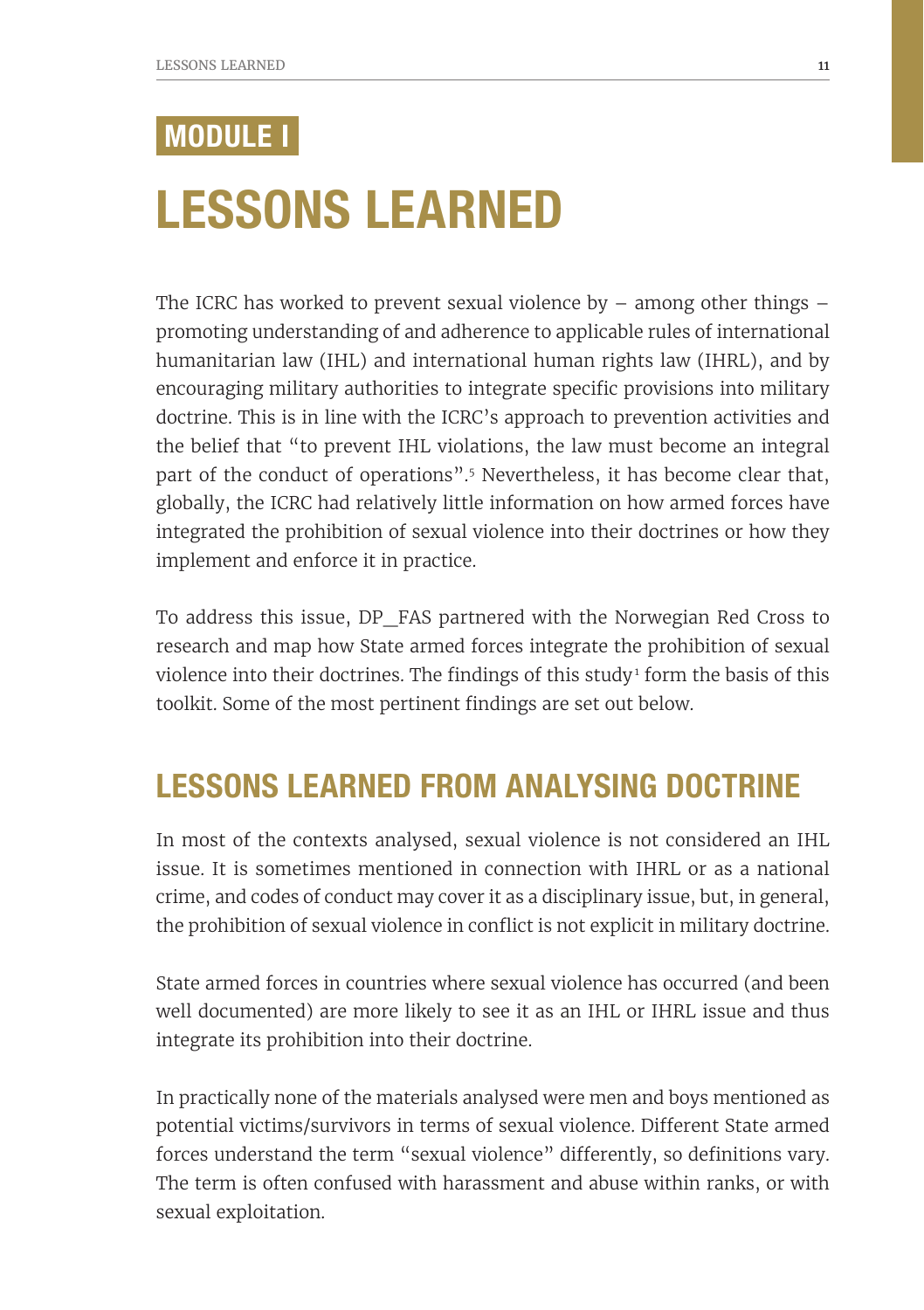Sexual violence as an element to consider in the protection of civilians is covered in a few military doctrines, in terms of either a duty to protect civilians from sexual violence or to intervene when witnessing it, or the topic is treated as a part of the protection-of-civilians doctrine.

Finally, it is important to note that a lack of *de jure* integration does not automatically mean there is no integration at all. There may be informal mechanisms linked to unwritten codes of conduct, ethics, certain types of inductions and drills, and unwritten disciplinary sanctions that implicitly integrate sexual violence as a breach of IHL. Such informal socialization mechanisms are examined in depth in the *Roots of Restraint Study.*<sup>6</sup>

# LESSONS LEARNED FROM INTERACTION WITH STATE ARMED FORCES

As already noted, there is no common definition of sexual violence used by the various armed forces, so the ICRC must be clear what it means when it talks about it, especially given the fact that sexual violence tends not to be considered an IHL issue. Therefore, it is important to clarify (a) how the ICRC and IHL define sexual violence, (b) the link between it and situations of conflict and (c) how it is not an issue typically related to sexual violence or harassment within ranks.

As a result of the global discourse on "conflict-related sexual violence" and the UN resolutions regarding women, peace and security,7 in which sexual violence is one of the four pillars, it would appear that the issue is being acknowledged, so it can be assumed that, within armed forces, staff at higher command levels are familiar with the topic.

This implies that sexual violence in armed conflict is a "less sensitive" topic to raise in the context of UN peace operations or as part of a NATO dialogue, but there remains a discrepancy between the national and international levels, in terms of commitment to preventing and responding to sexual violence.

Nevertheless, while sexual violence might still be a sensitive topic in some contexts, the topic receives enough attention globally<sup>8</sup> to assume that it is possible to address it in almost any given context.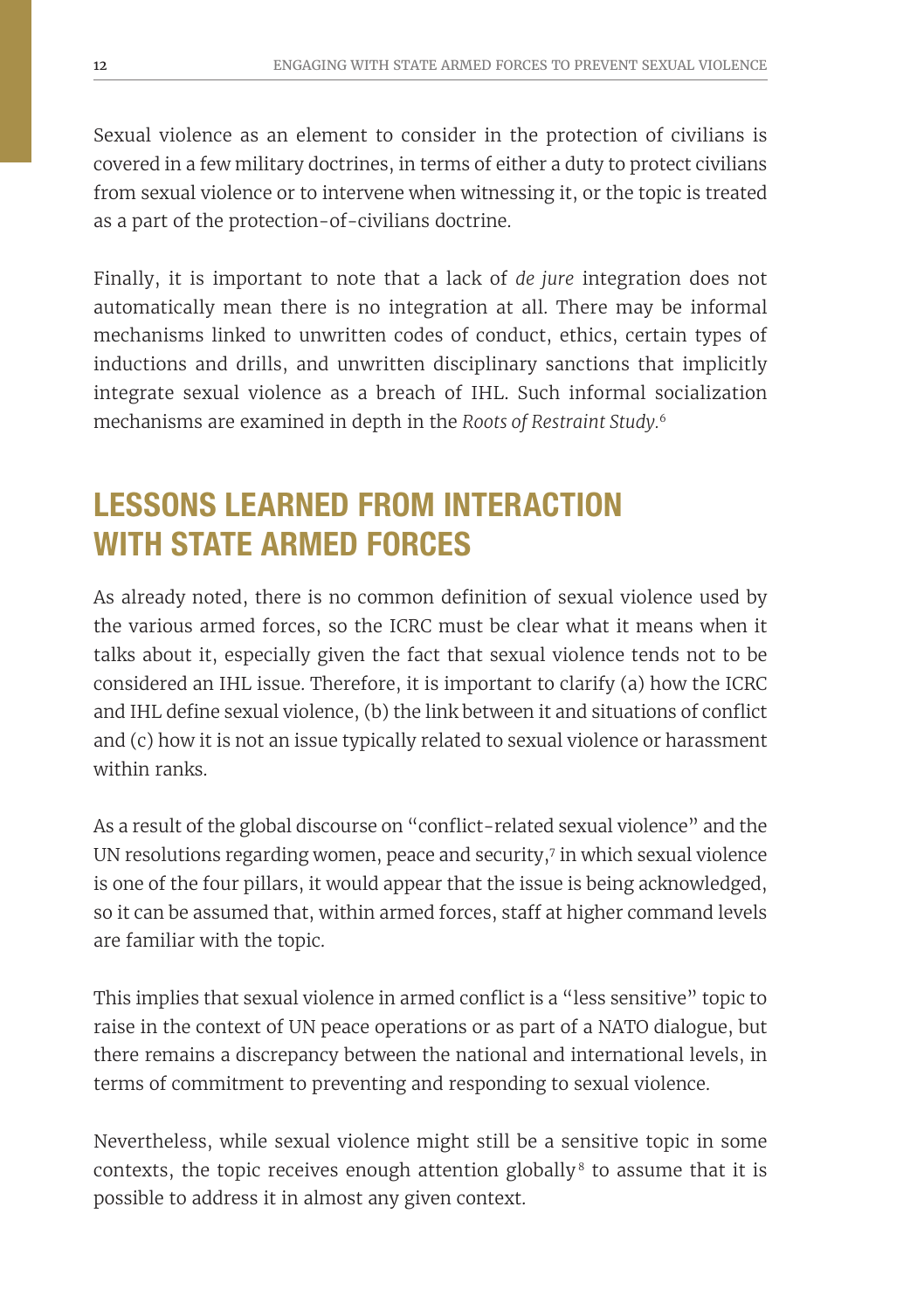The fact that few other organizations are engaging State armed forces in dialogue on this topic emphasizes the value of the ICRC's contribution in this regard, particularly as some armed forces are actively seeking technical assistance or expertise to help them improve how they handle sexual and gender-based violence (SGBV).

Finally, linking sexual violence to protection of civilians seemed to resonate with several armed forces (soldiers generally want to be seen as protectors rather than perpetrators), suggesting this has some potential as an approach.

### LESSONS LEARNED FROM ICRC WORK

Focusing on sexual violence in armed conflict is both a challenge and an opportunity, the latter in the sense that it is narrowly defined, clearly linked to the ICRC's mandate and related to conflict. However, the contexts in which the ICRC works are not so clear cut and the link between sexual violence in conflicts and SGBV is often blurred. This makes it difficult to talk about sexual violence in a very narrow sense. Also, discussing sexual violence principally in terms of armed conflict in situations where there is no conflict can mean it does not resonate or seem relevant. Consequently, sexual violence has a slightly broader scope in the new institutional strategy, in that its perpetration is not confined to parties to conflict.

As already noted, the mere fact of raising the topic can cause those with whom you wish to establish a dialogue to feel they are being accused of something. Although this can happen in any discussion to do with IHL violations, there seems to be particular uneasiness or even a taboo around the topic of sexual violence.

When it comes to the topic of integration, there is no common ICRC approach in terms of what to focus on or how to help State armed forces achieve it. This is even more the case when it comes to the prohibition of sexual violence, as it is not seen as a "classic" IHL issue.

Although doctrine is a key objective in activities to do with promoting integration, knowledge of country-specific doctrines and what they do or do not say about the prohibition of sexual violence is currently limited.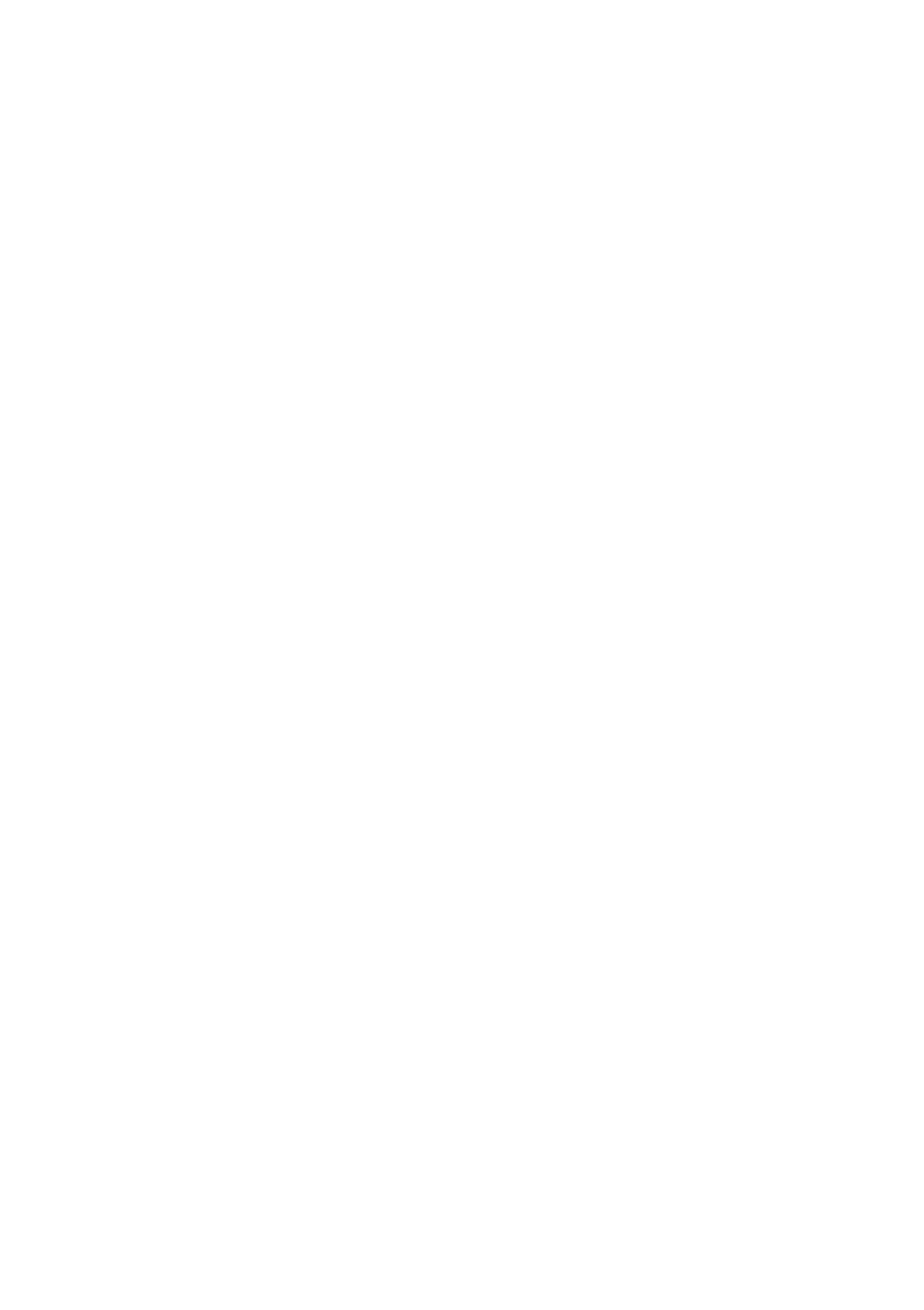# MODULE II

# UNDERSTANDING SEXUAL VIOLENCE

*Reports of wartime rape often seem to imply that rape is perpetrated primarily by unruly and undisciplined rebel forces. Several recent studies, however, have found that State armed groups are far more likely than rebel groups to be reported as perpetrators of rape and other sexual violence.* 

*Dara Kay Cohen, Amelia Hoover Green and Elisabeth Jean Wood <sup>9</sup>*

While it can be challenging, to determine the nexus between sexual violence and conflict or other situations of violence, and therefore its relevance to the ICRC's mandate, for the purposes of this toolkit the link to conflict is clear and straightforward. State armed forces are potential perpetrators and/or have the power to combat the perpetration of sexual violence.

Given the magnitude of the problem and the fact that it is largely invisible, the ICRC's approach is not to wait until specific allegations have been received to engage State armed forces in dialogue on sexual violence. In other words, as a topic, it is always relevant for the ICRC to discuss it with armed forces because of the latter's obligations to respect and ensure respect for IHL and suppress violations of the prohibition of sexual violence.

The *ICRC Strategy on Sexual Violence 2018–2022* 2 goes into further detail on the scope of the organization's response regarding sexual violence.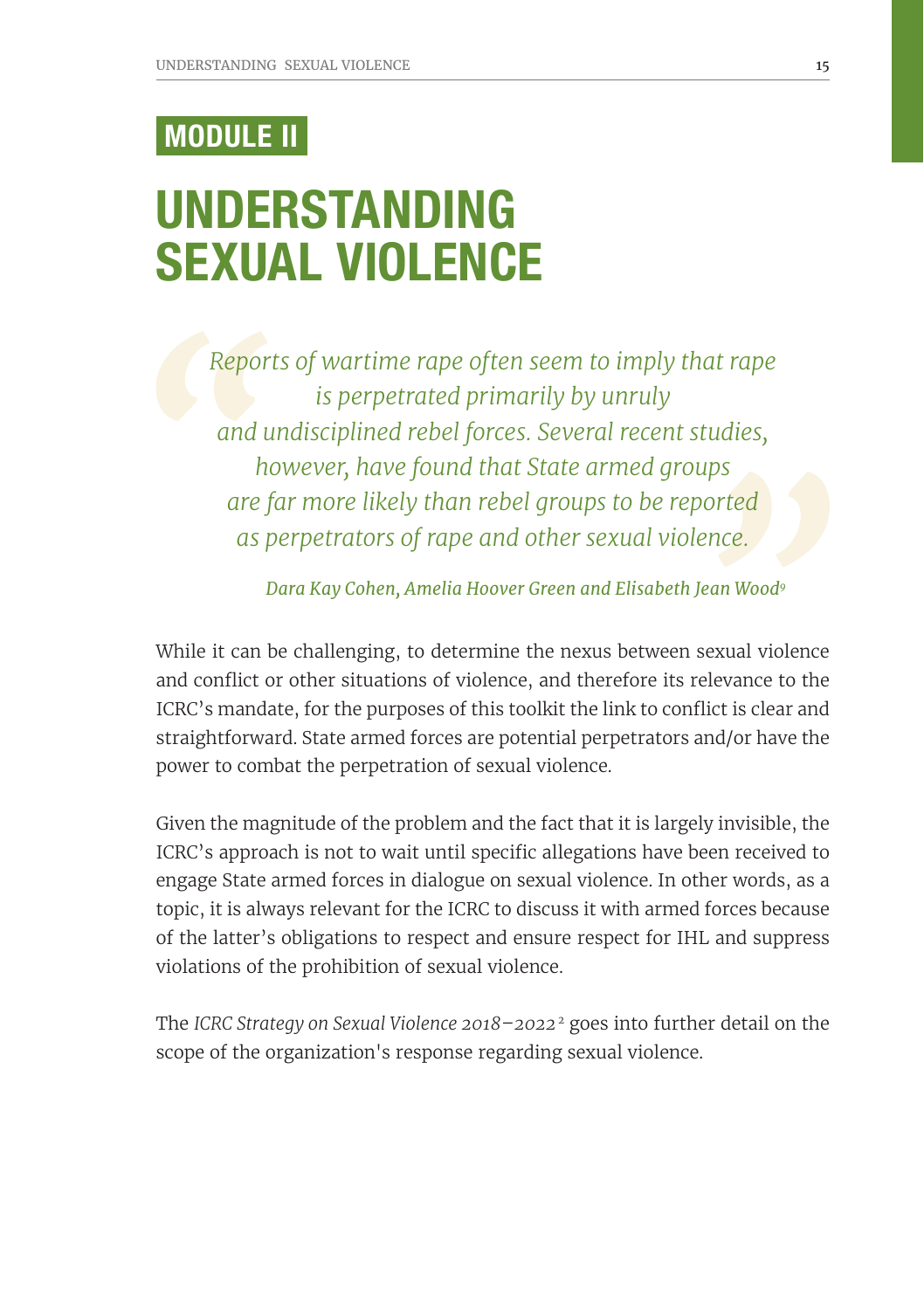## WHAT IS KNOWN ABOUT THE PHENOMENON?

When it comes to sexual violence there is considerable variation in how, why and at whose hand it occurs. Reasons for the perpetration of such violence include: (a) to create fear, as a tactic of war, as a form of retribution, torture or ethnic cleansing, or to promote social cohesion and bonding among soldiers; (b) simple opportunity; and (c) mistreatment (*ICRC Sexual Violence Background Note*<sup>10</sup>). Sometimes, it can occur for a combination of these reasons.

In light of this, it is clear there is no general rule explaining why sexual violence occurs that can be applied across all conflicts (reasons can differ from conflict to conflict). What we do know, however, is that sexual violence rarely occurs in isolation and that it happens on all continents and in all cultures. It can usually be assumed that if other violations of IHL are being committed, such as unlawful killings, child recruitment, looting or destruction of property and torture, sexual violence is also happening. While context obviously matters, we have to acknowledge that it is incredibly complex to determine why, exactly, sexual violence may be happening in a specific setting. Nevertheless, the prohibition of sexual violence applies, regardless of the perpetrators' motives.

## **DEFINITION**

The ICRC and IHL use a gender-neutral definition based on the one in the *Elements of Crime of the Rome Statute of the International Criminal Court.*11 The ICRC defines "sexual violence" as "acts of a sexual nature committed against any person by force, threat of force or coercion. It includes rape, sexual slavery, enforced prostitution, forced pregnancy and enforced sterilization or any other act of a sexual nature of comparable gravity" *(ICRC Strategy on Sexual Violence* <sup>2</sup>*)*.

Sexual violence is prohibited at all times – under IHL, IHRL and the majority of domestic and traditional laws. Acts amounting to serious violations of IHL constitute war crimes. Rape and other forms of sexual violence can also, depending on the circumstances, constitute crimes against humanity, torture or genocide.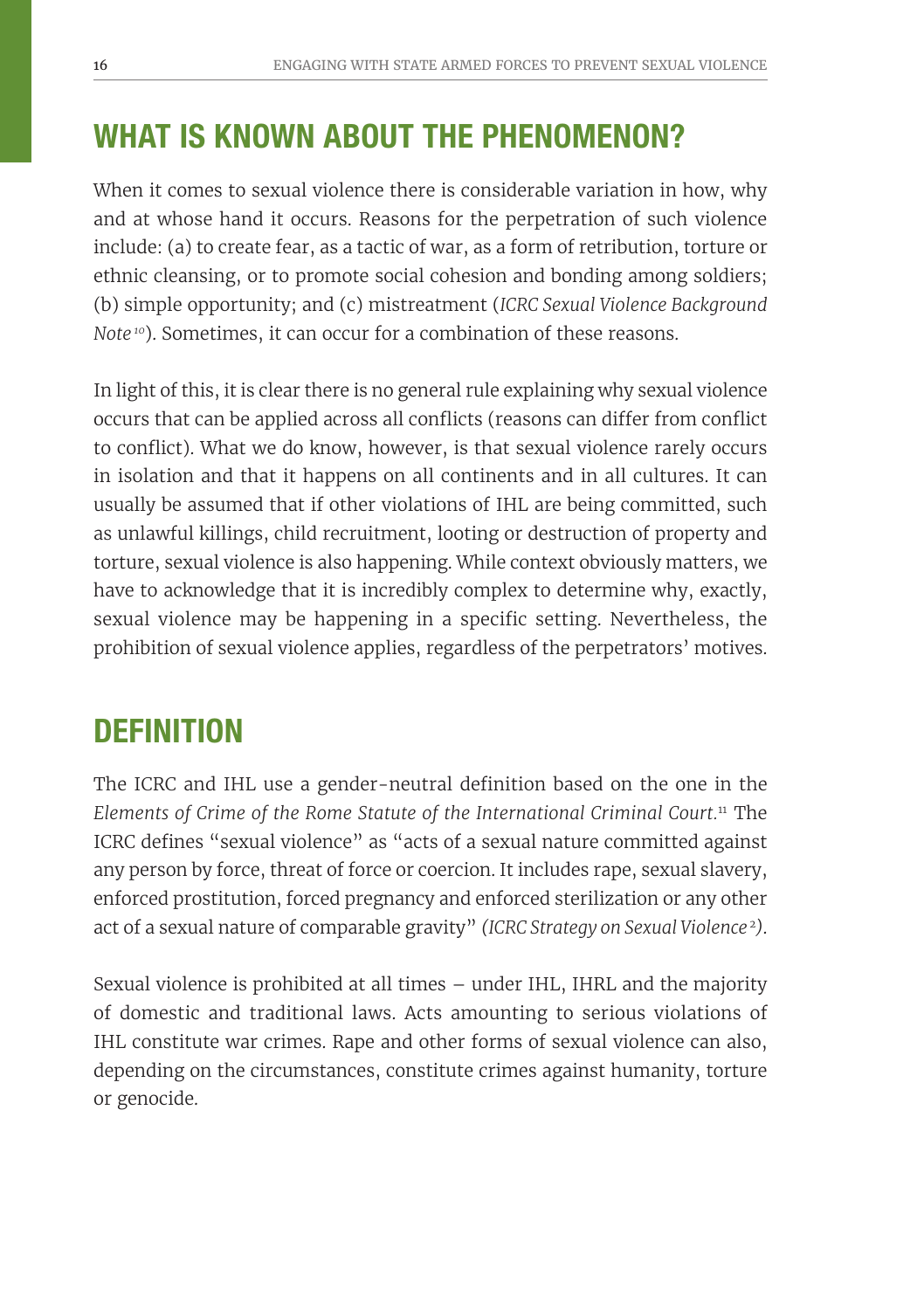## TYPES OF SEXUAL VIOLENCE

Just as there are many different reasons for perpetrating sexual violence, it can also take many different forms, and is not confined to rape. Men and boys can be victims/survivors as well as women and girls. Indeed, *sexual violence against male civilians and combatants has been reported in many conflicts around the world.*12 Also, physical violence does not necessarily have to occur – for example, forced stripping may be an outrage upon personal dignity without being physically violent.

Given the wide range of acts that can qualify as sexual violence, as well as the challenges involved in identifying their occurrence, this section follows on from the above definition by listing (non-exhaustively \*\*) different types of sexual violence.

Forced abortion: When a woman or girl's pregnancy is forcibly terminated, e.g. as part of a strategy for ethnic cleansing or within armed groups to keep women as combatants.

Forced anal examination: When a person is forced to undergo anal examination (e.g. by a finger or object). These are carried out on men and boys, in particular, based on the false belief that it can determine whether the person has engaged in same-sex conduct. This procedure has no scientific validity. Note that forced anal examination may also fulfil the definition of rape (as set out in the ICC *Elements of Crime*), where it involves the penetration of the anal or genital opening of the victim with any object or any other part of the body by force, threat of force or coercion.

Forced "virginity testing": Invasive gynaecological examinations, often involving visual inspection of the hymen and insertion of digits into the vagina (known as the "two-finger test"), based on the false belief that this can determine whether a woman or girl has had sexual intercourse. This procedure

<sup>\*\*</sup> NB These are not legal definitions but rather a lay guide to understanding a range of types of sexual violence.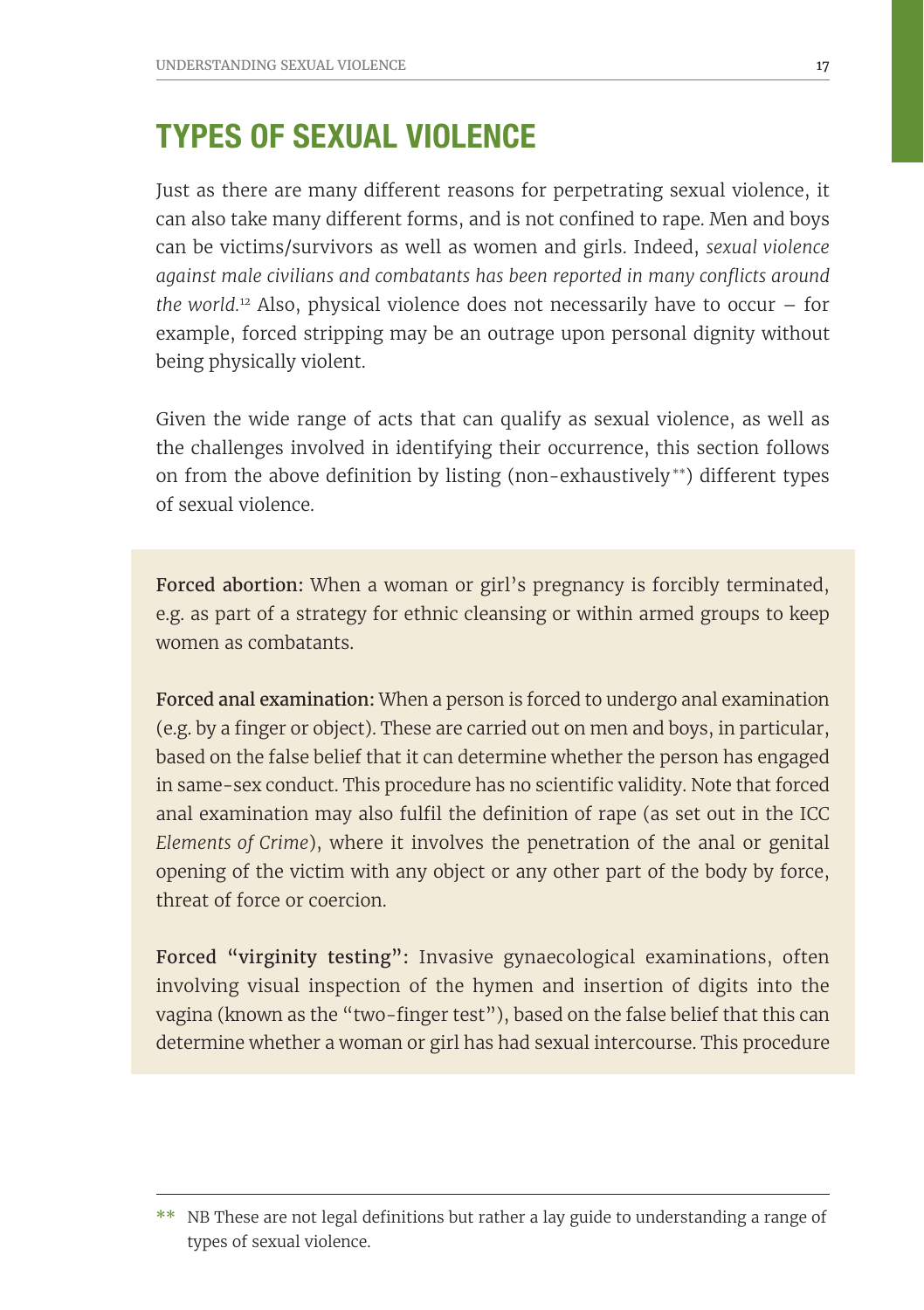has no scientific basis. Note that forced virginity testing may also fulfil the definition of rape (as set out in the ICC *Elements of Crime*), where it involves the penetration of the anal or genital opening of the victim with any object or any other part of the body by force, threat of force or coercion.

Forced pregnancy: When a woman or girl is forcibly made pregnant, e.g. as part of a strategy to modify an ethnic composition.

Enforced prostitution: When a person is coerced by another person to engage in sexual activity. May have a commercially exploitative element, i.e. where a third party benefits in terms of compensation (e.g. money).

Forced public nudity: When a person is forced to be naked in the presence of other people of the same or opposite sex, e.g. a prisoner of war for the purposes of extracting information or forcing a confession. The risk of forced public nudity may be particularly high during investigation and interrogation in the context of detention.13 Forced nudity also includes forced undressing and the victim being forced to perform, say, gymnastics naked in a public courtyard.

Forced raping of others: When a person is forcibly made to rape another person, e.g. a family member or relative (forced incest), friend or fellow detainee.

Enforced sterilization: When a person is forcibly deprived of their biological reproductive capacity, e.g. to prevent births within a certain group, as part of a strategy for ethnic cleansing.

Forced witnessing of rape: When a person is forcibly made to watch the rape of someone else, e.g. a family member, friend or fellow detainee.

Mutilation of genitals: When injury is intentionally caused to a person's sexual organs, e.g. through the use of instruments on genitals to cause pain or by castration.

Sexual slavery: When, through the purchase, selling, lending or bartering of a person or by the imposition of a similar deprivation of liberty, the powers attached to the right of ownership are exercised over that person and they are made to engage in acts of a sexual nature against their will. Sexual slavery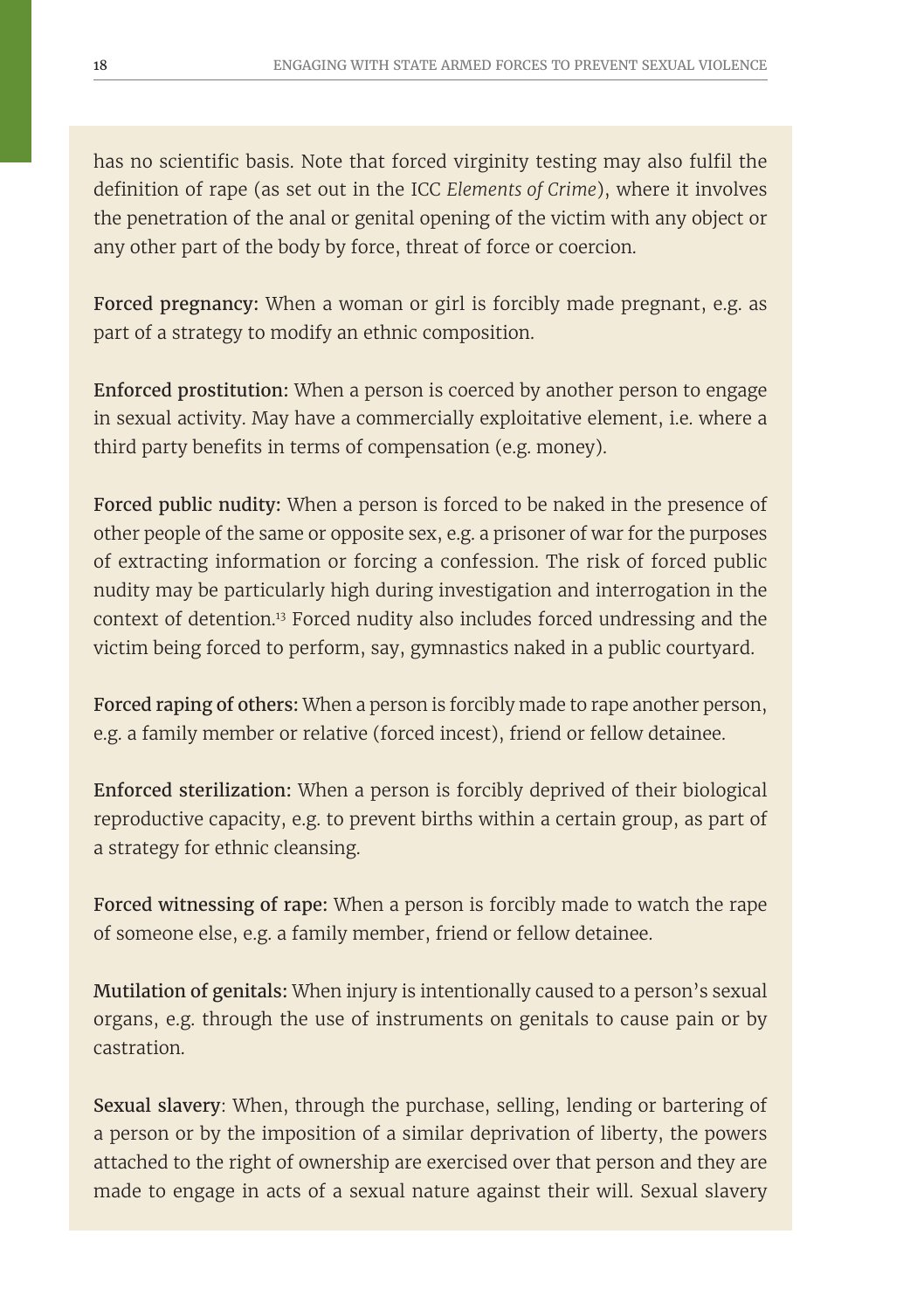is often accompanied by other types of violence, such as abduction, beatings and other physical abuse and acts of humiliation. Sometimes, sexual slaves are referred to as the "wives" of their captor(s) and are forced to do domestic work. Sexual slavery can occur in the "guise" of a legitimate relationship. One or several perpetrators may participate in the "marriage".

Sexual torture: When sexual violence of any kind (against a person or a third party) is used for the purposes of, among other things, obtaining information or a confession, punishment, intimidation or coercion.

Indecent assault against children: Unwanted sexual contact, such as touching a child's private areas without his/her consent. Types of indecent assault include rubbing against a child for sexual gratification, groping a child for sexual gratification or touching an individual on any part of his/her body in a sexual manner.

Rape: When, under conditions of force, threat of force or coercion, any part of the body of the victim is penetrated (to whatever degree) with a sexual organ (not just the anal or genital area of the body) or when the anal or genital opening of the victim is penetrated with any part of a body or any foreign object, such as a weapon, stick or broken bottle. Rape in the context of armed conflict has been known to have been perpetrated by more than one person at the same time, in public and by members of the same sex.

### BE AWARE OF POTENTIAL CONFUSION

Sexual violence, as defined and illustrated above, must not be confused with the following types of abuse or situation.

Violations within ranks: Sexual violence that occurs within the ranks is less likely to have a connection to a particular armed conflict and so does not fall explicitly within the ICRC's mandate. Nevertheless, armed forces should be reminded that such violence can constitute a violation under IHL and should therefore be addressed thoroughly within forces' own disciplinary mechanisms, including by taking criminal proceedings, where necessary. The same goes for internal conduct and discipline issues, such as sexual harassment (unwelcome sexual advances, requests for sexual favours, etc.).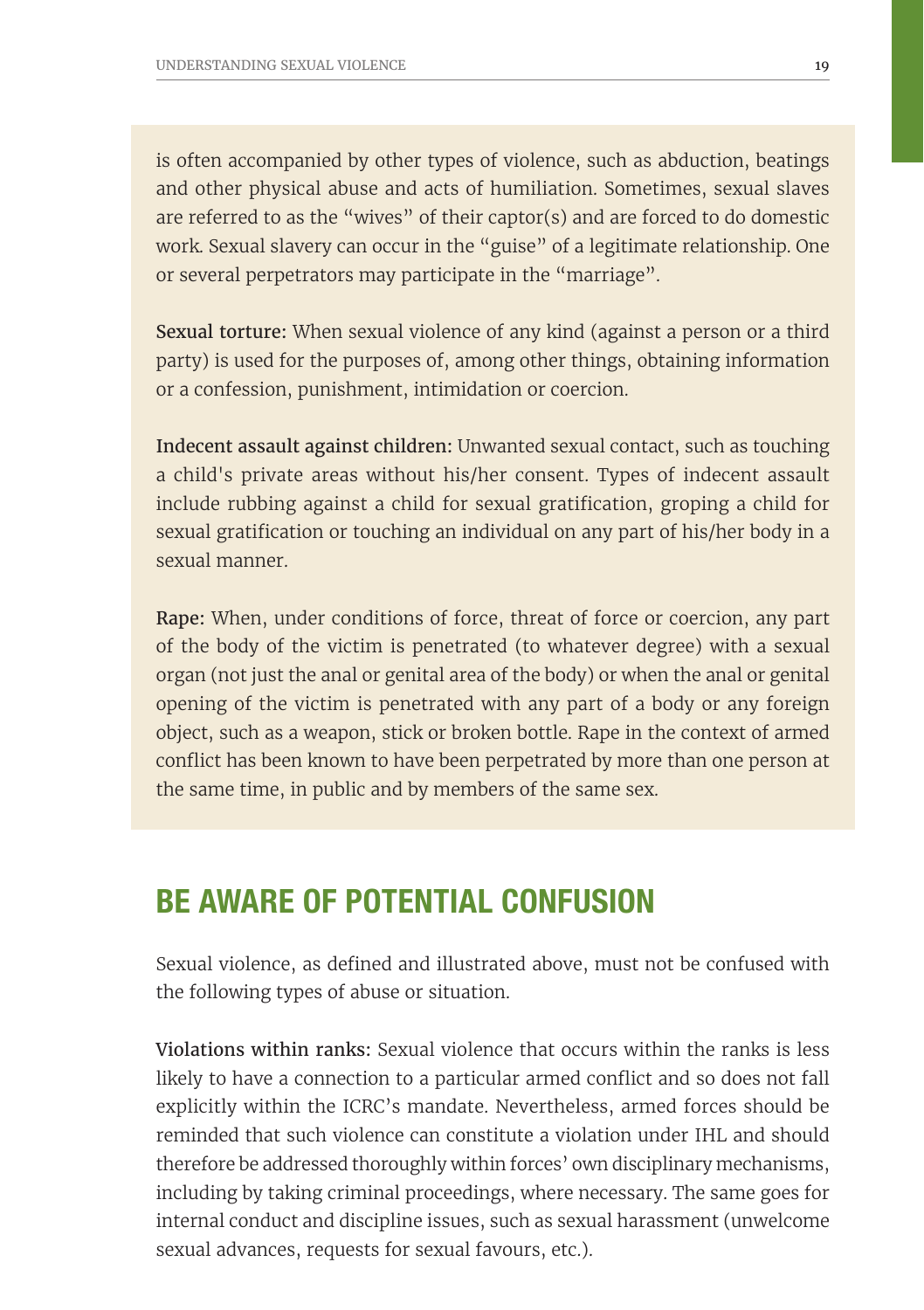Sexual and gender-based violence (SGBV): This is an umbrella term that, as well as conflict-related sexual violence, covers a broad range of acts of violence committed against a person, including domestic violence, female genital mutilation, economic violence, psychological violence, etc. The ICRC takes a narrower approach than many organizations by addressing primarily one form of SGBV, namely sexual violence in armed conflict, other situations of violence and detention.

Sexual harassment: Inappropriate behaviour of a sexual nature, such as any unwelcome sexual advances or offensive remarks, requests for sexual favours and other verbal or physical conduct of a sexual nature, especially by a person in authority with respect to a subordinate or a student. It is not limited to a workplace, school or institutional setting.

Detention: In detention settings, the *ICRC addresses sexual violence as a matter of course,*13 as it would any other type of violence or abuse, regardless of whether or not there is a connection to armed conflict or other situations of violence and of the particular status of the detainee(s) affected. Although this toolkit does not specifically address sexual violence in detention (see the ICRC booklet on that issue<sup>13</sup>), the subject remains valid for discussion with the military in charge of detention issues.

Other situations of violence (OSV): The ICRC assumes that sexual violence may occur in cases where violence erupts. Therefore, ICRC staff carrying out protection and prevention activities should include sexual violence (definition, nature, prohibition of, safe access to services, etc.) in their dialogue with weapon bearers.

Sexual exploitation and abuse (SEA): The term originated to refer to acts committed by humanitarian workers and peacekeeping personnel. "Sexual exploitation" refers to an abuse of authority, trust or a situation of vulnerability for sexual ends in exchange for money, work, goods or services (ICRC Code of Conduct, Section III.2). It is also understood as any actual or attempted abuse of a position of vulnerability, differential power or trust, for sexual purposes, including, but not limited to, profiting monetarily, socially or politically from the sexual exploitation of another. "Sexual abuse" means actual or threatened physical intrusion of a sexual nature, whether by force or under unequal or coercive conditions. For the ICRC, this would, for the most part, be encompassed in its definition of sexual violence.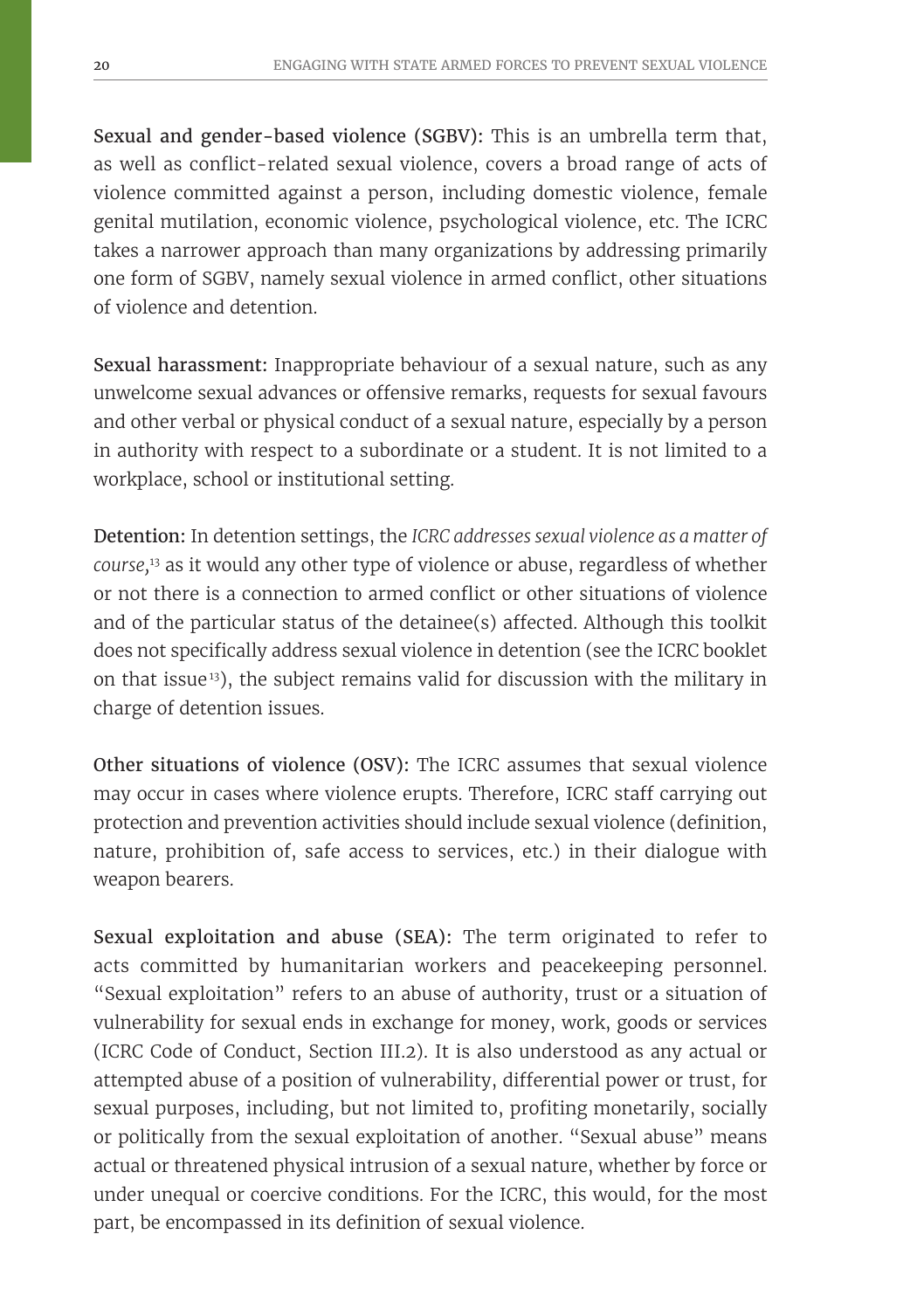## MODULE III

# UNDERSTANDING STATE ARMED FORCES

Weapon bearers play the central role in armed conflict and other situations of violence. Consequently, they are in a position both to victimize and fall victim, to facilitate humanitarian operations, as well as hinder them. Historically, State armed forces were the ICRC's first "clients", given that the institution was created to care for victims/survivors on the battlefield, at a time when such victims/survivors were almost exclusively military.

This section provides a basic outline of the type of armed force an ICRC staff member will have to deal with, i.e. predominantly State armed forces. Some non-State armed groups can be just as organized and sophisticated as State forces, and thus can be dealt with as such in practice.

### **STRUCTURE**

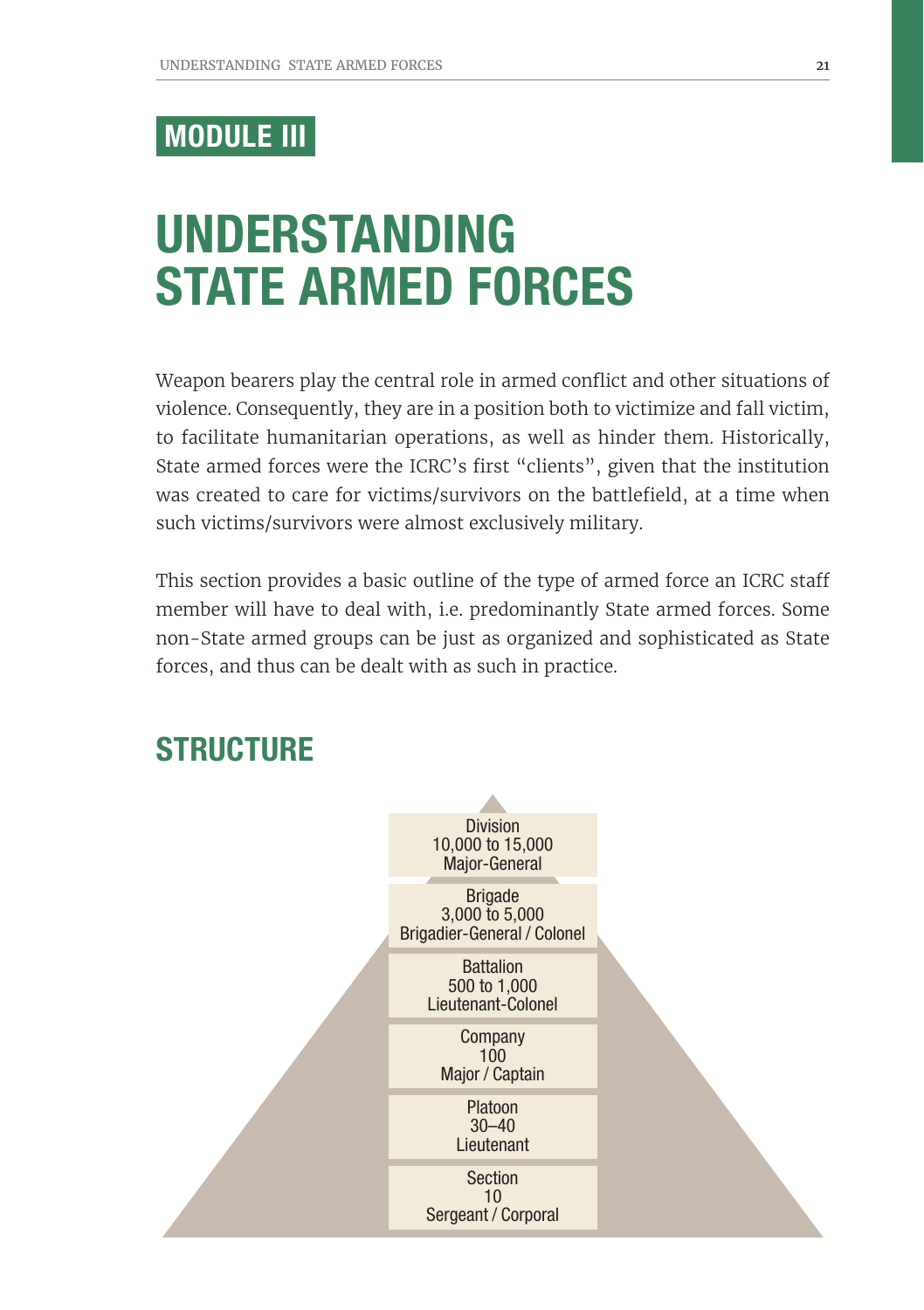Armed forces comprise a number of services – usually an army, navy and air force. Of these, the army is the service with which the ICRC has the most interaction. Armies are divided into branches or arms, such as the infantry and artillery, each with its own tasks, equipment and capabilities. Armies are structured on a building-block principle and follow a chain of command.

Although armies around the world differ, they have roughly the same composition: three sections (or squads or groups) of around ten people make up a platoon (30–40 people); three platoons make up a company (100 people); three companies make up a battalion (500–1,000 people); three battalions make up a brigade (3,000–5,000 people); and three brigades make up a division (10,000–15,000 people).

Regiments – which fall between company and brigade – were extremely important in the last century, but, these days, a regiment is no longer a tactical unit and so the designation is mostly historic and ceremonial.

## RANKS

The ranks and badges of the individuals indicate their place within the hierarchy and their responsibilities. Although there are differences between armies around the world, they all follow the same general pattern: the "rule of three".

Personnel are divided into three categories: enlisted personnel (soldiers, sailors, airmen and women, and corporals); non-commissioned officers (sergeants, etc.), who assist officers in the day-to-day supervision of the troops; and commissioned officers, who give orders, manage situations, solve problems, train the personnel under their command in military methods and prepare them for combat.

Although it is important to know the rank of an individual – because it indicates their place within the hierarchy – it is essential that you understand their appointment, i.e. the function they occupy. This indicates their responsibilities, role and leverage within the force. For instance, simply insisting on meeting a colonel is not enough, even though a colonel is a comparatively senior officer; he or she may have no influence over the issue of concern to the ICRC.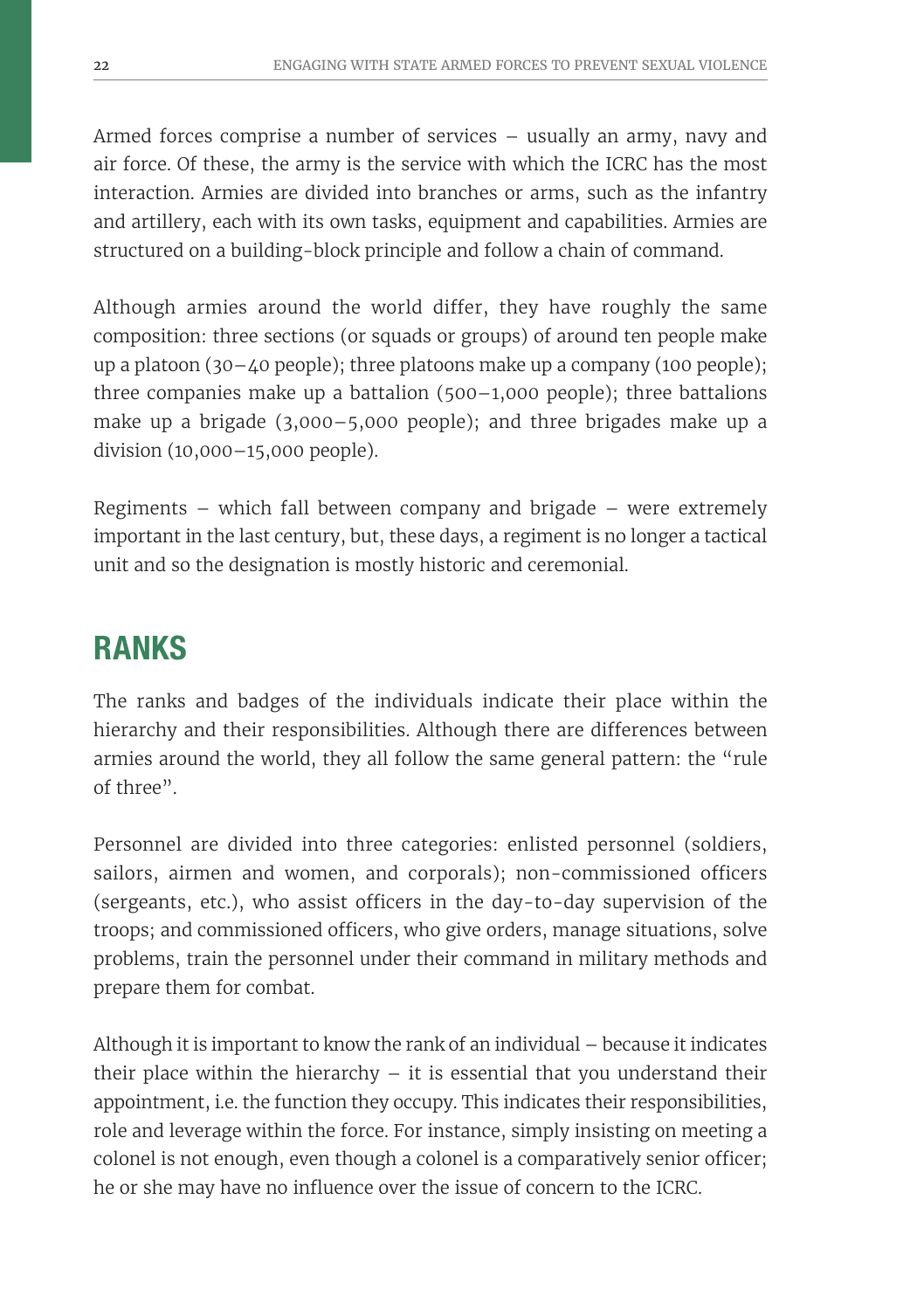Commanding officers of units the size of a battalion and upwards are supported by a set of staff that form a headquarters. The personnel at these headquarters are divided into staff branches, each of which is responsible for coordinating different functions within those units.

### FACTORS SHAPING BEHAVIOUR IN ACTION

The ICRC study *Roots of Behaviour in War<sup>14</sup>* outlines specific factors that shape and influence combatant behaviour. One of these is moral disengagement, which can contribute to recourse to violence – including sexual violence – against those defined as being the enemy. Other factors include effective chain of command, doctrine, education and training, sanctions and group cohesion. Regarding that last factor, the *Roots of Restraint in War<sup>6</sup> study* found that the informal socialization processes of the peer group can have as strong an influence on behaviour as formal mechanisms like training, and thus can strengthen or undermine adherence to IHL.

A combatant's position within a group leads them to behave how the group expects them to, and their position in a hierarchical structure leads them to obey authority (because they perceive it as legitimate or it acts on them as a coercive force or a mixture of the two). That being said, it is not easy to determine group dynamics, and such dynamics may be positive or negative in terms of the perpetration of sexual violence.

## KEY INFLUENCING PARAMETERS RELATING TO SEXUAL VIOLENCE

In a collaborative workshop,<sup>15</sup> experienced ICRC staff from various regions and departments reflected on the above-mentioned studies and, based on their experience, determined the four influencing parameters most relevant to sexual violence and State armed forces:

• Is there a willingness by armed forces to admit the existence of the problem and thus give the ICRC access to the appropriate hierarchical levels? Are officers committed to addressing concerns? Is the doctrine sufficiently supportive? (Awareness/Priority given)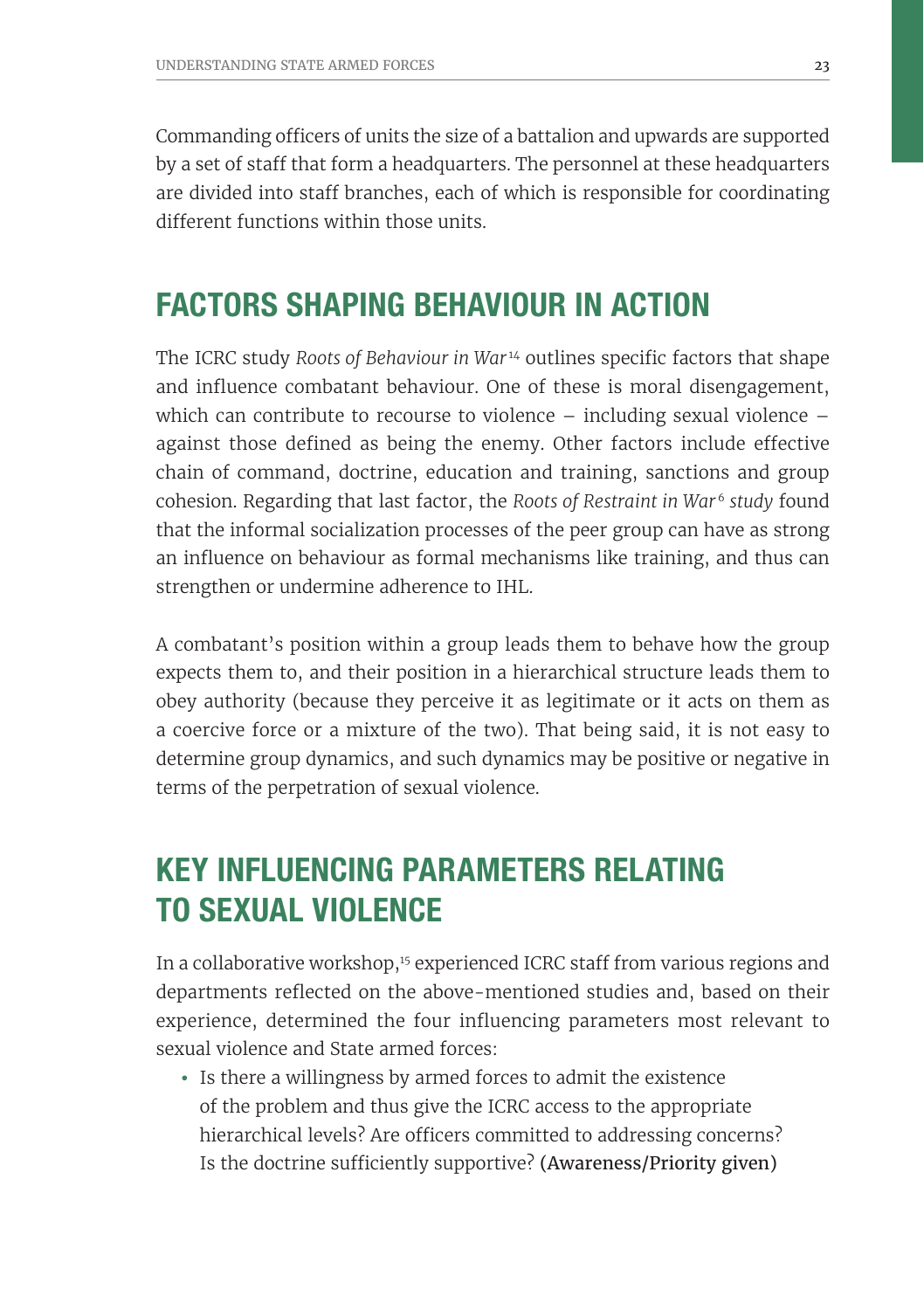- Have armed forces adequate capacity and a clear hierarchical structure? What method is used for giving orders? Are there orders addressing behaviour? (Command responsibility)
- What is the cultural basis for the behaviour? Is the training system efficient? Are professional ethics linked to positive peer pressure? How do the soldiers themselves perceive their role? (Peer pressure/ Ethics)
- Is there a clear accountability mechanism and the possibility of following up allegations, as well as an effective sanctions mechanism (either a military justice system or disciplinary mechanism)? Do military personnel know the law? Do they agree with the law/what is the perceived legitimacy of the law? What is the level of tolerance for faults? (Sanctions system)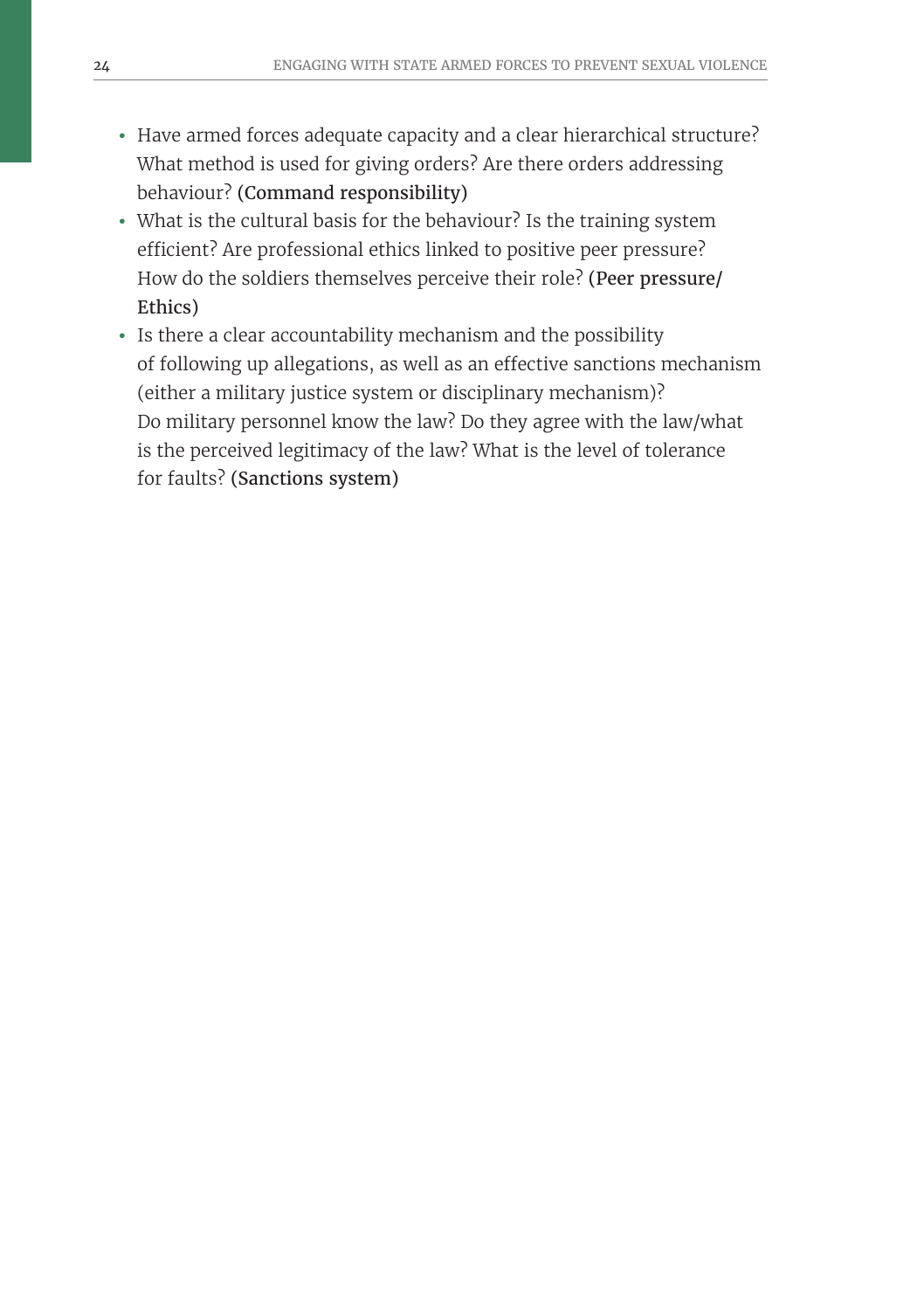## MODULE IV

# WHY ENGAGE IN DIALOGUE WITH STATE ARMED FORCES?

The term "dialogue" covers all ICRC activities directed at weapon bearers and designed to influence them. Developing dialogue with weapon bearers is an integral part of ICRC operating procedures worldwide, particularly in conflict zones. Weapon bearers, irrespective of whether they are under the control of a State or not, bear full responsibility for implementing and respecting the applicable law.

ICRC staff are very likely to encounter State armed forces in the course of their work and thus have the opportunity to engage them in dialogue. However, the mere fact of raising the topic of sexual violence (or other violations of IHL) can cause those with whom you want to establish dialogue to feel they are somehow being accused. This means that, in some specific cases, the topic will be rather sensitive. However, in recent years, international focus on sexual violence has increased enormously, so it is fair to assume that military staff in general, and those in high command in most countries specifically, will be familiar with the topic, in particular given the current emphasis on conflictrelated sexual violence and the UN resolutions on women, peace and security. For the purposes of this toolkit, the objectives of dialogue are as follows:

- (a) to raise awareness and understanding of the prohibition
	- of sexual violence and the consequences for victims/survivors
- (b) to encourage armed forces to integrate the prohibition of sexual violence into military doctrine documents and support them in doing so
- (c) to highlight armed forces' responsibility to ensure safe access to services for victims/survivors or to protect civilians
- (d) to advance global discourse on sexual violence.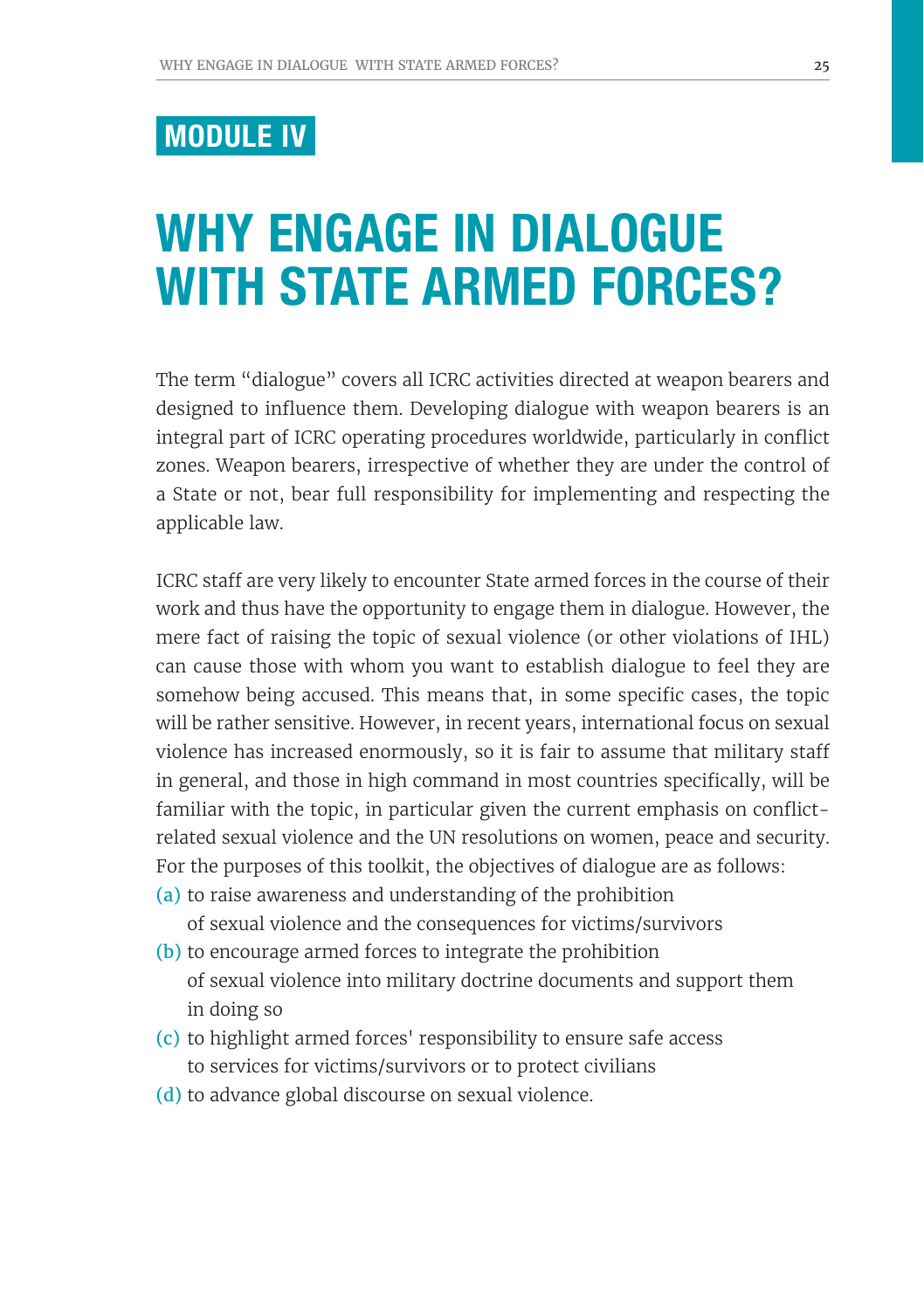# HUMANITARIAN PROBLEM

Sexual violence is a global problem, and, in line with the concept of the reversed burden of proof, the ICRC assumes that it takes place and increases during conflict and crisis, even though its occurrence may not be obvious. Therefore, specific allegations (as in the case of any other IHL violations) are not required for the ICRC to engage State armed forces in dialogue on sexual violence. It is always relevant for the ICRC to discuss this subject with armed forces, since the authorities are obliged under IHL to respect and ensure respect for the prohibition of sexual violence. Dialogue with weapon bearers is never conducted for its own sake; it is always a means to an end and a component of the ICRC's overall strategy to respond to a humanitarian problem. The ICRC knows sexual violence is a global problem and a feature of many modern conflicts – even though the exact extent of it as a humanitarian problem is difficult to identify.

# MODES OF ACTION

In the ICRC's *Framework for Dialogue with Arms Carriers,*<sup>4</sup> five "modes of action" are identified, three of which are equally applicable to engaging in dialogue specifically on sexual violence:

| <b>Persuasion</b>                                                                                                                                                                                                                                                                              | <b>Mobilization</b>                                                                                                                                                                                                                                | Support***                                                                                                                                                                            |
|------------------------------------------------------------------------------------------------------------------------------------------------------------------------------------------------------------------------------------------------------------------------------------------------|----------------------------------------------------------------------------------------------------------------------------------------------------------------------------------------------------------------------------------------------------|---------------------------------------------------------------------------------------------------------------------------------------------------------------------------------------|
| Attempting to induce the<br>authorities or leadership<br>responsible for<br>the weapon bearer<br>to take action themselves.<br>of their own accord.<br>to fulfil their obligations,<br>protect or assist victims/<br>survivors and ensure<br>access for the ICRC<br>and security of its staff. | Approaching bodies other<br>than the parties<br>to the conflict in such<br>a way as to gain support.<br>Such bodies include other<br>weapon bearers, regional<br>bodies and multilateral<br>bodies who have<br>an influence on those<br>concerned. | Cooperating with the<br>authorities or leadership,<br>and possibly with others.<br>The ICRC uses support<br>to help authorities<br>or leadership discharge<br>their responsibilities. |

\*\*\*Here, "support" is to be understood as positive action taken by the third party approached in line with that of the ICRC. It should not be confused with the mode of action termed "support".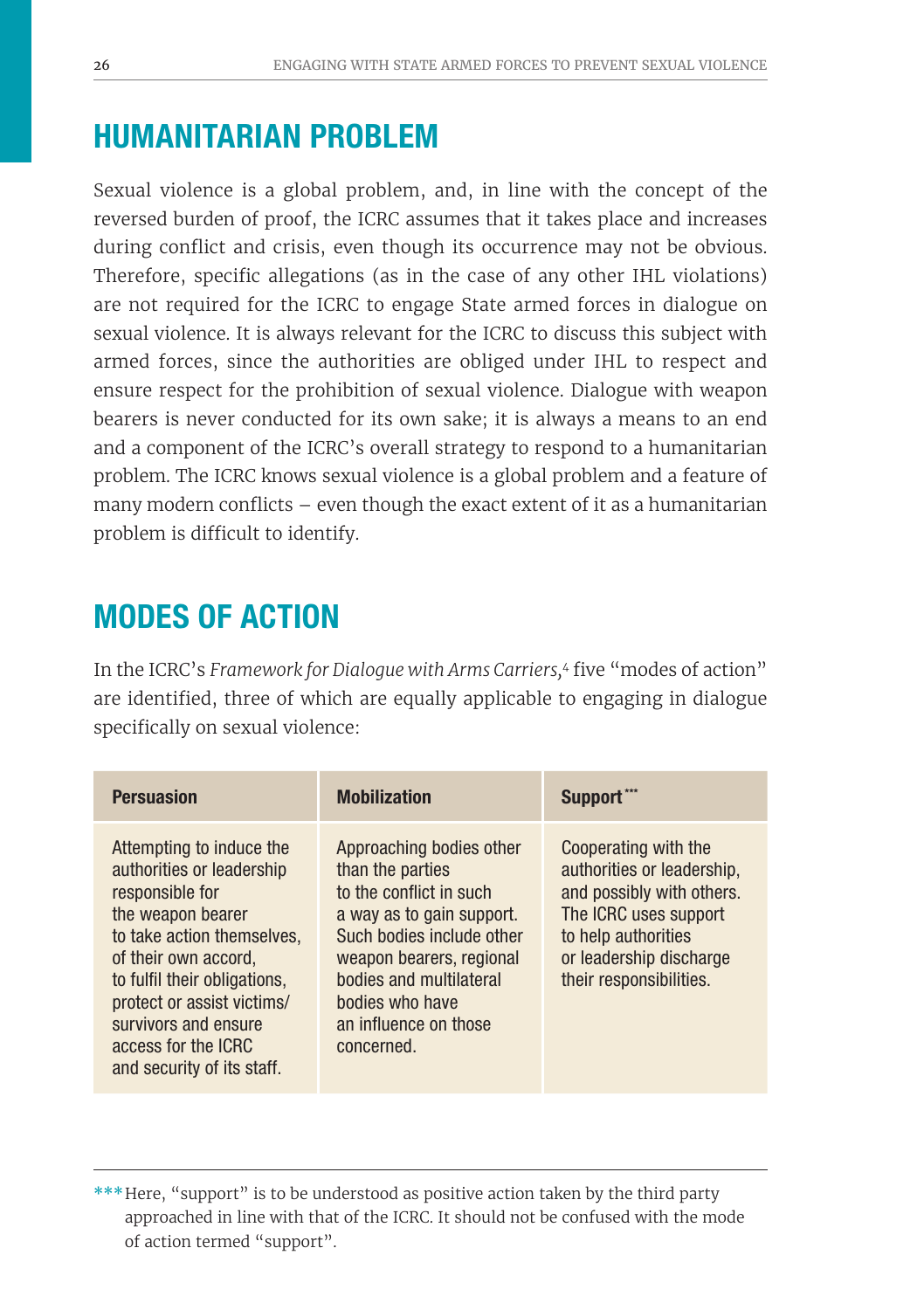Note that these modes of action are complementary, i.e. an overall strategy may, for instance, involve the following combination of actions:

- convincing State armed forces to integrate the prohibition of sexual violence into their doctrine or to end or prevent violations (persuasion)
- assisting the weapon bearer in integrating the prohibition of sexual violence into doctrine, where appropriate (support)
- convincing the authorities to adopt legislation for the prevention or repression of sexual violence (persuasion, mobilization)
- convincing the leadership to adopt legal tools, military sanctions, codes of conduct, zero-tolerance policies in relation to sexual violence to reinforce their commitment to IHL (persuasion, support)
- reinforcing the whole process by arranging for the adoption of relevant global resolutions, treaties and commitments on sexual violence at multilateral level (persuasion, mobilization).

## DETERMINING ENTRY POINTS FOR DIALOGUE

The analysis of the armed force in question (see Module V) determines the entry point, and the mode(s) of action. It is important to understand at which level to enter into dialogue on sexual violence. For example, if the ICRC knows that the State armed force under scrutiny has no clear hierarchical structure and a dysfunctional chain of command, it is unlikely that a message passed to higher-ranking officers will trickle down. This means that the delegation, as well as having to consider military hierarchy, has to determine levels of interaction: local/national, regional, global.

At all of the levels described below, targeting key individuals can sometimes be a good way in. This means identifying individuals who stand out as having either influence or a semblance of military ethos (in the positive sense) and thus have the potential to become allies to a specific cause (influencers).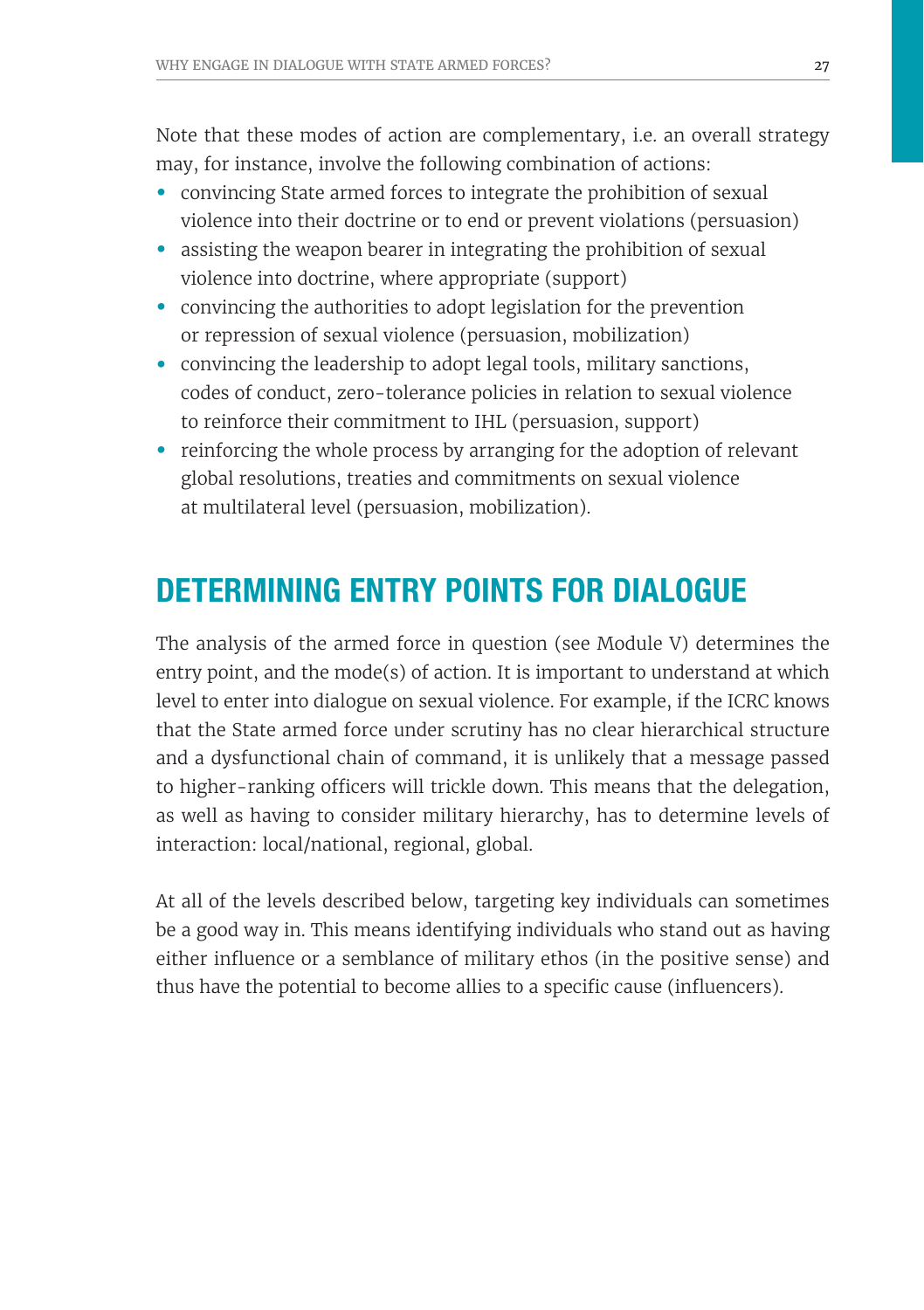### **Possible entry points (Who)**

Political level (global/national): This includes government authorities, ministries such as defence, foreign affairs or other relevant ministries, depending on the context; parliament; international and regional organizations.

High command level (including military justice): This includes the headquarters of a force, i.e. the commander-in-chief, chief of staff and the senior officers manning the operational staff departments; war and/or staff college, military university and academy; the Judge Advocate General service (where one exists).

Division and brigade level: This is the major tactical military level and may include combat units, combat support units or subunits, such as artillery and engineers, and logistics units or subunits. This level is commanded by a colonel, brigadier or brigadier-general; it includes combat battalions and a headquarters.

Unit level: This level includes tactical units that are often not able to work in isolation without the support of others; the battalion is commanded by a major or lieutenant-colonel and generally consists of three to six companies and a headquarters; the company, which constitutes the lowest administrative unit, is commanded by a captain or a major.

Groups within a unit: As described in Module III, platoons consist of sections, groups or squads; it is often at this level that the socialization processes start. Other groups may be temporarily put together for the purpose of going on patrol or manning a checkpoint; the ICRC often meets them by chance.

Individual level: May be at any level within the cadre of weapon bearers, from the highest commander down to the individual at the checkpoint. Such contacts are necessary wherever the ICRC conducts operations. The aim is to have an impact on the individual's attitude; however, effects tend to be shorter-term than in the case of other approaches.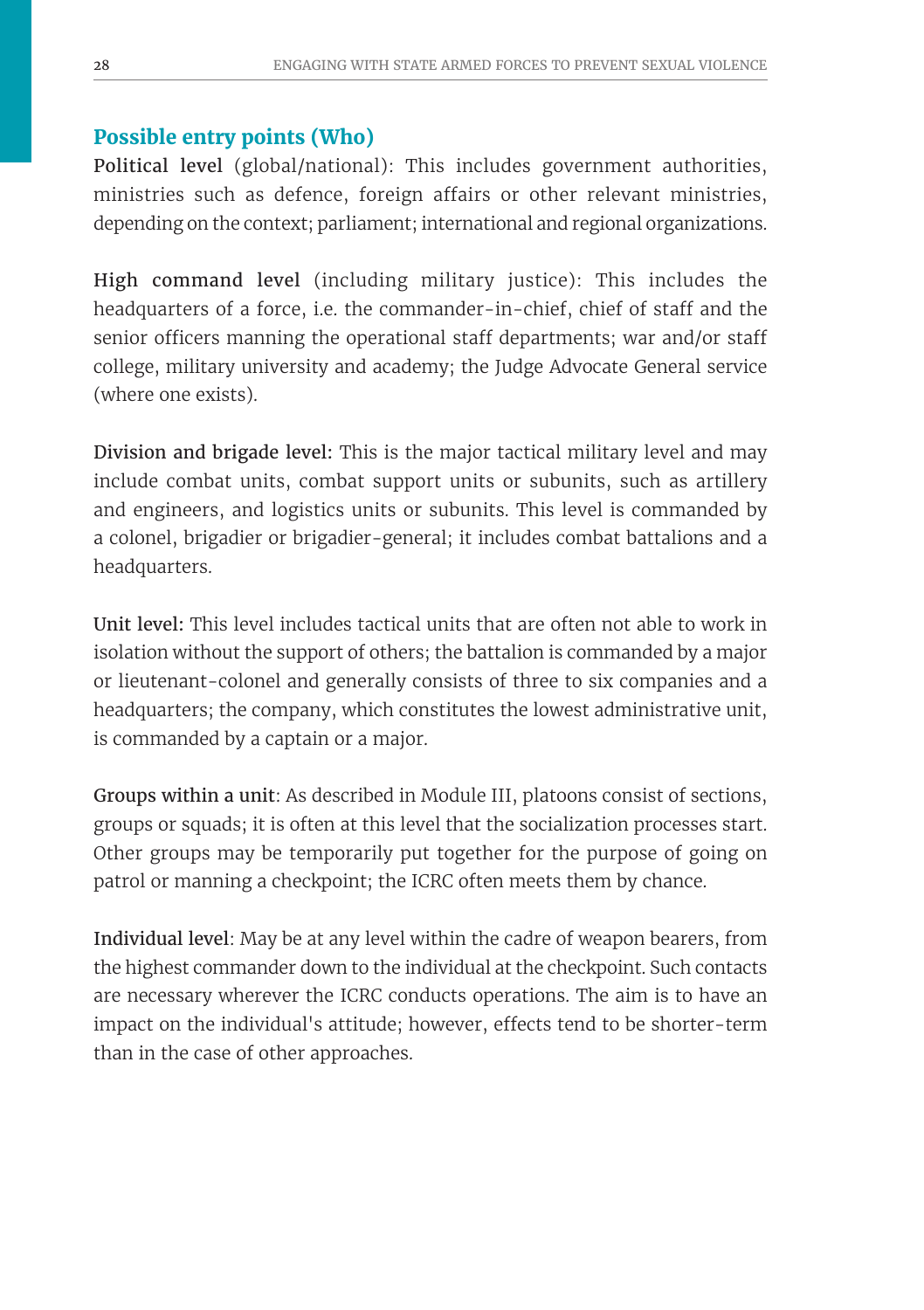## MODULE V

# PROFILE YOUR "TARGET UNIT"

Analysing the weapon bearers involved in a context helps identify either their role in causing the humanitarian problem or their potential assistance in mitigating it. All delegations are required to analyse the armed forces of the State in which they are present to formulate a general strategy on opening and conducting dialogue. To contribute to that wider strategy, this module contains four short frameworks for analysing State armed forces *specifically* with a view to identifying suitable entry points for initiating dialogue on sexual violence, as well as relevant persons of influence in that domain.

### STATE ARMED FORCES: FI EMENTS TO ANALYSE

| <i><b>Issue</b></i> | <b>Question</b>                                                                                                                                                                                                                                                                                                                                                                                                                                         |
|---------------------|---------------------------------------------------------------------------------------------------------------------------------------------------------------------------------------------------------------------------------------------------------------------------------------------------------------------------------------------------------------------------------------------------------------------------------------------------------|
| <b>Basics</b>       | <b>Motivations</b><br>What are the unit's driving forces (why are they<br>soldiers)?<br>How do they see themselves?<br>How do they see the balance between their duty<br>to protect the civilian population and their duty<br>to protect the State?                                                                                                                                                                                                     |
| <b>Structure</b>    | <b>Military structure</b><br>How is the unit structured (loose network, alliance<br>of local commanders, strong central command but<br>decentralized units, military-hierarchy-centralization)?<br>Is there an informal structure of authority? What is it?<br>At which level(s) is the authority?<br><b>Size</b><br>How big is the unit?<br>What is the proportion of men, women,<br>under 15s, under 18s?<br>What are their material conditions like? |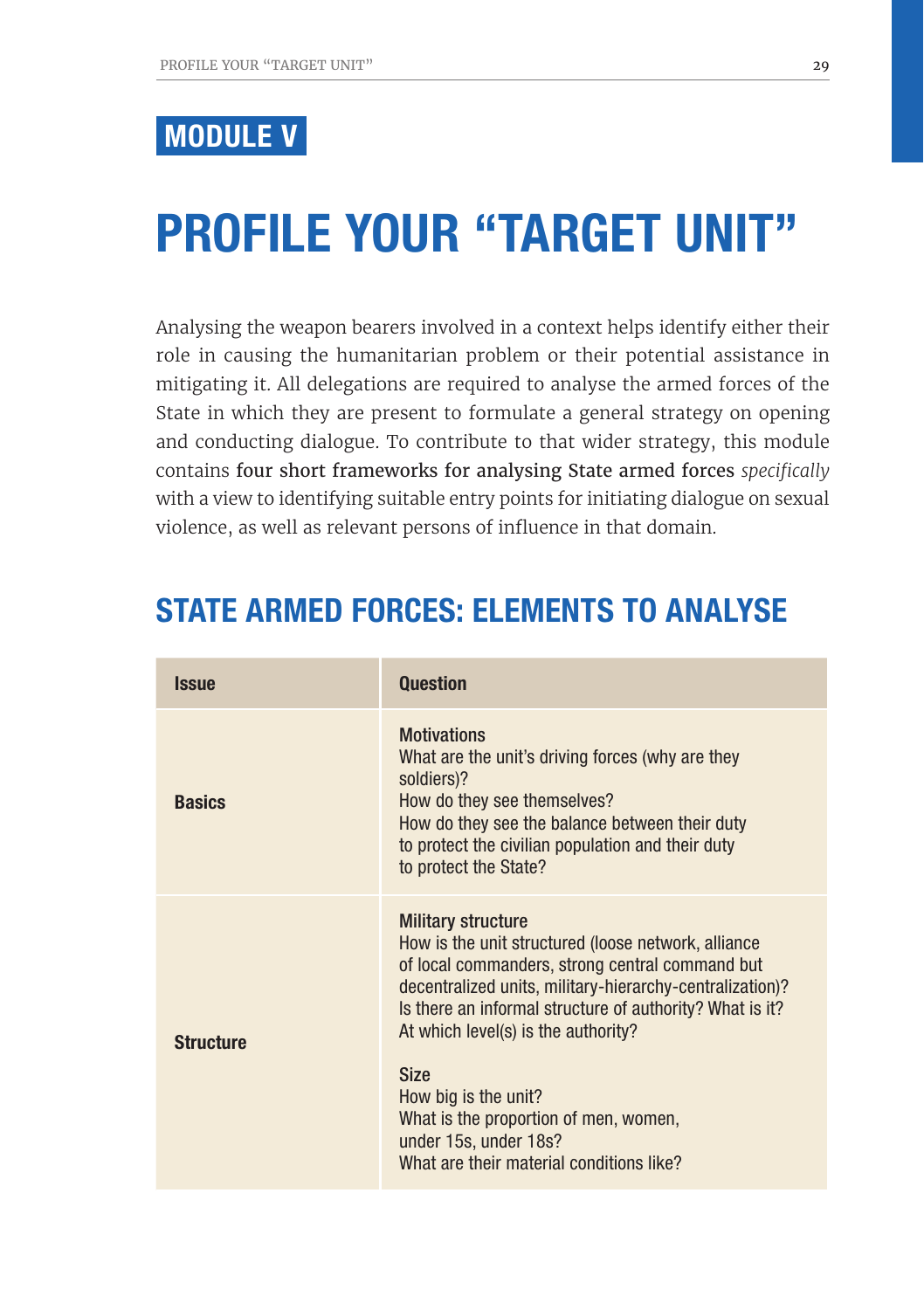| <b>Issue</b>                 | <b>Question</b>                                                                                                                                                                                                                                                                                                                                                                                                                                                                                                                                                                                                                                                      |
|------------------------------|----------------------------------------------------------------------------------------------------------------------------------------------------------------------------------------------------------------------------------------------------------------------------------------------------------------------------------------------------------------------------------------------------------------------------------------------------------------------------------------------------------------------------------------------------------------------------------------------------------------------------------------------------------------------|
| <b>Societal roots</b>        | Culture<br>What role is played by ethnicity, family, language groups,<br>religion?<br>Does the unit share one culture?<br>Are there cultural elements that favour/hinder<br>the application of IHL?<br>Who can influence the unit's culture? Is "honour"<br>important?<br>Are there any socialization mechanisms?<br>Sociology<br>Does the composition of the unit reflect society<br>in general?<br>What is the role/place of women and of men?<br>Which age groups are most represented?<br>Which social groups are most represented?<br>What are the soldiers' backgrounds?<br>And those of the commanders? Staff? Leaders?                                       |
| <b>Command and control</b>   | <b>Chain of command</b><br>Who is in command of what (on paper and in practice)?<br>Who bears responsibility for what?<br><b>Discipline</b><br>What is discipline like within the unit and its subordinate<br>units?<br>Do soldiers obey their leaders on all issues (tactical<br>orders, pillage, rape, respecting the ICRC, respecting<br>other rules of IHL)?<br><b>Sanctions</b><br>How does the unit's internal sanctions system function<br>(via the head of unit, via a special court)?<br>What are the potential punishments (prison term, forced<br>labour, mutilation, death)?<br>Are violations of IHL or IHRL punishable?<br>Are they actually punished? |
| <b>Conduct of operations</b> | <b>Military action</b><br>Are any typical actions carried out?<br>Do they follow a pattern (always during the day,<br>at night, hit and run, protracted, coordinated, chaotic)?<br>Do they use substances, such as drugs, alcohol<br>or other stimulants?<br>At which level are decisions regarding military<br>operations made?                                                                                                                                                                                                                                                                                                                                     |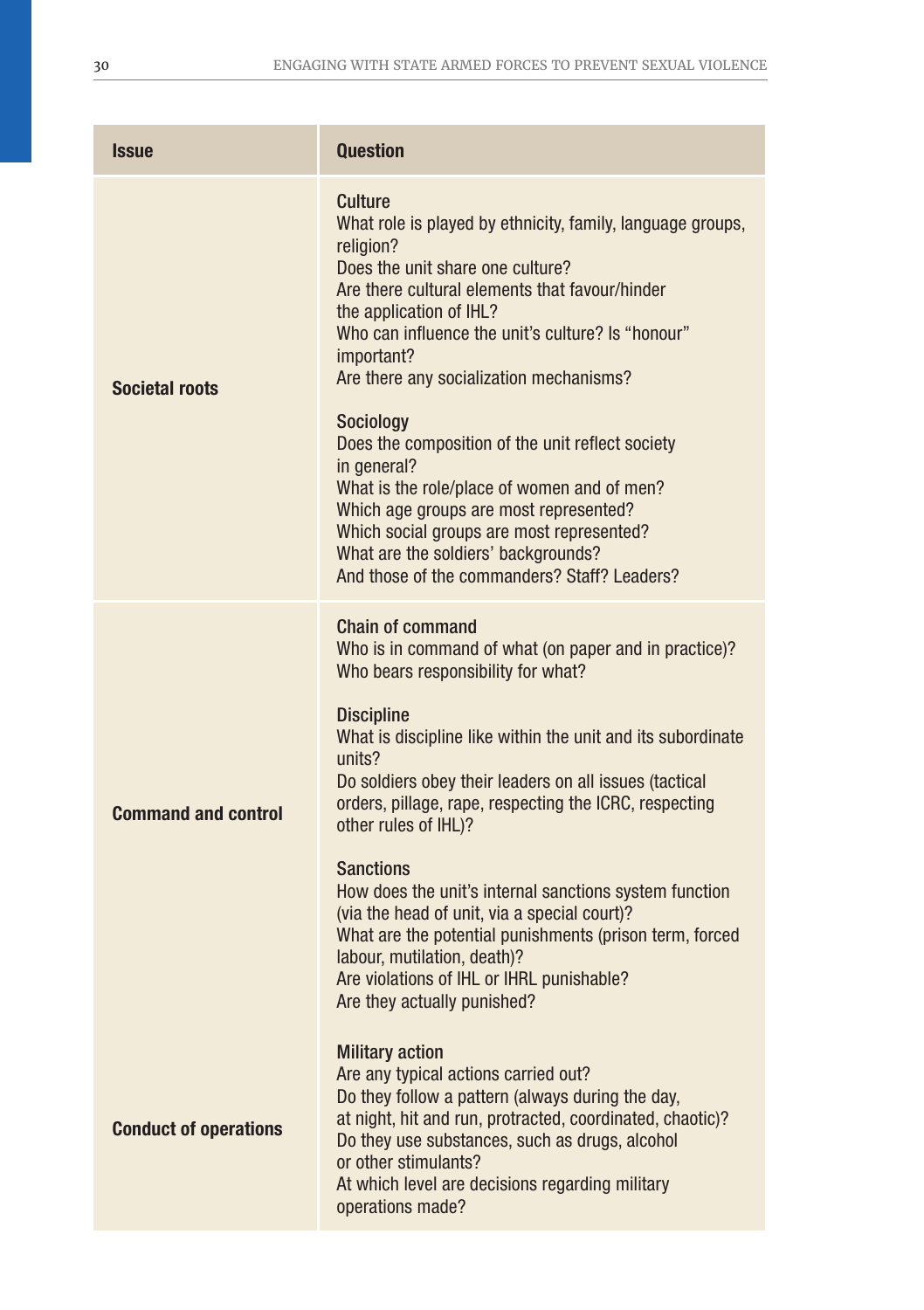| <b>Issue</b>                  | <b>Question</b>                                                                                                                                                                                                                                                                                                                                                                                                                                                                                                                                                                                                                                                                                                                                                                                                                                                                                                                                                                                   |
|-------------------------------|---------------------------------------------------------------------------------------------------------------------------------------------------------------------------------------------------------------------------------------------------------------------------------------------------------------------------------------------------------------------------------------------------------------------------------------------------------------------------------------------------------------------------------------------------------------------------------------------------------------------------------------------------------------------------------------------------------------------------------------------------------------------------------------------------------------------------------------------------------------------------------------------------------------------------------------------------------------------------------------------------|
| <b>Conduct of hostilities</b> | Attacks against civilians (people, objects)<br>Are there disproportionate attacks?<br>Do attacks occur without any precautions having been<br>taken to reduce civilian casualties or damage?<br>Are there attacks against the civilian population<br>or civilian objects? Cultural objects?<br>Are these mishaps, however regular, or the result<br>of a deliberate policy?<br>Is there an intention to terrorize the population?<br>Protection of persons hors de combat<br>Are there instances of direct attacks on such people?<br>Can they be ascribed to confused circumstances or<br>is there deliberate intent?<br>Is there a pattern?                                                                                                                                                                                                                                                                                                                                                     |
| <b>Support</b>                | <b>Recruitment</b><br>Where do recruits come from? (Are there specific regions/<br>ethnicities or institutions that provide a significant num-<br>ber of recruits, e.g. universities, youth organizations)?<br>What is the level of education of the recruits?<br>Are they literate, educated?<br>Are recruits mostly volunteers or are they forced to join?<br>If the latter, how is pressure exerted?<br>Is there a proper vetting process? Are children<br>under 15 recruited? Under 18?<br>Is recruitment conducted in refugee or IDP camps?<br><b>Training and education</b><br>Does the force have a proper training system?<br>Is the teaching tailored according to the rank, occupation<br>or level of education of the soldiers?<br>Does respect for the law permeate all matters taught?<br>What is the proportion of theory to practice?<br>Are some soldiers/commanders trained externally?<br>If so, by whom and for what? What kind of functions<br>do they have when they return? |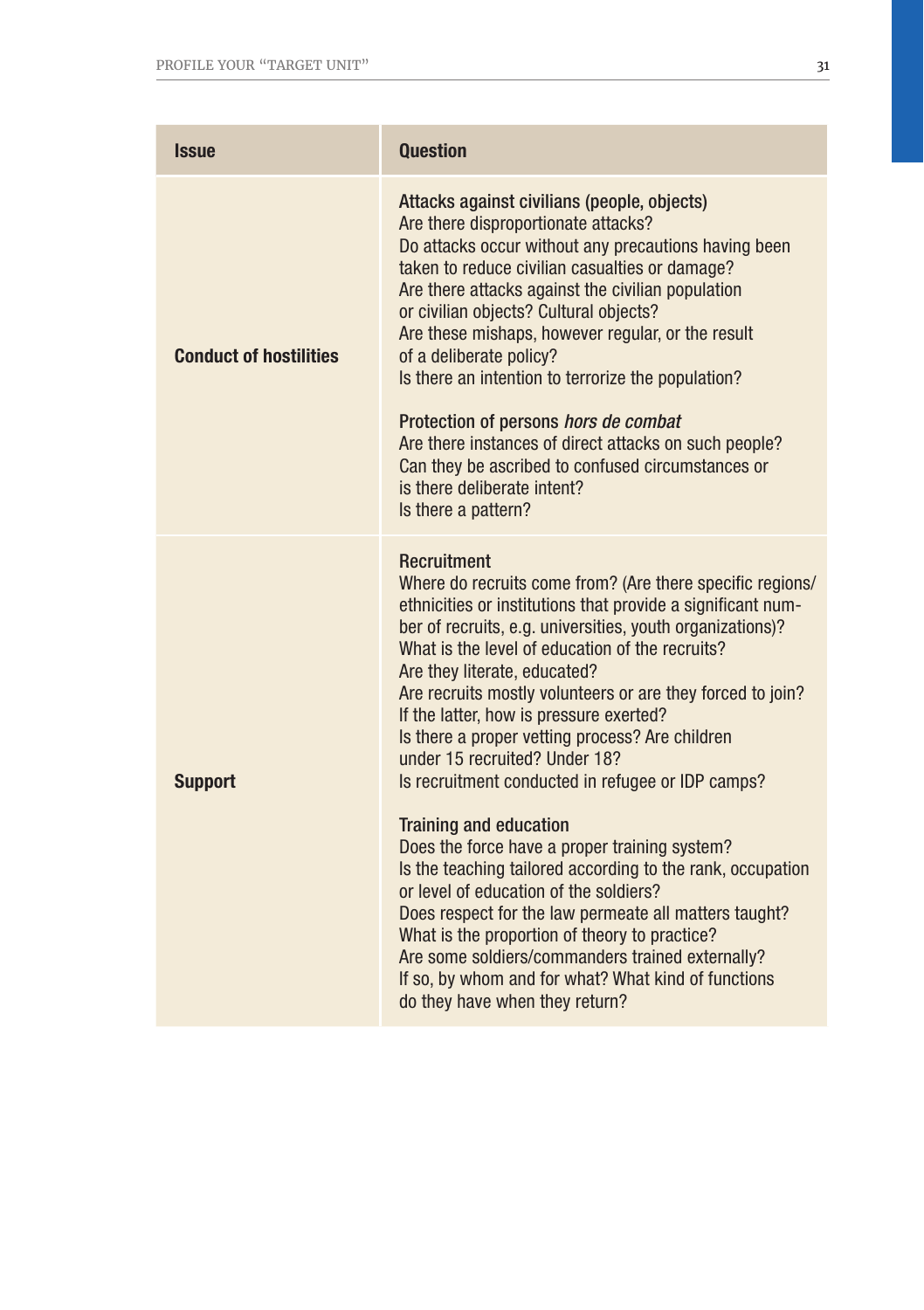# POTENTIAL PATTERNS OF SEXUAL VIOLENCE: ELEMENTS TO ANALYSE

While it is not necessary to have proof of instances of sexual violence to engage armed forces in dialogue on the issue, analysing and evaluating the patterns of confirmed or suspected sexual-violence cases will help frame the argument to be developed during the dialogue. This might not be possible in all contexts, however.

To identify different patterns of sexual violence during armed conflicts, the following need to be determined:

- Is sexual violence used strategically as a policy or tactic of war?
- Is sexual violence an accepted practice?
- Is sexual violence an opportunistic crime?
- Is sexual violence used as mistreatment?

The focus of the dialogue on sexual violence with the armed force will differ depending on which pattern is identified. In any case, there needs to be a fine balance of the following approaches: insisting on respect for IHL and the prohibition of sexual violence, highlighting the humanitarian consequences for the victims/survivors, organizing support and training activities, emphasizing the preventive effect of sanctions, underlining traditional values and honour. To ensure the dialogue observes that balance it must be designed in close cooperation with the ICRC's Protection department.

# INTEGRATING THE PROHIBITION OF SEXUAL VIOLENCE INTO DOCTRINE: ELEMENTS TO ANALYSE

The objective of integration activities is to create an institutional impact. It is a continuous top-down process and therefore a long-term effort. The ICRC advocates integrating the prohibition of sexual violence into military doctrine but, as mentioned previously, the institution knows relatively little about whether militaries have done so and, if they have, how they are implementing this prohibition in practice.

To get a clearer picture and understanding of a particular armed force's doctrine, ICRC staff can run a quick mapping exercise, starting with a search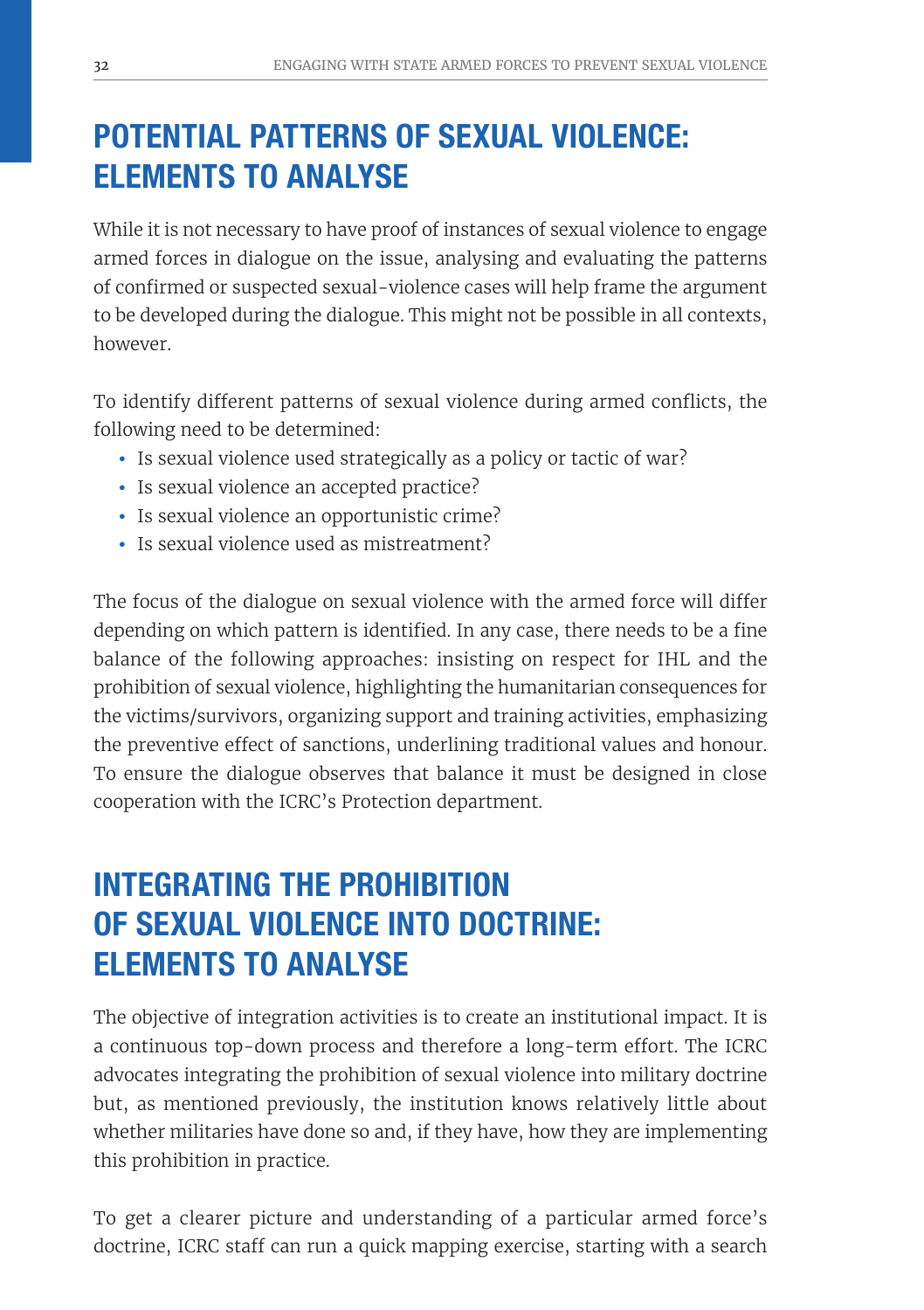on the *ICRC Customary IHL Database*16 and the *State Practice Collection in the ICRC Library Catalogue,17* then looking at open sources and gathering information from the relevant delegation.

As sexual violence is not always considered an IHL issue, the search needs to include a broad list of key words that could relate to the prohibition of sexual violence. See the box below for recommended terms.

Sexual violence and related terms: rape, sexual abuse, sexual slavery, enforced prostitution, enforced sterilization, violence against women, torture, genderbased violence, violence against children, sexual exploitation, sex, abortion, forced abortion, reproductive health, indecent assault, outrages upon personal dignity (and others that may apply in the specific context)

IHL-related terms: IHL, international law, law of war, law of armed conflict/ LOAC, sexual crimes, war crimes, grave breaches, command, command responsibility, human rights, women's rights, serious violations, honourable behaviour, code of conduct, health (and others that may apply in the specific context)

In terms of where to look, the following may be useful:

- top-level political statements and declarations, political guidance, political action plans, constitutions, treaty ratifications
- strategic guidance and planning documents, including adopted military doctrines, military manuals and handbooks, codes of conduct, protocols and directives, documents from an IHL Commission, if relevant
- military education and training manuals, including official manuals and handbooks, presentations and documents from within the military education system, operational planning documents
- documents reflecting the military discipline and sanctions mechanisms, including military penal codes and other disciplinary mechanisms
- country-specific documents, existing dialogue, reports from other humanitarian or human rights organizations, observed practice, etc.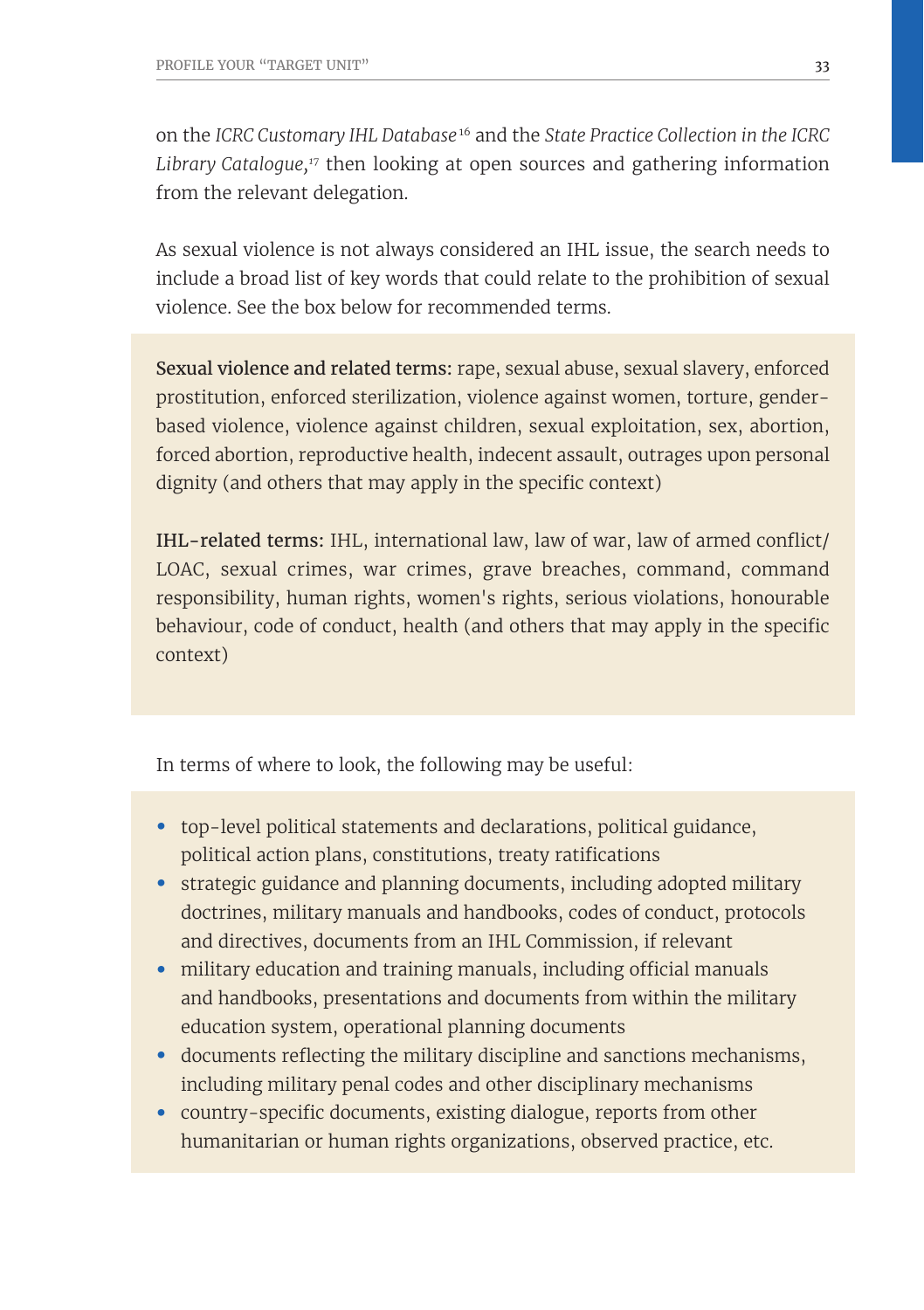# INFLUENCING FACTORS IDENTIFIED BY THE ICRC: ELEMENTS TO ANALYSE

Based on your understanding of a particular State armed force (see Module III), and having conducted an analysis as outlined above, you can organize your findings as follows, in terms of the most influential factors in relation to sexual violence.

| <b>Influencing factors</b>                                                                                                                                                                        | <b>Yes</b> | <b>No</b> | <b>Unknown</b> |
|---------------------------------------------------------------------------------------------------------------------------------------------------------------------------------------------------|------------|-----------|----------------|
| <b>Awareness/priority given</b>                                                                                                                                                                   |            |           |                |
| Willingness of the armed forces to admit the existence<br>of the problem and thus give the ICRC access at<br>the appropriate levels                                                               |            |           |                |
| There is a sense of responsibility within armed forces                                                                                                                                            |            |           |                |
| There is concrete reference to the prohibition of sexual<br>violence in military doctrine or other documents                                                                                      |            |           |                |
| <b>Command responsibility</b>                                                                                                                                                                     |            |           |                |
| <b>Clear orders</b>                                                                                                                                                                               |            |           |                |
| Orders to refrain from certain behaviour                                                                                                                                                          |            |           |                |
| Clear hierarchical structures                                                                                                                                                                     |            |           |                |
| Armed forces have adequate capacity                                                                                                                                                               |            |           |                |
| <b>Peer pressure/ethics</b>                                                                                                                                                                       |            |           |                |
| Ethics (see themselves as professional soldiers) linked<br>to positive peer pressure; this could be education<br>or training on creating an identity at unit level                                |            |           |                |
| Positive self-image; see themselves as the "good guys"                                                                                                                                            |            |           |                |
| <b>Sanctions system</b>                                                                                                                                                                           |            |           |                |
| Knowing the law                                                                                                                                                                                   |            |           |                |
| Agreement with the law/perceived legitimacy of the law                                                                                                                                            |            |           |                |
| Having a clear accountability mechanism, the possibility<br>of following up allegations and an effective sanctions<br>mechanism - either a military-justice system<br>or a disciplinary mechanism |            |           |                |
| Clear zero-tolerance policy                                                                                                                                                                       |            |           |                |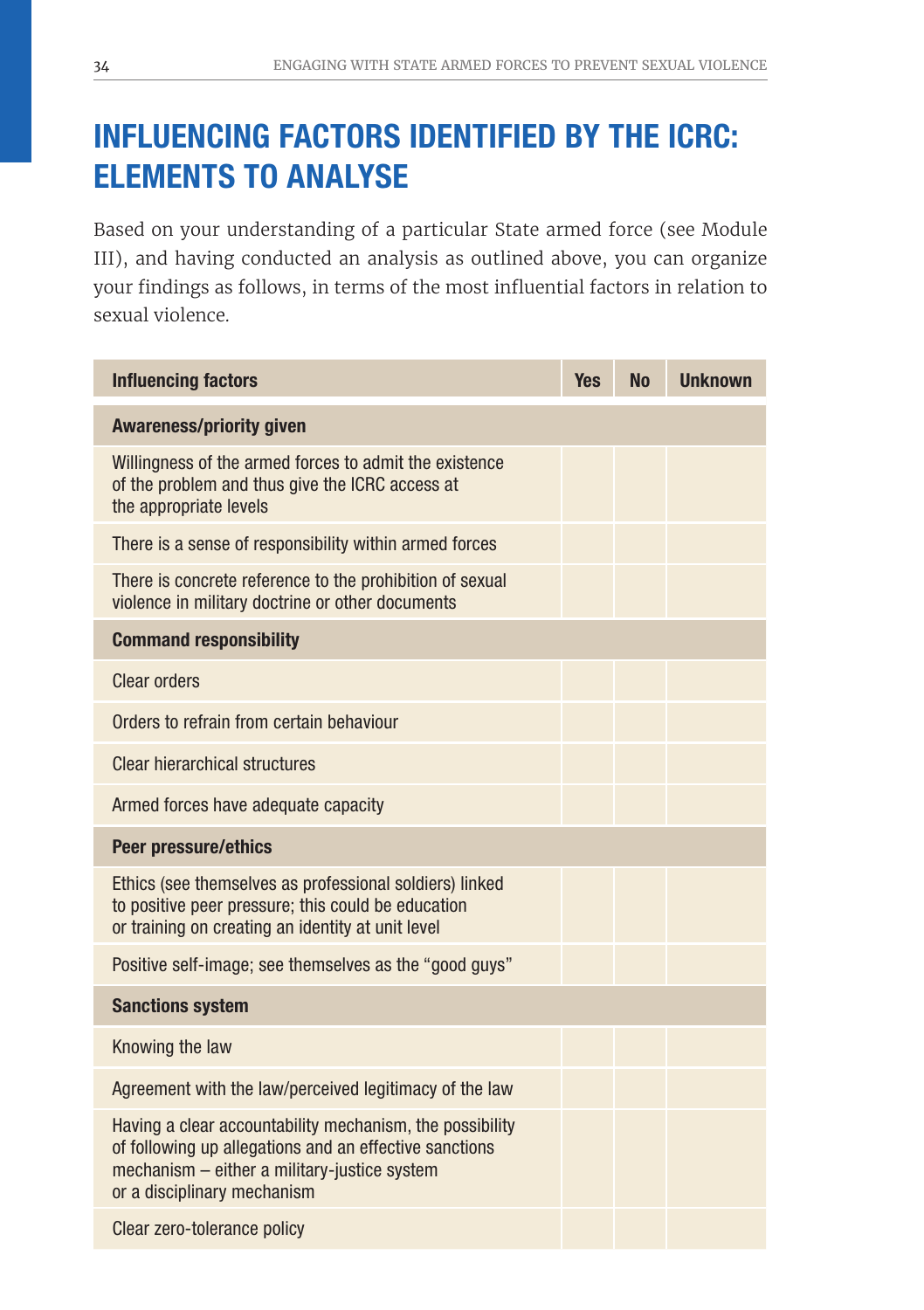From the answers you provide in this table, you can start to build a SWOT analysis (strengths, weaknesses, opportunities and threats) to determine suitable entry points. Of course, the ICRC's weaknesses and strengths, too, should be taken into account in this situation analysis. While the specific context does matter, and each armed force is different, with its own peculiarities, there are, nevertheless, four broad categories of State armed force, as identified by the analysis of State armed forces in the ICRC's report *Sexual Violence and Military Doctrine*: <sup>1</sup>

- Type 1: capable but reluctant/sees no relevance
- Type 2: willing, aware, partial integration, but not capable
- Type 3: willing, aware, partial integration, capable, but nothing in practice
- Type 4: unwilling, pretending to be unaware, no integration, incapable.

In addition, documented patterns of sexual violence in the specific context (if applicable) will determine which key messages should be delivered at what entry point or to which actors of influence.

Similar tables to the above for each of the four categories of State armed force can be found in Module VI.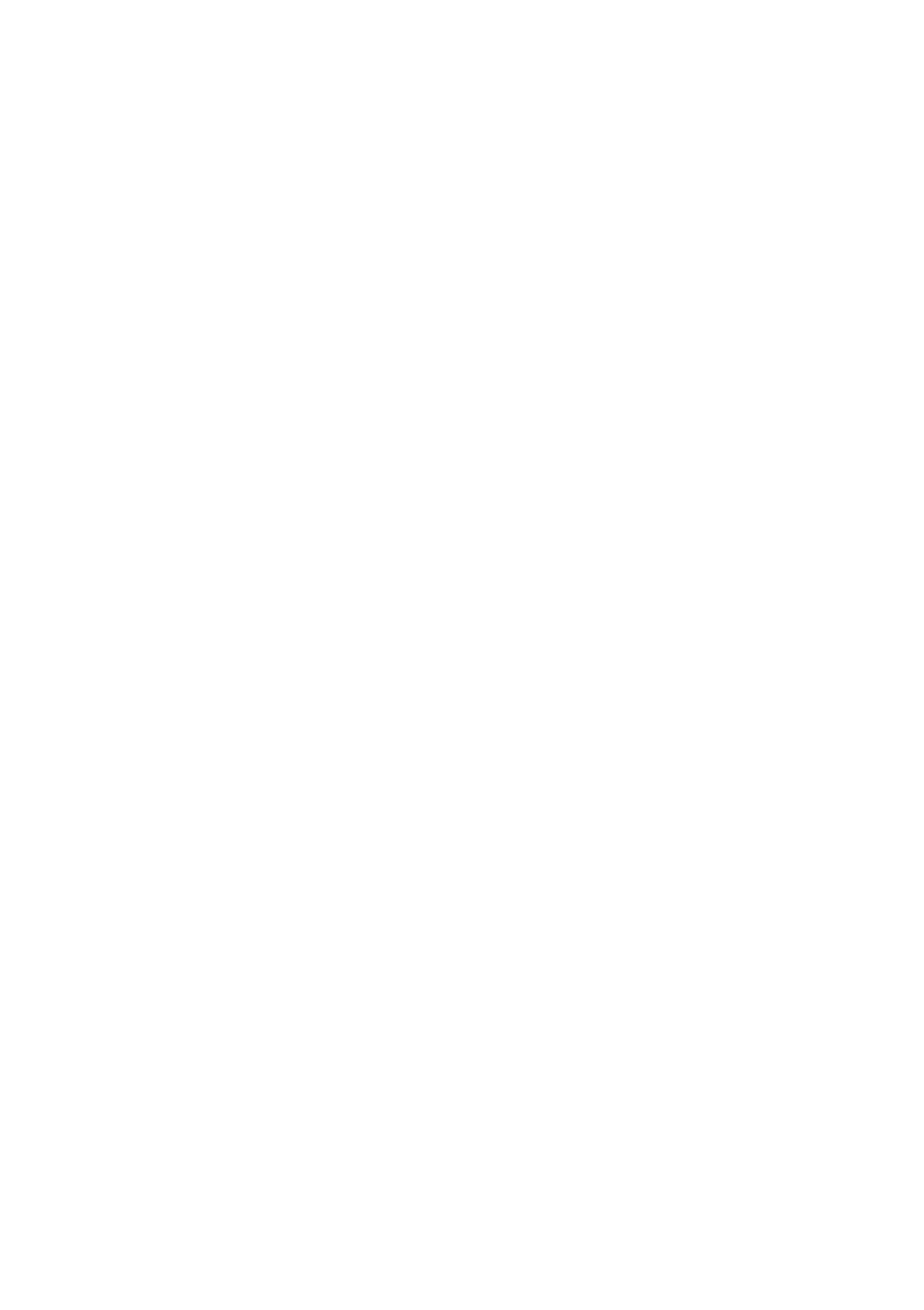## MODULE VI

# **SCENARIOS**

## ARMED FORCE TYPE 1: CAPABLE BUT RELUCTANT/ SEES NO RELEVANCE

#### **Situation analysis**

This armed force is professional, well trained and disciplined. From the structure, it is likely that there is a clear chain of command and that orders go through the hierarchical structure. Self-image is positive. The armed force has a good standing in society and soldiers are seen, to some degree, as protectors of the civilian population. On the other hand, there is no willingness to admit that sexual violence is  $-$  or could be  $-$  an actual problem, the sanctions system is very difficult to understand and prohibition of sexual violence is not specifically integrated into military doctrine or other relevant documents.

| Influencing factors                                                                                                                | <b>Yes</b> | <b>No</b> | <b>Unknown</b> |
|------------------------------------------------------------------------------------------------------------------------------------|------------|-----------|----------------|
| <b>Awareness/priority given</b>                                                                                                    |            |           |                |
| Willingness of the armed force to admit the existence of the<br>problem and thus give the ICRC access at the appropriate<br>levels |            | X         |                |
| There is a sense of responsibility within the armed force                                                                          | X          |           |                |
| There is concrete reference to the prohibition of sexual<br>violence in military doctrine or other documents                       |            | $\chi$    |                |
| <b>Command responsibility</b>                                                                                                      |            |           |                |
| <b>Clear orders</b>                                                                                                                | X          |           |                |
| Orders to refrain from certain behaviour                                                                                           | X          |           |                |
| Clear hierarchical structures                                                                                                      | X          |           |                |
| Armed forces have adequate capacity                                                                                                | X          |           |                |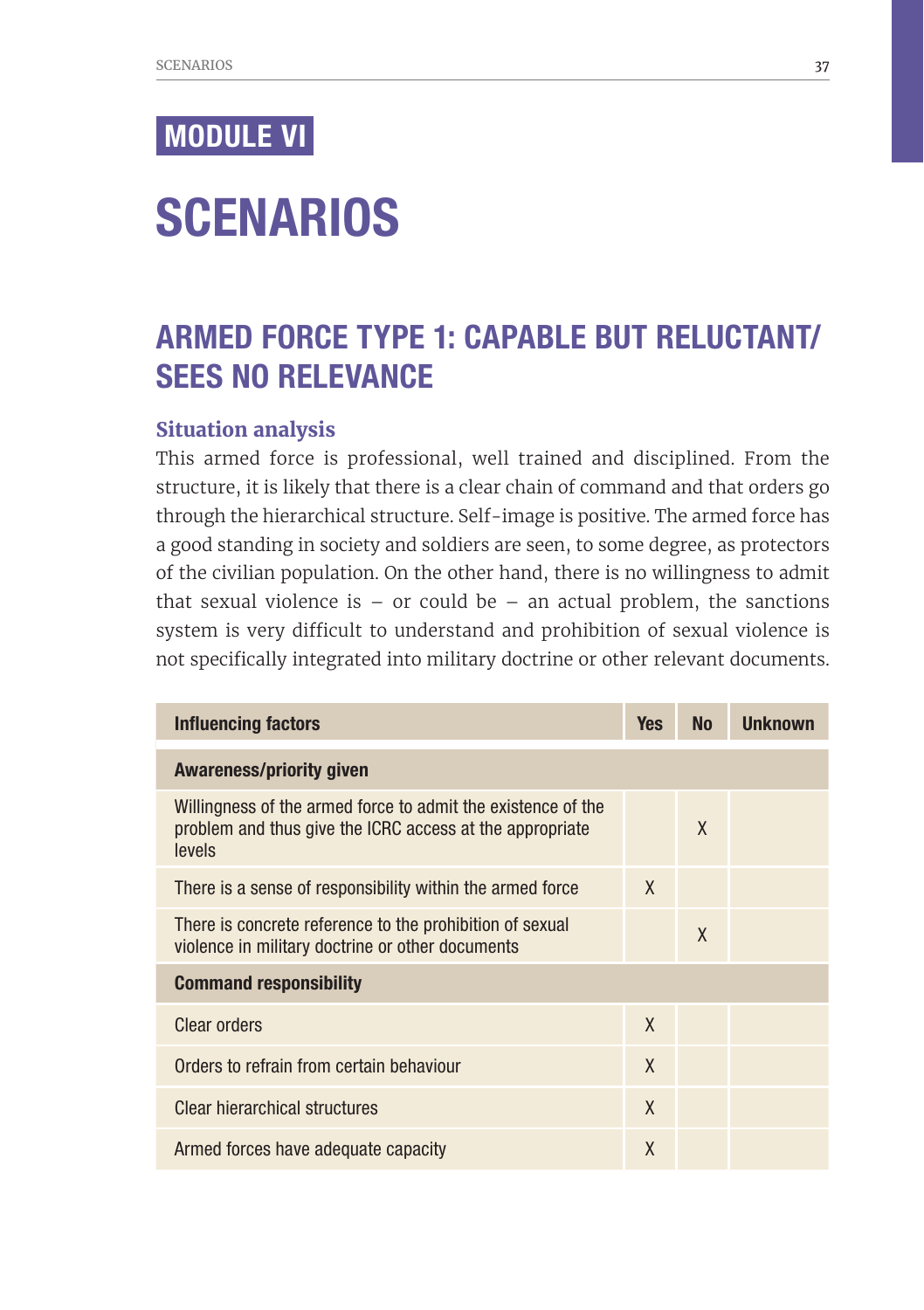| Influencing factors                                                                                                                                                                           | <b>Yes</b> | <b>No</b> | Unknown |
|-----------------------------------------------------------------------------------------------------------------------------------------------------------------------------------------------|------------|-----------|---------|
| Peer pressure/ethics                                                                                                                                                                          |            |           |         |
| Ethics (see themselves as professional soldiers) linked<br>to positive peer pressure; this could be education<br>or training on creating an identity at unit level                            | X          |           |         |
| Positive self-image; see themselves as the "good guys"                                                                                                                                        | $\chi$     |           |         |
| <b>Sanctions system</b>                                                                                                                                                                       |            |           |         |
| Knowing the law                                                                                                                                                                               |            | $\chi$    |         |
| Agreement with the law/perceived legitimacy of the law                                                                                                                                        |            |           | X       |
| Having a clear accountability mechanism, possibility<br>of following up allegations and an effective sanctions<br>mechanism – either a military-justice system or a<br>disciplinary mechanism |            | $\chi$    |         |
| Zero-tolerance policy (written or stated)                                                                                                                                                     |            | X         |         |

## **Opportunities**

- There is a sense of responsibility within the armed force.
- The chain of command ensures clear orders are given.
- There are clear orders and directives to refrain from certain behaviour.
- Armed force comprises clear hierarchical structures.
- Armed force has adequate capacity.
- Ethics (see themselves as professional soldiers) are linked to positive peer pressure; this could be education or training on creating an identity at unit level.
- The armed force sees itself as one of the "good guys", but that may not be true of all individual units.
- Societal actors (such as family and pressure groups) promote a positive image of the armed force.

### **Threats**

- No willingness on the part of the armed force to admit the existence/ relevance of the problem and thus give the ICRC access at the appropriate levels.
- The law is not universally known, so there may be no consent as to its applicability.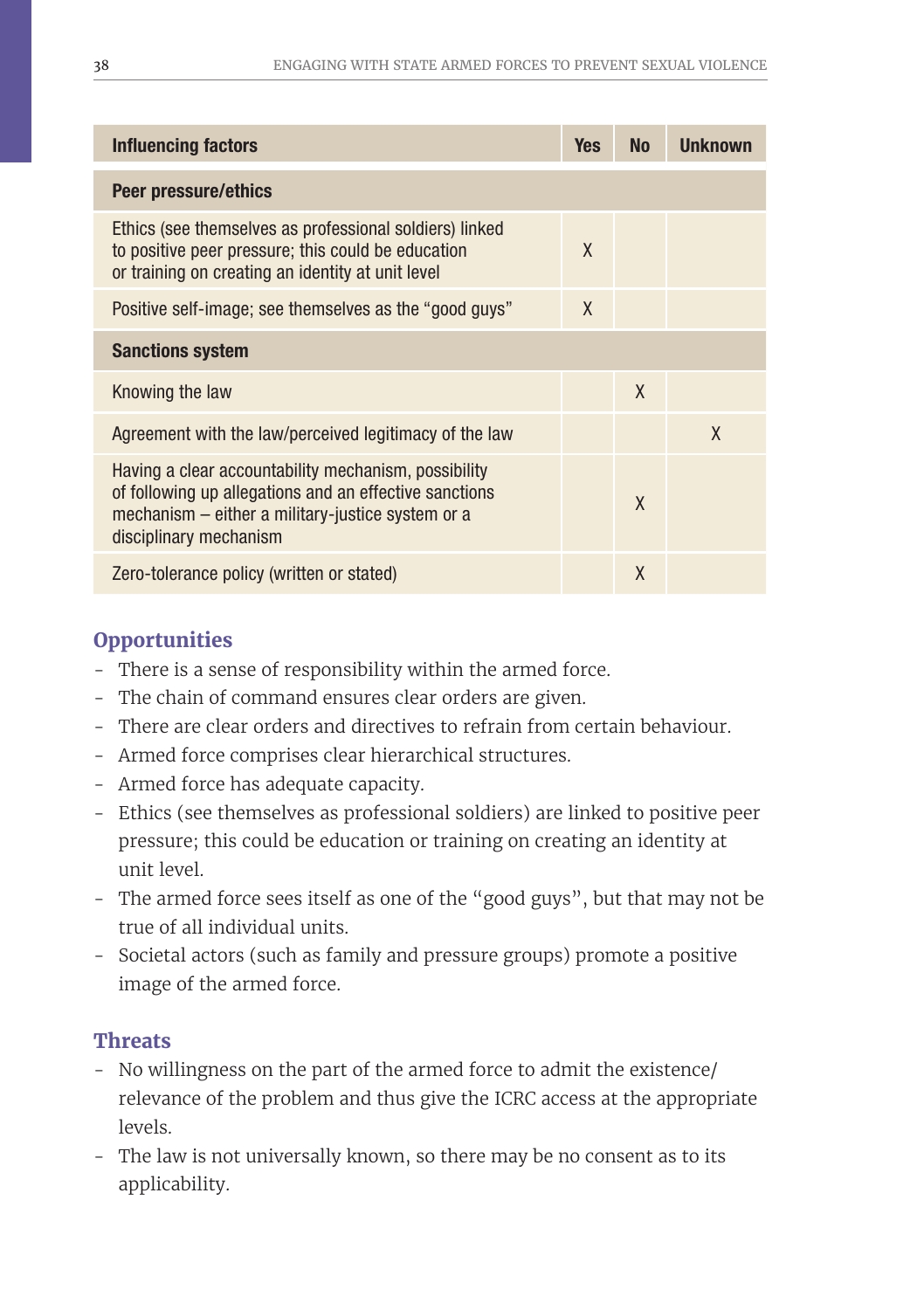- Armed force does not have a clear accountability mechanism. It does not follow up allegations or have an effective sanctions mechanism, i.e. neither a military justice system nor a disciplinary mechanism.
- Violations are rarely sanctioned.
- There might be organized concealment of cases of sexual violence in order to avoid damaging the reputation of the whole armed force.

### **Possible entry points**

Given the lack of recognition of the phenomenon of sexual violence, the suggested entry points for this type of armed force are at the highest political level, both nationally and internationally. The clear hierarchy and structure of command would suggest that, once understood and accepted at the top, the message will trickle down. Activities might include:

- reiterating the importance of command responsibility in preventing sexual violence.
- using international commitments as an entry point for dialogue on national integration and as an opportunity to push for a process whereby these documents are followed up and/or implemented nationally.
- looking into and discussing relevant global commitments, e.g. United Nations Security Council Resolution 1325,7 speaking to high command level to ensure they are familiar with the topic.
- persuading the high command level and those responsible for dispensing military justice that sexual violence is, in fact, an issue of concern in conflict situations, but that it is "perpetrated as a silent crime" and thus largely invisible; suggesting a sexual violence focal point.
- talking about individual criminal responsibility for war crimes, which can be illustrated with examples from the perpetration of sexual violence, e.g. perpetrating directly, ordering perpetration, joint or co-perpetration, aiding or abetting perpetration, having command responsibility.
- using the "good guys" argument to play on the sense of responsibility, professional ethics and pride.
- discussing, at brigade level, the potential risks and consequences for the armed force as a whole, such as legal consequences, social stigma and health concerns around sexually transmitted diseases, which have the added potential consequence of hindering the operational capacity of the troops. In fact, in the case of a troop-contributing country (TCC),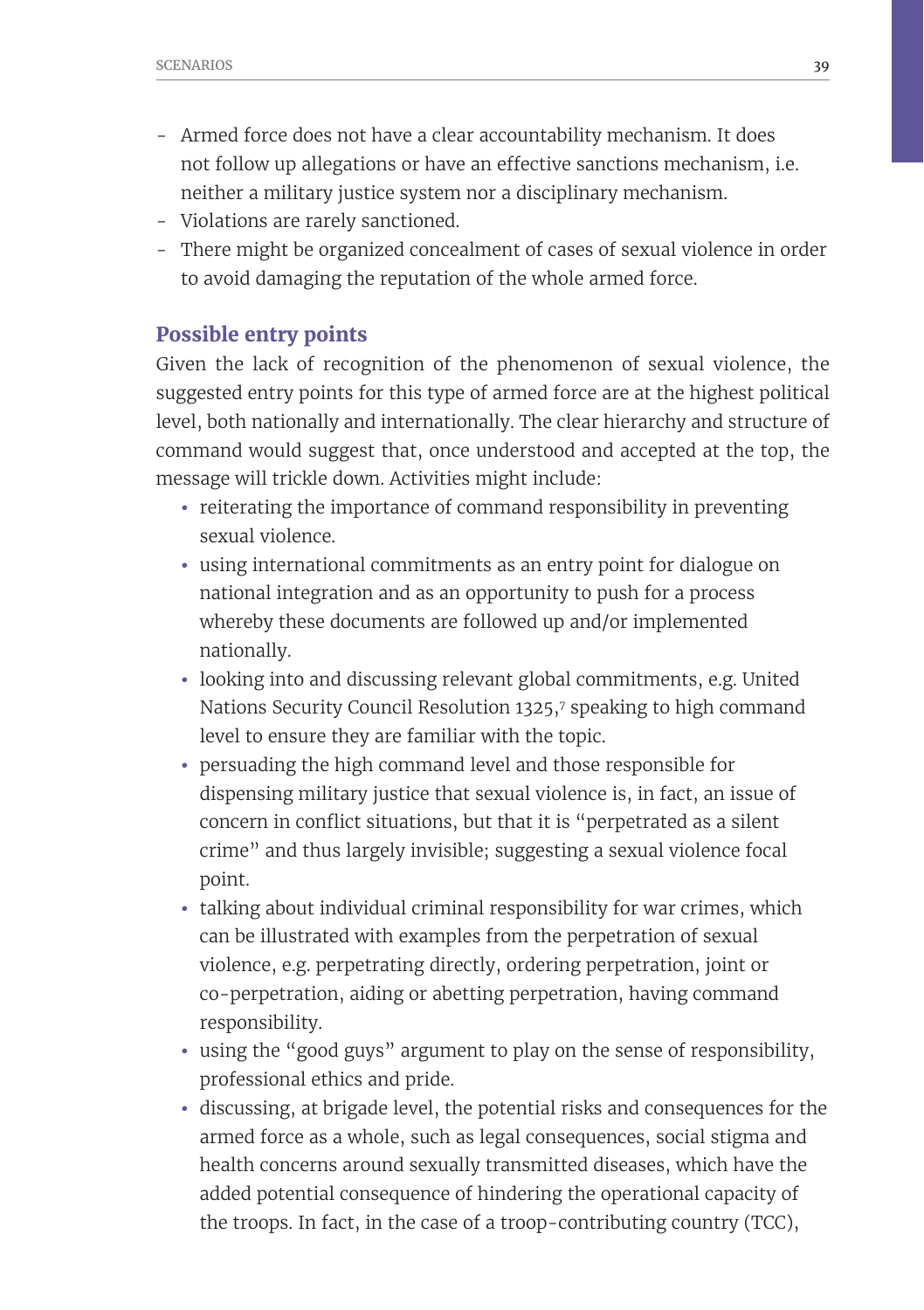it may even become an issue of international reputation, if the troops fail to pass the medical test for the mission.

- meeting military judges to address how to support the command responsibility of officers.
- persuading the high command that internal reporting and disciplinary mechanisms to deal with sexual harassment can bring about behavioural change and serve as positive practice of how to approach sexual violence; explaining how "having your house in order" may increase credibility and trust.
- connecting sexual violence to protection of civilians; focusing on assisting the armed force in developing protection guidelines and preventing sexual violence from being perpetrated by enemy combatants or civilians (as opposed to focusing on the internal behavioural issue of sexual violence perpetrated by the force's own troops). This may offer the opportunity to raise another protection issue, namely how the presence of armed forces may adversely affect the community.
- assisting or participating in training on prevention of sexual violence delivered by, for example, UNDPKO/AU or other international organizations (in the event the armed force is from a troop-contributing country); using some of the materials as an entry point for the ICRC's own dialogue on the issue.
- using societal actors (civil society organizations, army support structures, pressure groups, other groups with an interest in the positive image of the armed force), if applicable, to influence the armed force positively.
- working with female units, if they are willing, to build and develop specific dialogue with such units, individual female officers or female training centres, if applicable.

## TYPE 2: WILLING, AWARE, PARTIAL INTEGRATION, BUT NOT CAPABLE

### **Situation analysis**

This armed force is professional to a certain degree, trained and somewhat disciplined. Its structure suggests there is a chain of command and that orders may go through the hierarchical structure but perhaps not all the way through, owing to factors like force size, lack of vetting processes, etc. There may or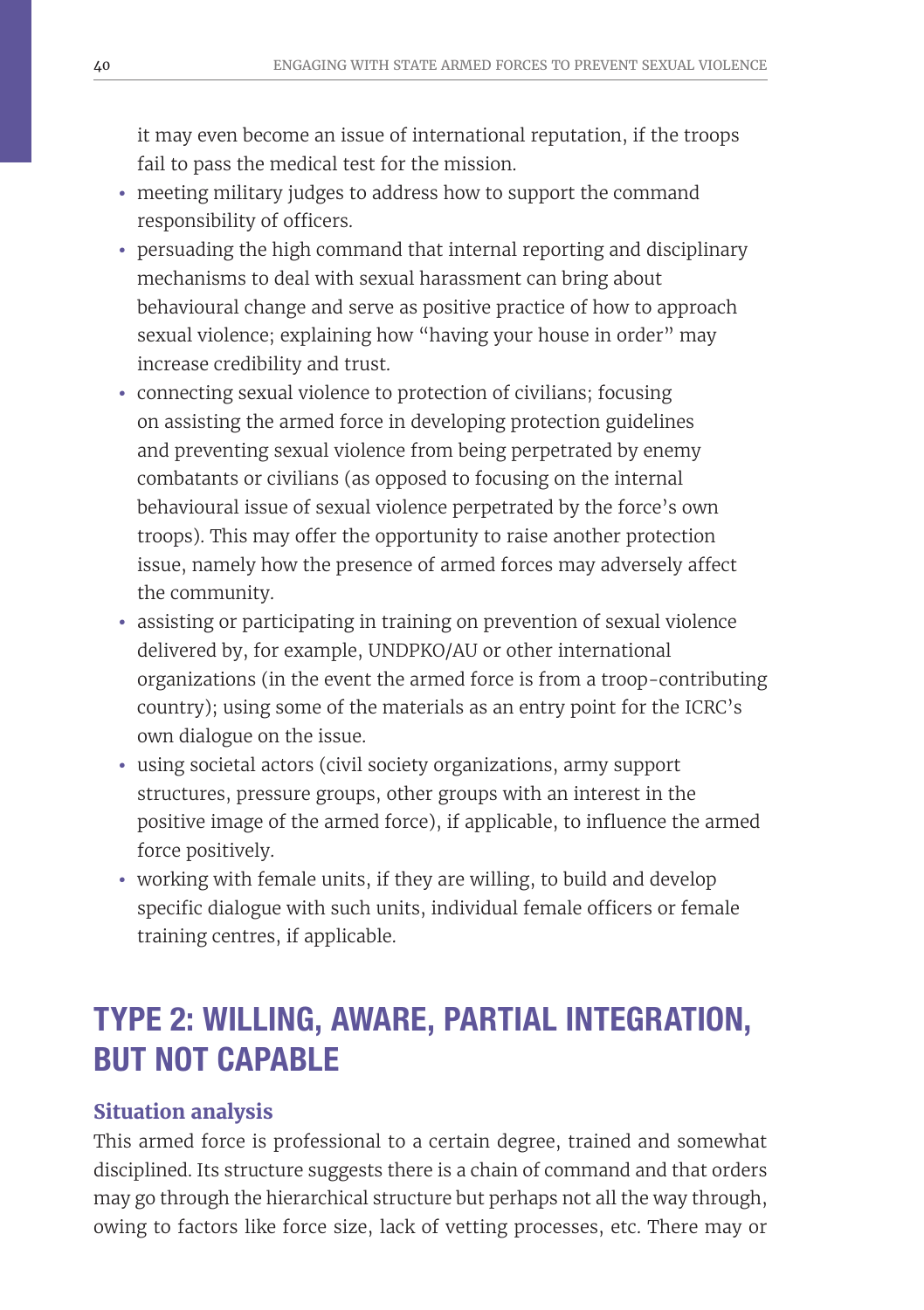may not be a positive self-image. The armed force has a relatively negative standing in society and is not primarily seen as a protector of civilians. On the other hand, there is willingness to admit that sexual violence is – or could be – an actual problem, and the prohibition of sexual violence is reasonably well integrated into doctrine and related documents. There are codes of conduct and there might be a zero-tolerance policy, but the sanctions system is completely dysfunctional.

| <b>Influencing factors</b>                                                                                                                                                                    | <b>Yes</b>   | <b>No</b> | <b>Unknown</b> |
|-----------------------------------------------------------------------------------------------------------------------------------------------------------------------------------------------|--------------|-----------|----------------|
| <b>Awareness/priority given</b>                                                                                                                                                               |              |           |                |
| Willingness of the armed force to admit the existence of the<br>problem and thus give the ICRC access at the appropriate<br>levels                                                            | X            |           |                |
| There is a sense of responsibility within the armed force                                                                                                                                     | X            | X         |                |
| There is concrete reference to the prohibition of sexual<br>violence in military doctrine or other documents                                                                                  | X            |           |                |
| <b>Command responsibility</b>                                                                                                                                                                 |              |           |                |
| Clear orders                                                                                                                                                                                  |              | X         |                |
| Orders to refrain from certain behaviour                                                                                                                                                      |              | X         |                |
| Clear hierarchical structures                                                                                                                                                                 | X            |           |                |
| Armed forces have adequate capacity                                                                                                                                                           | X            | X         |                |
| Peer pressure/ethics                                                                                                                                                                          |              |           |                |
| Ethics (see themselves as professional soldiers) linked<br>to positive peer pressure; this could be education<br>or training on creating an identity at unit level                            |              | X         |                |
| Positive self-image; see themselves as the "good guys"                                                                                                                                        | X            | X         |                |
| <b>Sanctions system</b>                                                                                                                                                                       |              |           |                |
| Knowing the law                                                                                                                                                                               | $\mathsf{X}$ |           |                |
| Agreement with the law/perceived legitimacy of the law                                                                                                                                        | X            |           |                |
| Having a clear accountability mechanism, possibility<br>of following up allegations and an effective sanctions<br>mechanism - either a military-justice system or<br>a disciplinary mechanism |              | X         |                |
| Zero-tolerance policy (written or stated)                                                                                                                                                     |              |           | X              |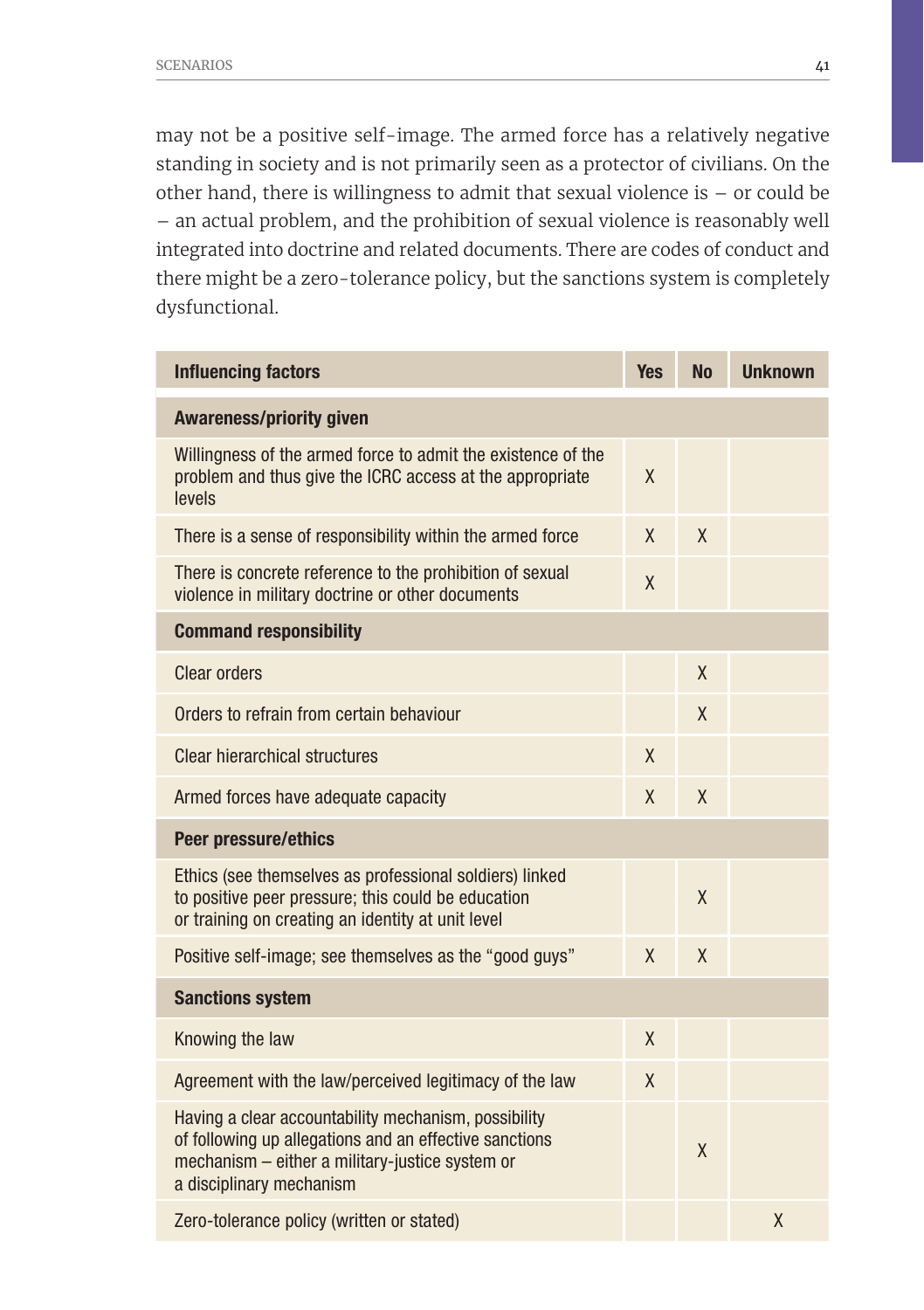## **Opportunities**

- There is real willingness by the armed force to admit the existence of the problem and thus give the ICRC access at the appropriate levels.
- Armed force comprises clear hierarchical structures.
- The law is known and there is consensus on the law.
- There is a sense of responsibility within the armed force at higher level.
- Armed force has adequate capacity at national HQ level.
- Some of the units do see themselves as the "good guys".

## **Threats**

- The chain of command does not give directives or clear orders, including regarding refraining from certain behaviour.
- Professional military ethics do not exist. Opportunistic behaviour by individuals seems to be the main driving force.
- Armed force does not have a clear accountability mechanism. It is not possible to follow up allegations nor is there an effective sanctions mechanism (no military-justice system or disciplinary mechanism).
- Violations are rarely sanctioned.
- There is no sense of responsibility within the armed force at subunit level.
- In terms of behaviour, small units often function like gangs.

## **Possible entry points**

There are several possible entry points for this type of armed force, located at various levels:

- at the highest political level, dialogue should be about supporting and encouraging further implementation of applicable law and any international commitments made, as well as stressing the need for a functioning sanctions mechanism.
- at high command level, key messages for the command structure should be the focus.
- at brigade and maybe even unit level, it needs to be about raising awareness among the soldiers themselves.

Activities might include (from the highest to the lowest levels):

- praising the force for integrating the prohibition of sexual violence into doctrine and conveying that there is no need for further integration into doctrine.
- discussing problems with the sanctions system; suggesting a joint review of individual cases.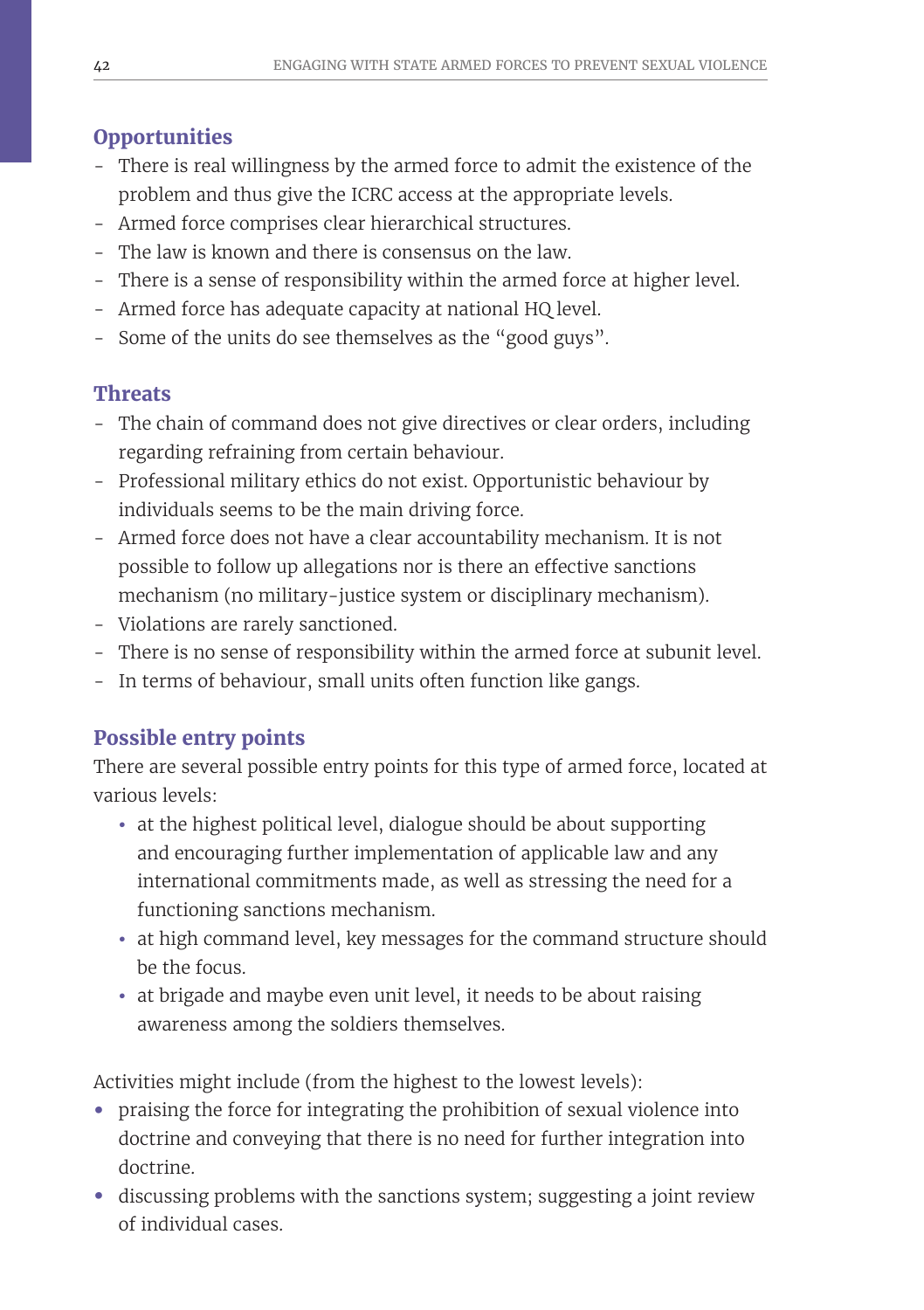- meeting military judges to address how to support the command responsibility of officers.
- supporting the development of an effective complaint and reporting mechanism.
- using credible military leaders from other, similar forces to discuss command issues (peer-to-peer approach); inviting such leaders to workshops or seminars.
- reiterating the importance of command responsibility in preventing sexual violence.
- talking about individual criminal responsibility for war crimes, which can be illustrated with examples from the perpetration of sexual violence, e.g. perpetrating directly, ordering perpetration, joint or co-perpetration, aiding or abetting perpetration, having command responsibility.
- connecting sexual violence to protection of civilians; focusing on assisting the armed force in developing protection guidelines and preventing sexual violence from being perpetrated by enemy combatants or civilians (as opposed to focusing on the internal behaviour issue of sexual violence perpetrated by the force's own troops). This may offer the opportunity to raise another protection issue, namely how the presence of armed forces may adversely affect the community.
- highlighting the force's role as first responder to sexual violence when it witnesses it.
- where sexual violence is not used systematically to terrorize and destabilize whole communities, personalizing the issue by raising awareness of the consequences for the victims/survivors, their families and community (e.g. "What if it were your daughter?").
- using the "good guys" argument, playing on the sense of responsibility, ethos and pride.
- discussing, at brigade level, potential risks and consequences for the armed force as a whole, such as legal consequences, social stigma and health concerns around sexually transmitted diseases, which have the added potential consequence of hindering the operational capacity of the troops. In fact, in the case of a troop-contributing country (TCC), it may even become an issue of international reputation, if the troops fail to pass the medical test for the mission.
- persuading the high command that internal reporting and disciplinary mechanisms to deal with harassment can bring about behavioural change and serve as positive practice of how to approach sexual violence; explaining how "having your house in order" may increase credibility and trust.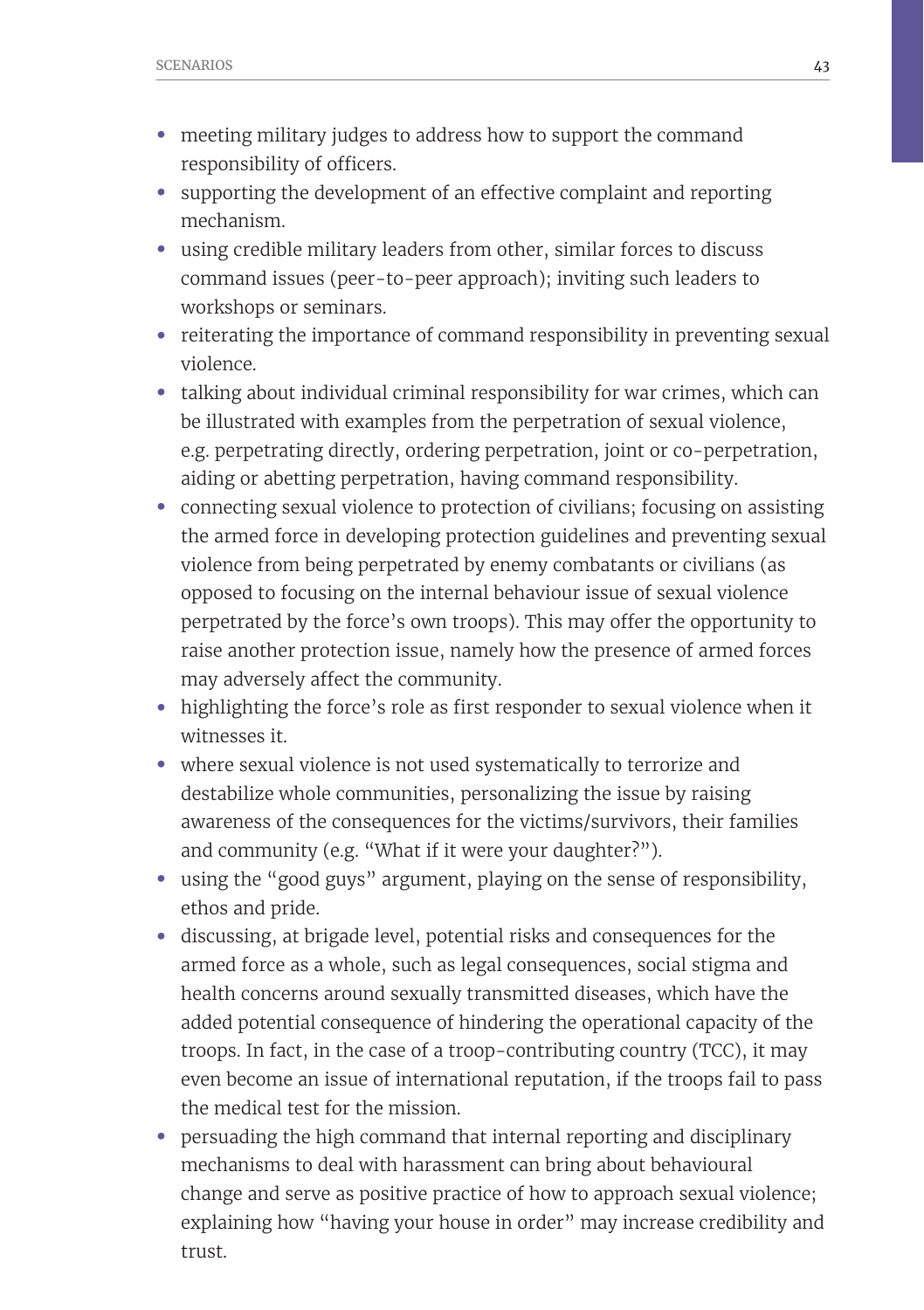- using societal actors (civil society organizations, army support structures, pressure groups, other groups with an interest in the positive image of the armed force), if applicable, to influence the armed force positively.
- working with female units, if they are willing, to build and develop specific dialogue with such units, individual female officers, or female training centres, if applicable.

## TYPE 3: WILLING, AWARE, PARTIAL INTEGRATION, CAPABLE, BUT NOTHING IN PRACTICE

### **Situation analysis**

This armed force is professional, well-trained and disciplined. Its structure suggests there is a clear chain of command, and that orders go through the hierarchical structure. Self-image seems positive. The armed force has a good standing in society and is seen as a protector of civilians. The armed force is not in a conflict setting but contributes troops to international missions. There is partial integration of the prohibition of sexual violence but it does not resonate sufficiently to warrant integration into own doctrine.

| Influencing factors                                                                                                                | <b>Yes</b>   | <b>No</b> | <b>Unknown</b> |
|------------------------------------------------------------------------------------------------------------------------------------|--------------|-----------|----------------|
| <b>Awareness/priority given</b>                                                                                                    |              |           |                |
| Willingness of the armed force to admit the existence of the<br>problem and thus give the ICRC access at the appropriate<br>levels | X            |           |                |
| There is a sense of responsibility within the armed force                                                                          | X            |           |                |
| There is concrete reference to the prohibition of sexual<br>violence in military doctrine or other documents                       | $\chi$       |           |                |
| <b>Command responsibility</b>                                                                                                      |              |           |                |
| <b>Clear orders</b>                                                                                                                | $\mathsf{X}$ |           |                |
| Orders to refrain from certain behaviour                                                                                           | $\mathsf{X}$ |           |                |
| Clear hierarchical structures                                                                                                      | X            |           |                |
| Armed forces have adequate capacity                                                                                                | X            |           |                |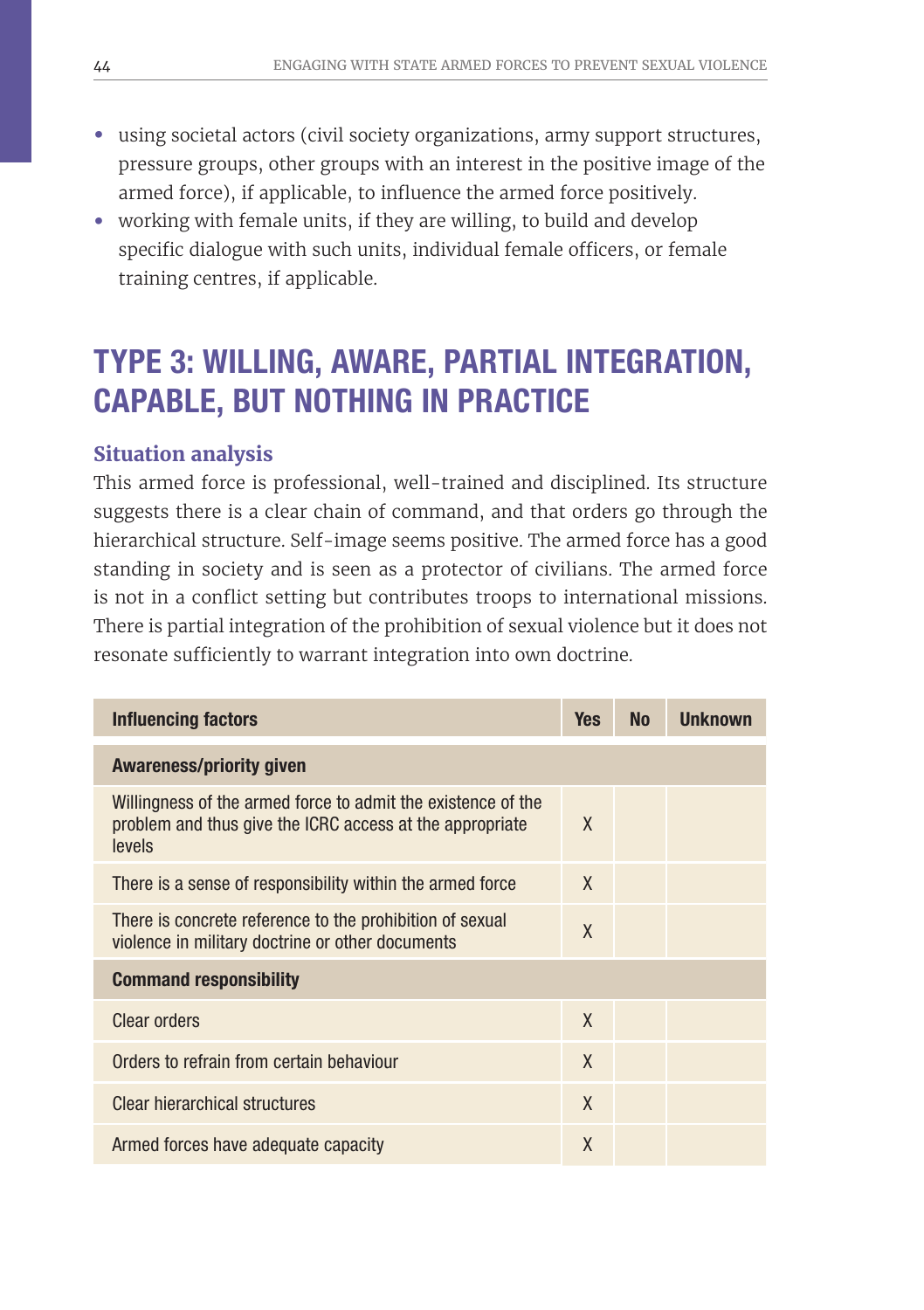| Influencing factors                                                                                                                                                                           | <b>Yes</b>   | <b>No</b> | <b>Unknown</b> |
|-----------------------------------------------------------------------------------------------------------------------------------------------------------------------------------------------|--------------|-----------|----------------|
| Peer pressure/ethics                                                                                                                                                                          |              |           |                |
| Ethics (see themselves as professional soldiers) linked<br>to positive peer pressure; this could be education<br>or training on creating an identity at unit level                            | X            |           |                |
| Positive self-image; see themselves as the "good guys"                                                                                                                                        | $\mathsf{X}$ |           |                |
| <b>Sanctions system</b>                                                                                                                                                                       |              |           |                |
| Knowing the law                                                                                                                                                                               | $\mathsf{X}$ |           |                |
| Agreement with the law/perceived legitimacy of the law                                                                                                                                        |              | $\chi$    | X              |
| Having a clear accountability mechanism, possibility<br>of following up allegations and an effective sanctions<br>mechanism - either a military-justice system or<br>a disciplinary mechanism |              | X         | X              |
| Zero-tolerance policy (written or stated)                                                                                                                                                     |              | X         |                |

## **Opportunities**

- There is a real willingness by the armed force to admit the existence of the problem and thus give the ICRC access at the appropriate levels.
- There is a sense of responsibility within the armed force.
- The chain of command gives clear orders/there are orders to refrain from certain behaviour.
- Armed force comprises clear hierarchical structures.
- Armed force has adequate capacity.
- Ethics (see themselves as professional soldiers) is linked to positive peer pressure; this could be education or training on creating an identity at unit level.
- The armed force sees itself as being one of the "good guys".
- The law is universally well known and there is consensus on the law.

### **Threats**

- Violations are rarely sanctioned; when they are, such sanctions are publicized but they are usually only taken against low-ranking soldiers.
- There is a no zero-tolerance policy.
- Armed force sees no need to integrate the prohibition of sexual violence into national doctrine; as their country is not in a situation of conflict, sexual violence is seen as an issue that is relevant only to overseas missions.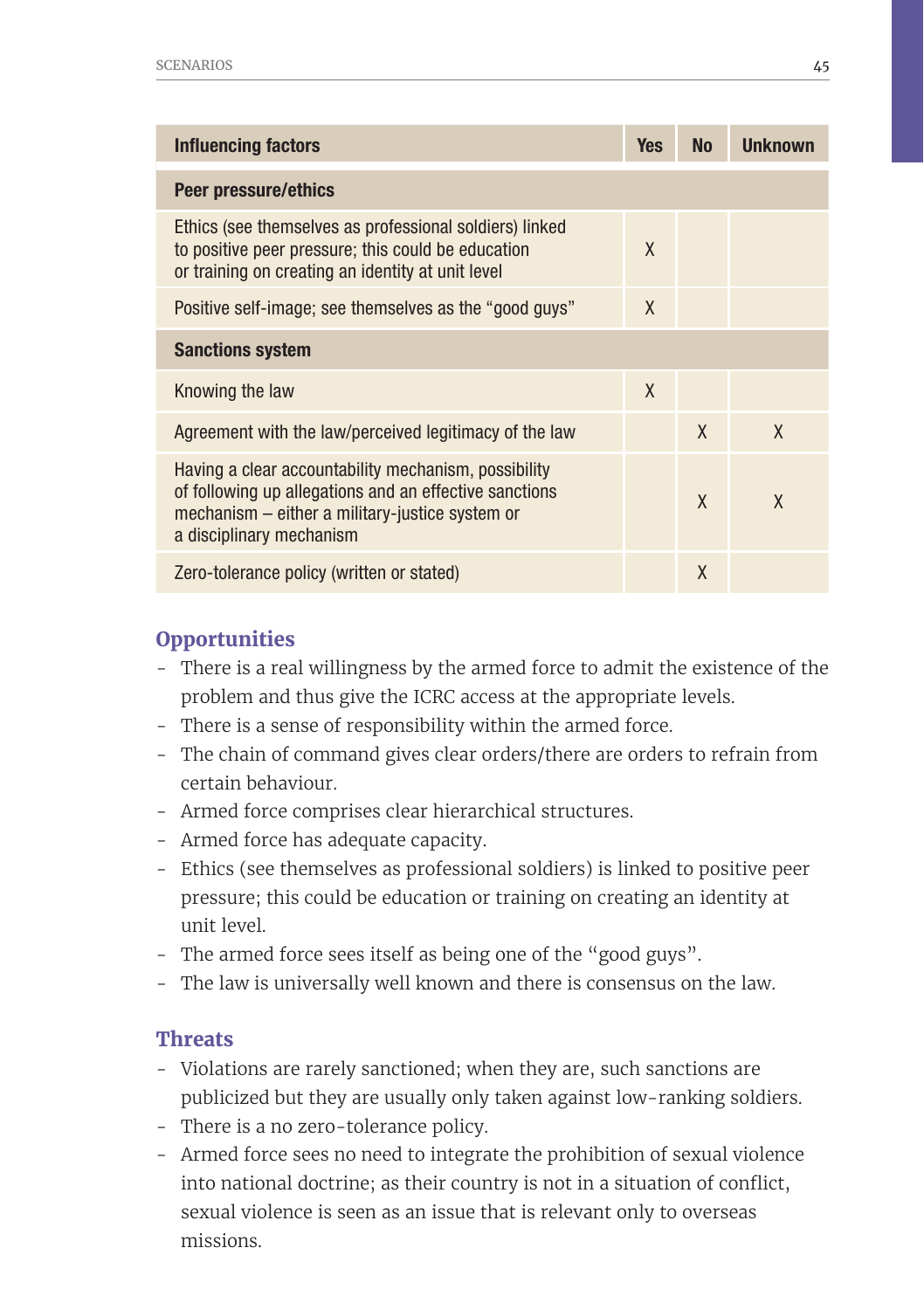- Potentially no accountability mechanism, no possibility to follow up allegations and no effective sanctions mechanism – neither a militaryjustice system nor a disciplinary mechanism.

## **Possible entry points**

This type of armed force needs to be approached at the highest political level, both nationally and internationally. The clear hierarchy and structure of command would suggest that, once understood and accepted at the top, the message will trickle down. Strong commitment to fight sexual violence at an international level may pave the way for dialogue on national integration. Activities might include:

- persuading the military leadership that sexual violence is an IHL and IHRL issue and should thus be integrated into national doctrine, in the same way as other such issues
- convincing the armed force to integrate the prohibition of sexual violence fully – even if there is currently no conflict on the territory – in order to promote universal implementation and good practice
- convincing the higher command to adopt legal tools, military sanctions, codes of conduct and zero-tolerance policies in relation to sexual violence to reinforce their commitment to IHL/IHRL and follow good practice
- playing on the positive effects that transparency can have on image and accountability, both nationally and internationally
- persuading the high command that internal reporting and disciplinary mechanisms to deal with harassment can bring about behavioural change and serve as positive practice of how to approach sexual violence; explaining how "having your house in order" may increase credibility and trust
- supporting the armed force, where appropriate, in integrating the prohibition of sexual violence
- organizing, with military judges, moot-court exercises to test the applicability of the legislation to the prevention or repression of sexual violence (reporting, investigation mechanisms and sanctions)
- talking about individual criminal responsibility for war crimes, which can be illustrated with examples from the perpetration of sexual violence, e.g. perpetrating directly, ordering perpetration, joint or co-perpetration, aiding or abetting perpetration, having command responsibility; relevant also for potential criminal investigations of third parties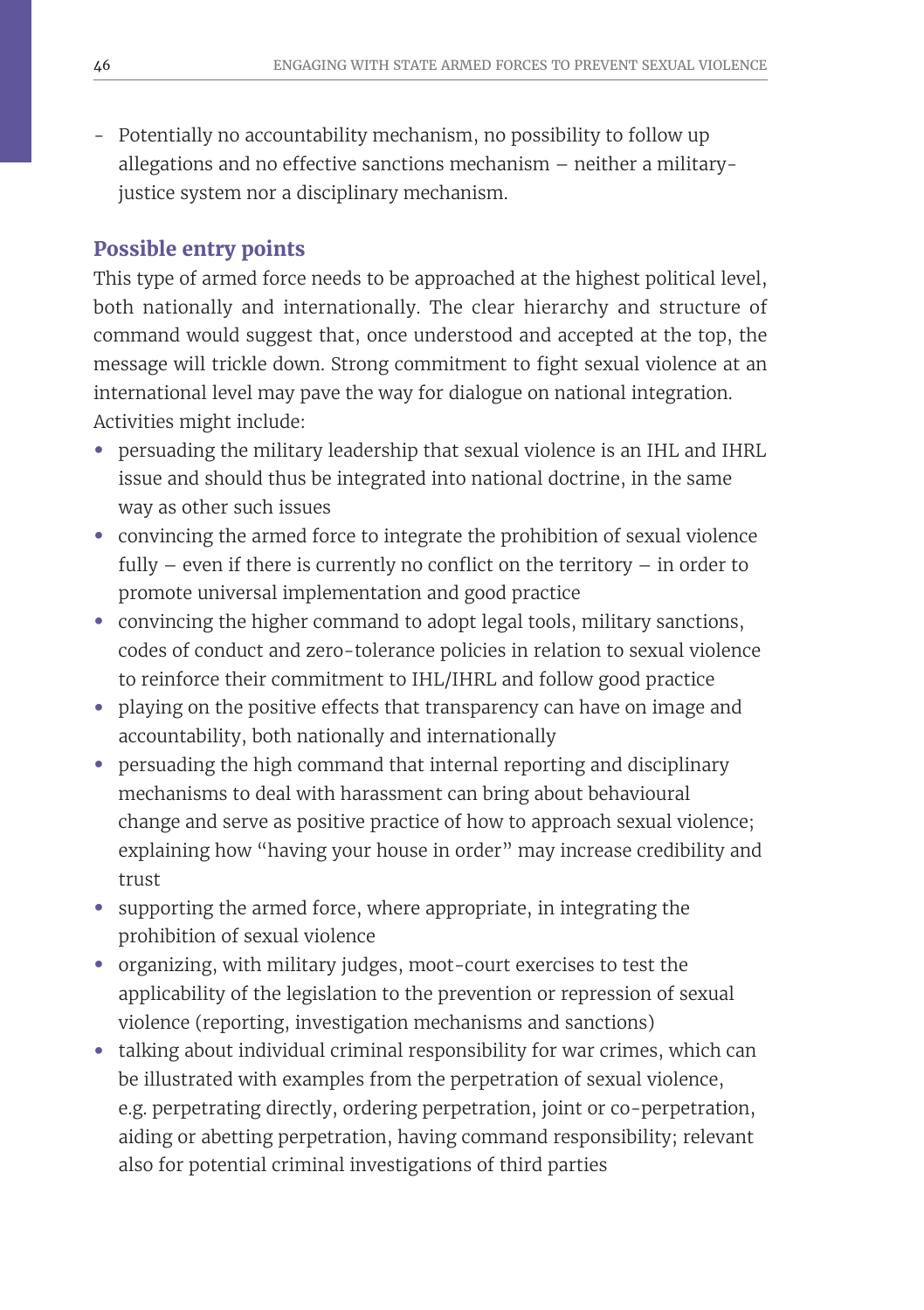- as the prohibition of sexual violence has been formally integrated and the armed force is relatively professional, providing more practical and technical assistance, which could include guidelines on:
	- victim/survivor assistance
	- risk mitigation
	- reporting mechanisms
- using simulations and practical case studies (role play, scenarios, the ICRC virtual reality tool) during seminars and workshops
- using the opportunity of pre-deployment training to address the issue of sexual violence
- using societal actors (civil society organizations, army support structures, pressure groups and other groups with an interest in the positive image of the armed force), if applicable, to influence the armed force positively
- working with female units, if they are willing, to build and develop specific dialogue with such units, individual female officers or female training centres, if applicable.

## TYPE 4: UNWILLING, PRETENDING TO BE UNAWARE, NO INTEGRATION, INCAPABLE

#### **Situation analysis**

No armed force analysed in the report *Sexual Violence and Military Doctrine* <sup>1</sup> matched this typology. However, as the ICRC works in some contexts where sexual violence is known to be widespread, and establishing dialogue can be very challenging, the scenario has been included.

This armed force is professional only to a certain degree, poorly trained and, in terms of some of its units, not particularly disciplined. Its structure suggests that there is a chain of command, but it cannot be assumed that orders go through the hierarchical structure. Self-image may be generally positive, but more in relation to the force's own cause rather than vis-à-vis the civilian population. The armed force has a relatively negative standing in society and is seen primarily as a protector of the government rather than of civilians. There seems to be no willingness to admit that sexual violence is an actual problem, and there is no satisfactory integration of the prohibition of sexual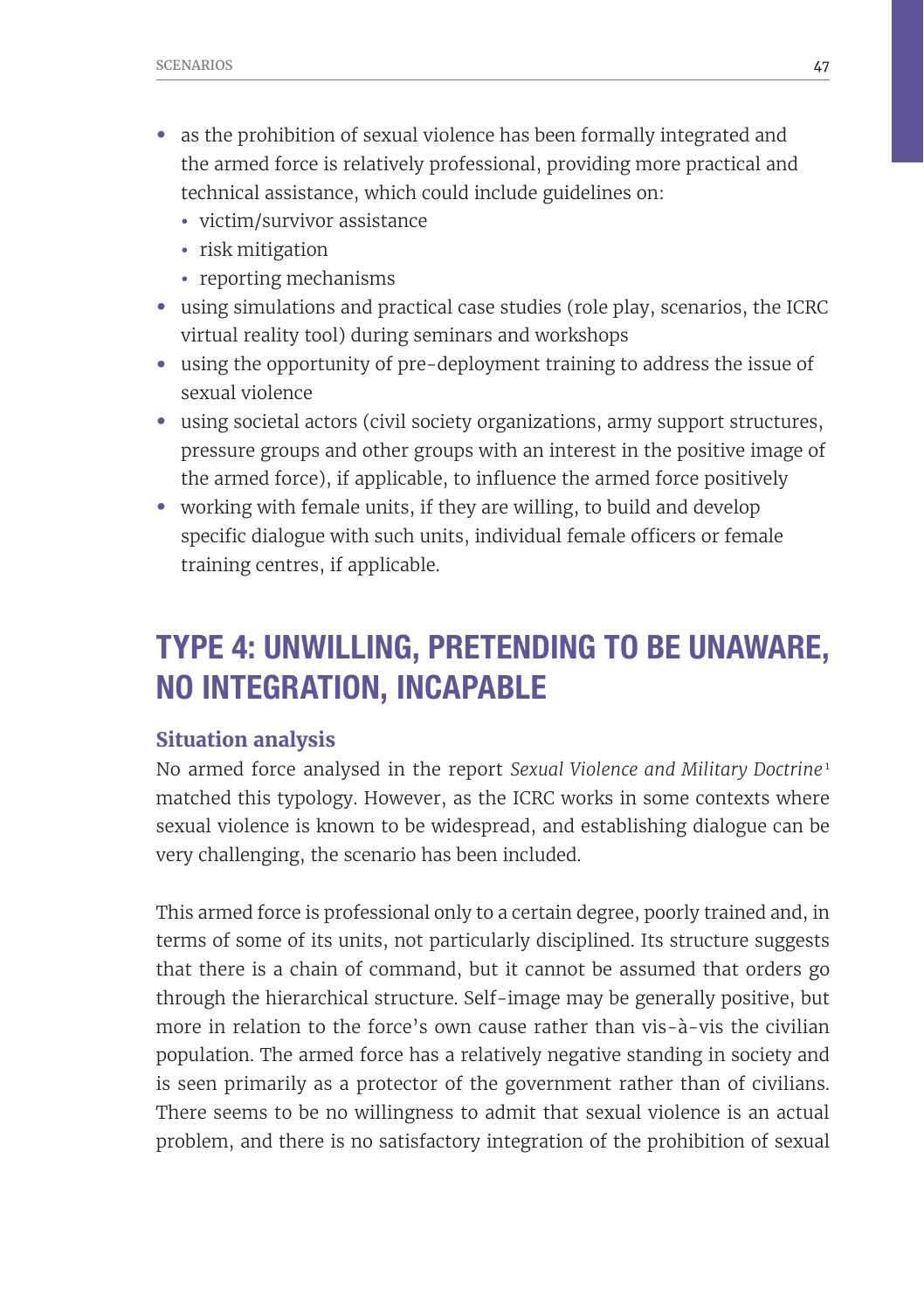violence into military doctrine or other relevant documents. There are codes of conduct but no clear zero-tolerance policy. Loyalty at unit level may be stronger than towards the hierarchy, and there is a completely dysfunctional sanctions system. In addition, a desire for "revenge" is a strong driving force.

| <b>Influencing factors</b>                                                                                                                                                                    | <b>Yes</b> | <b>No</b> | <b>Unknown</b> |
|-----------------------------------------------------------------------------------------------------------------------------------------------------------------------------------------------|------------|-----------|----------------|
| <b>Awareness/priority given</b>                                                                                                                                                               |            |           |                |
| Willingness of the armed force to admit the existence of the<br>problem and thus give the ICRC access at the appropriate<br>levels                                                            |            | X         |                |
| There is a sense of responsibility within the armed force                                                                                                                                     | X          | X         |                |
| There is concrete reference to the prohibition of sexual<br>violence in military doctrine or other documents                                                                                  |            | X         |                |
| <b>Command responsibility</b>                                                                                                                                                                 |            |           |                |
| <b>Clear orders</b>                                                                                                                                                                           | X          | X         |                |
| Orders to refrain from certain behaviour                                                                                                                                                      |            | X         |                |
| <b>Clear hierarchical structures</b>                                                                                                                                                          | X          | X         |                |
| Armed forces have adequate capacity                                                                                                                                                           |            | X         |                |
| <b>Peer pressure/ethics</b>                                                                                                                                                                   |            |           |                |
| Ethics (see themselves as professional soldiers) linked<br>to positive peer pressure; this could be education<br>or training on creating an identity at unit level                            | X          | $\chi$    |                |
| Positive self-image; see themselves as the "good guys"                                                                                                                                        | X          | X         |                |
| <b>Sanctions system</b>                                                                                                                                                                       |            |           |                |
| Knowing the law                                                                                                                                                                               |            | X         |                |
| Agreement with the law/perceived legitimacy of the law                                                                                                                                        |            |           | X              |
| Having a clear accountability mechanism, possibility<br>of following up allegations and an effective sanctions<br>mechanism - either a military-justice system or<br>a disciplinary mechanism |            | $\chi$    |                |
| Zero-tolerance policy (written or stated)                                                                                                                                                     |            | X         |                |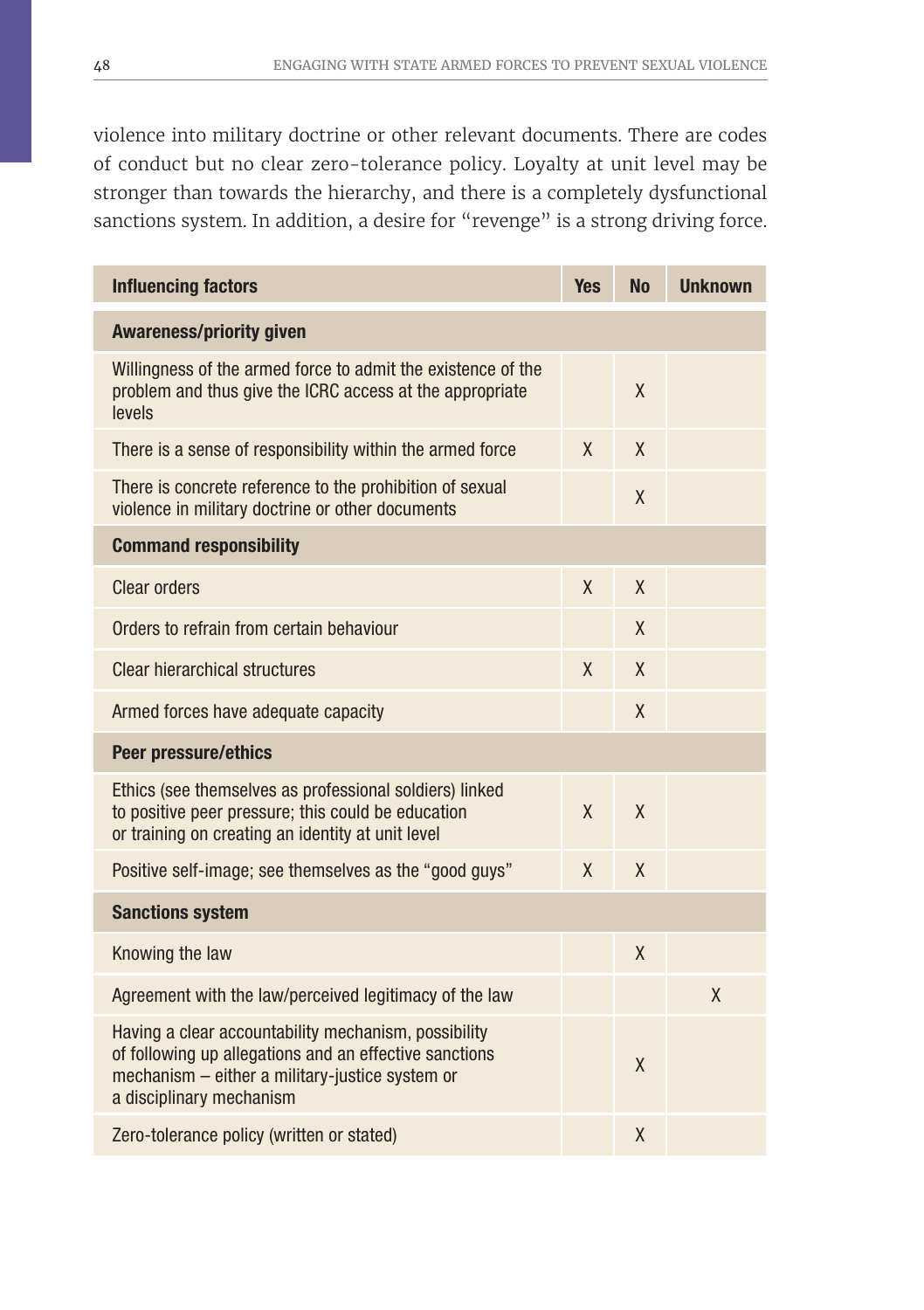### **Opportunities**

- The armed force might have a sense of responsibility towards parts of the population/State.
- The chain of command is able to give technical orders but maybe not orders to refrain from certain behaviour.
- Armed force has some hierarchical structures.
- Ethics (see themselves as professional soldiers) could be linked to positive peer pressure; this could be education or training on creating an identity, depending on the unit.
- The armed force sees itself as being one of the "good guys", depending on the unit.

#### **Threats**

- No willingness by the armed force to admit the existence of the problem and thus give the ICRC access at the appropriate levels.
- The law is not known; therefore, there is unlikely to be consensus on the law/perceived legitimacy of the law.
- Armed force has inadequate capacity.
- Armed force does not have an accountability mechanism; there is no possibility of following up allegations and there is no effective sanctions mechanism – neither a military-justice system nor a disciplinary mechanism.
- Violations are rarely sanctioned; when they are, such sanctions are publicized but they are usually only taken against low-ranking soldiers.

### **Possible entry points**

Suggested entry points for this type of armed force are located at both the highest political level and at subunit and potentially even individual level, i.e. individuals who stand out as having either influence or a positive military ethos and so could potentially become allies to a specific cause (influencers). Command level can be considered for specific approaches on codes of conduct but, given the assumption that orders are not going through the chain of command, there is no point in engaging at that level. Activities might include:

- focusing on the most basic IHL rules first; incorporating the prohibition of sexual violence into more general IHL presentations.
- reminding those at the highest political level of the absolute and universal prohibition of sexual violence, of their international commitments and State obligations in this respect, and of the effects on their image internationally.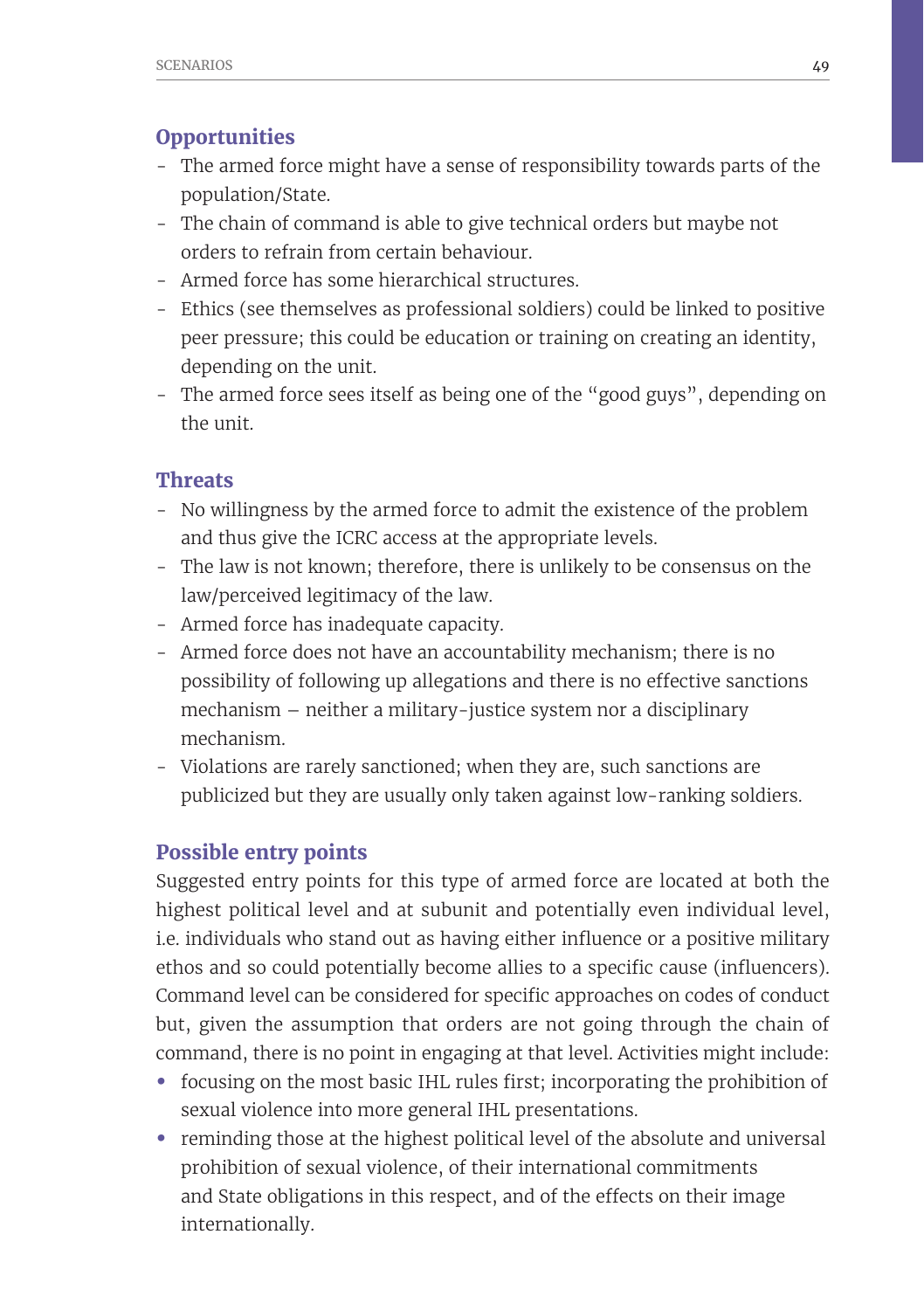- linking the law to local norms and values.
- pointing out the military strategic advantage or operational-level benefit of not using sexual violence, e.g. not losing control over subordinates, better functioning through better discipline, gaining more support and trust from local communities.
- finding a potential ally within the military justice structure with whom to discuss issues relating to the prevention of sexual violence.
- finding a potential ally within medical units with whom to discuss issues relating to the prevention of sexual violence, as well as inhumane and degrading treatment.
- where sexual violence is not used systematically to terrorize and destabilize whole communities, personalizing the issue by raising awareness of the consequences for the victims/survivors, their families and, especially, the community.
- connecting sexual violence to protection of civilians in units with some degree of ethics and a positive self-image; focusing on assisting the armed force in developing protection guidelines and preventing sexual violence from being perpetrated by enemy combatants or civilians (as opposed to focusing on the internal behavioural issue of sexual violence perpetrated by the force's own troops). This may offer the opportunity to raise another protection issue, namely how the presence of armed forces may adversely affect the community.
- in the case of those units where positive peer pressure is a motivation, using practices from similar countries to demonstrate how good behaviour is linked to orders, reporting and sanctions.
- reiterating, where appropriate, the importance of command responsibility in preventing sexual violence.
- using the "good guys" argument, playing on the sense of responsibility, professional ethos and pride.
- talking about individual criminal responsibility for war crimes, which can be illustrated with examples from the perpetration of sexual violence, e.g. perpetrating directly, ordering perpetration, joint or co-perpetration, aiding or abetting perpetration, having command responsibility.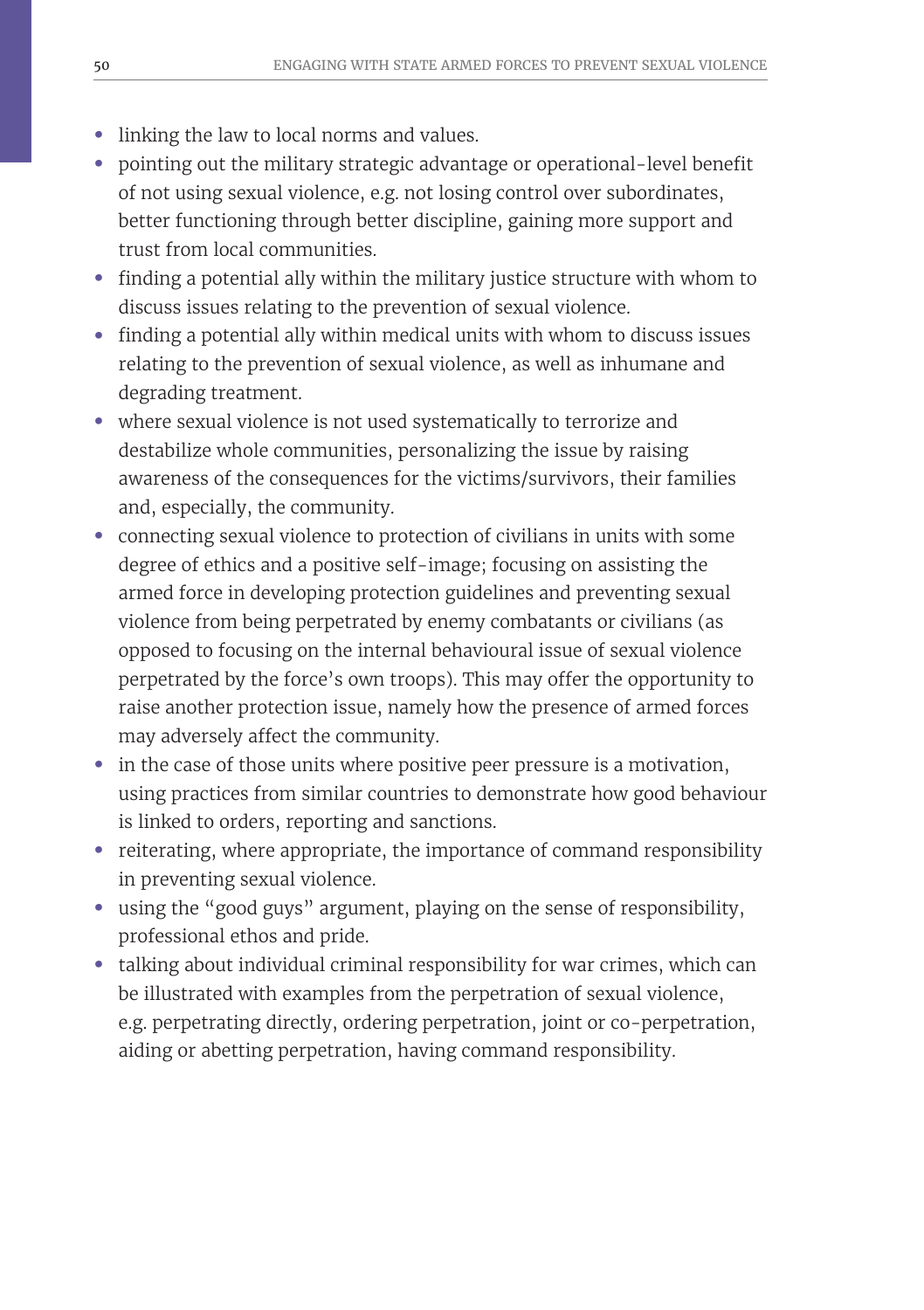## MODULE VII

# EXAMPLES OF ENTRY POINTS FOR DIALOGUE

Based on interviews with ICRC staff already engaged in dialogue on sexual violence, and on information gathered as part of the *Sexual Violence and Military*  Doctrine project,<sup>1</sup> this module is a compendium of practical suggestions. It lists potential activities suitable for the various levels at which it can be attempted to initiate dialogue (see Module IV). Experience shows that the lower the entry-point level, the more difficult it is to devise relevant activities.

## MATCHING KEY FINDINGS AND POSSIBLE ENTRY POINTS

#### **Political level (global/national)**

- Reminding those at the highest political level of the absolute and universal prohibition of sexual violence, of their international commitments (treaties, resolutions, etc.) and State obligations in this respect, and of the effects on their image internationally.
- Using international commitments as an entry point for dialogue on national integration and as an opportunity to push for a process whereby these documents are followed up and/or implemented nationally.
- Looking into and discussing relevant global commitments, e.g. United Nations Security Council Resolution 1325.7
- Drawing up a chart to illustrate at what level and in what form support is needed in terms of integrating the prohibition of sexual violence into military doctrine and/or other relevant documents.
- Using societal actors (civil society organizations, army support structures, pressure groups, other groups with an interest in the positive image of the armed force), if applicable, to influence armed forces positively.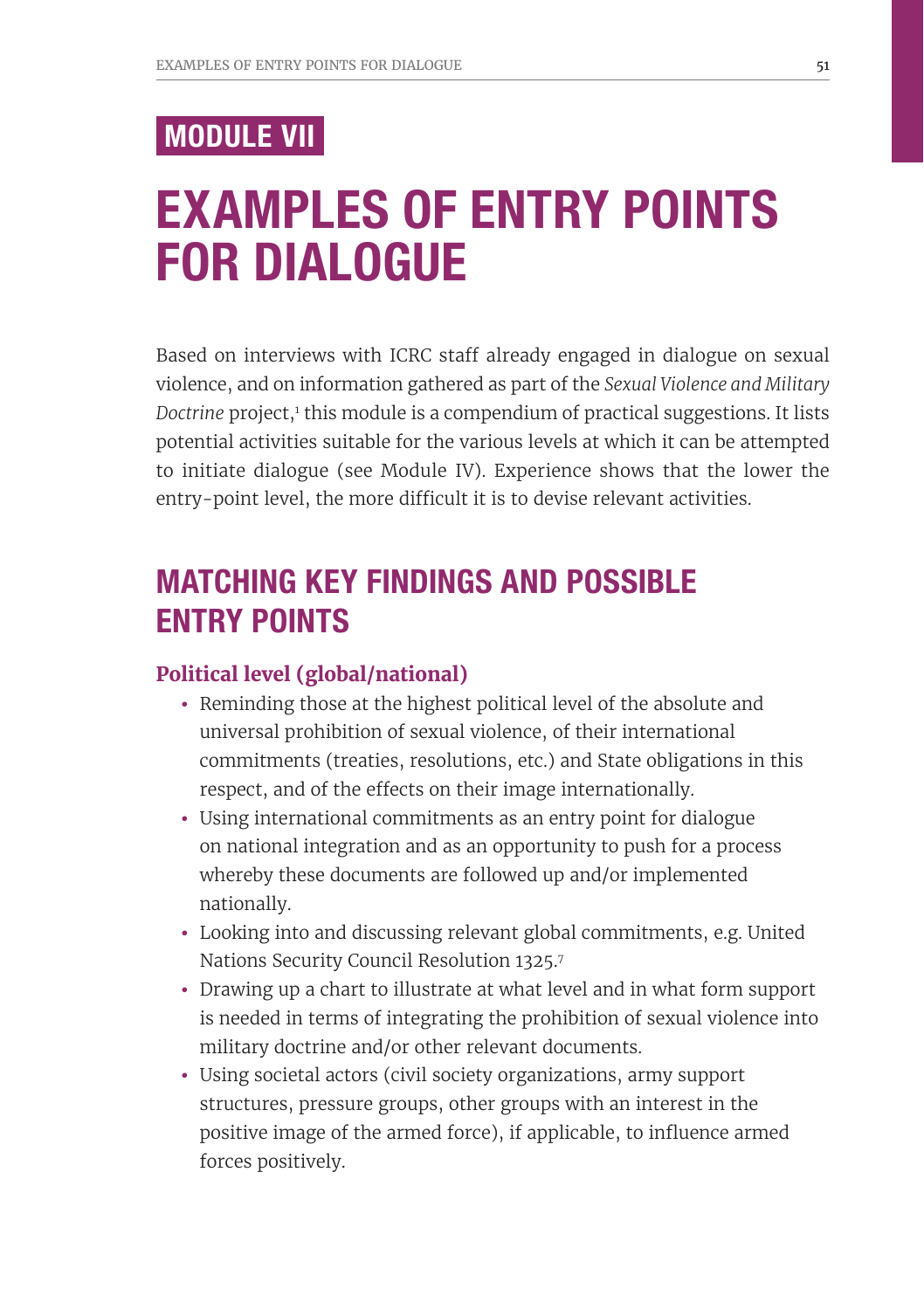- Using practices from other countries to demonstrate how legal tools, military sanctions, etc. were developed and how integration can be achieved.
- Convincing the leadership to adopt legal tools, military sanctions, codes of conduct and zero-tolerance policies against sexual violence and so reinforce their commitment to IHL.
- Supporting or assisting in setting up mechanisms to achieve IHL compliance; creating an educational framework around IHL, e.g. an IHL classroom in military academies, work with an IHL commission.
- Persuading the military leadership that sexual violence is an IHL and IHRL issue and should thus be integrated into national doctrine in the same way as other such issues; the military leadership of forces that provide training for foreign armies must also make sure to address this issue.
- Convincing the armed force to integrate the prohibition of sexual violence fully, even if there is currently no conflict on the territory, in order to promote universal implementation and follow good practice.
- Playing on the positive effects that transparency can have on image and accountability, both nationally and internationally.
- Supporting the armed force in integrating the prohibition of sexual violence, where appropriate.

## **High command level**

- Introducing the prohibition of sexual violence into ICRC presentations in order to spread awareness and knowledge of the issue.
- Supporting or assisting in setting up mechanisms to achieve IHL compliance; creating an educational "infrastructure" around IHL, e.g. having an IHL classroom in military academies, work with an IHL commission.
- Persuading the military commanders that sexual violence is an IHL and IHRL issue and should thus be integrated into operational documentation in the same way as other such issues.
- Convincing the armed force to integrate the prohibition of sexual violence fully – even if there is currently no conflict on the territory – to promote universal implementation and follow good practice.
- Talking about doctrine as a technical rather than cultural or moral issue; demonstrate how integrating sexual violence in the same way as any other IHL norm is a technical issue.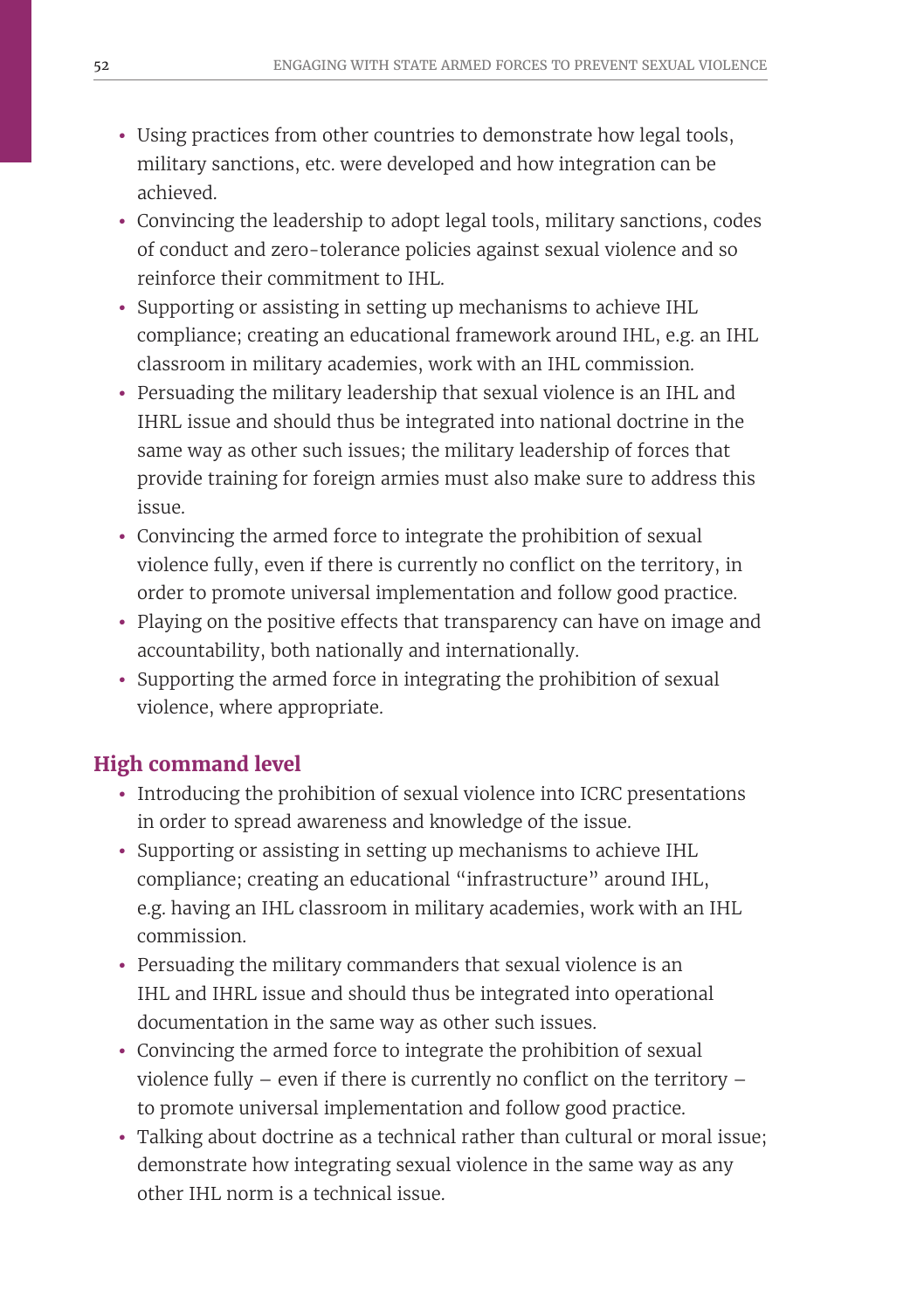- Disseminating legal arguments to do with IHL, IHRL and, perhaps, religious law or local customs or "traditional laws" that are in line with IHL.
- Talking about individual criminal responsibility for war crimes, which can be illustrated with examples from the perpetration of sexual violence, e.g. perpetrating directly, ordering its perpetration, joint or co-perpetration, aiding or abetting perpetration, having command responsibility; relevant also for potential criminal investigations of third parties.
- Convincing the high command to adopt legal tools, military sanctions, codes of conduct and zero-tolerance policies against sexual violence, which will reinforce their commitment to IHL/IHRL and serve as good practice.
- Where the prohibition of sexual violence has been formally integrated, and the armed force is relatively professional, providing more practical and technical assistance, which could include guidelines on:
	- *•* victim/survivor assistance
	- *•* risk mitigation
	- *•* reporting mechanisms.
- Using simulations and practical case studies (role play, scenarios, the ICRC virtual reality tool) during seminars and workshops.
- Pointing out the military strategic advantage or operational-level benefit of not using sexual violence, e.g. not losing control over subordinates, better functioning through better discipline, gaining more support and trust from local communities.
- Finding a potential ally within the military justice structure with whom to discuss issues relating to the prevention of sexual violence.
- Organizing, with military judges, moot-court exercises to test the applicability of the legislation to the prevention or repression of sexual violence (reporting, investigation mechanisms and sanctions).
- Connecting sexual violence to protection of civilians in units with some degree of ethics and a positive self-image; focusing on assisting the armed force in developing protection guidelines and preventing sexual violence from being perpetrated by enemy combatants or civilians (as opposed to focusing on the internal behavioural issue of sexual violence perpetrated by the force's own troops). This may offer the opportunity to raise another protection issue, namely how the presence of armed forces can adversely affect the community.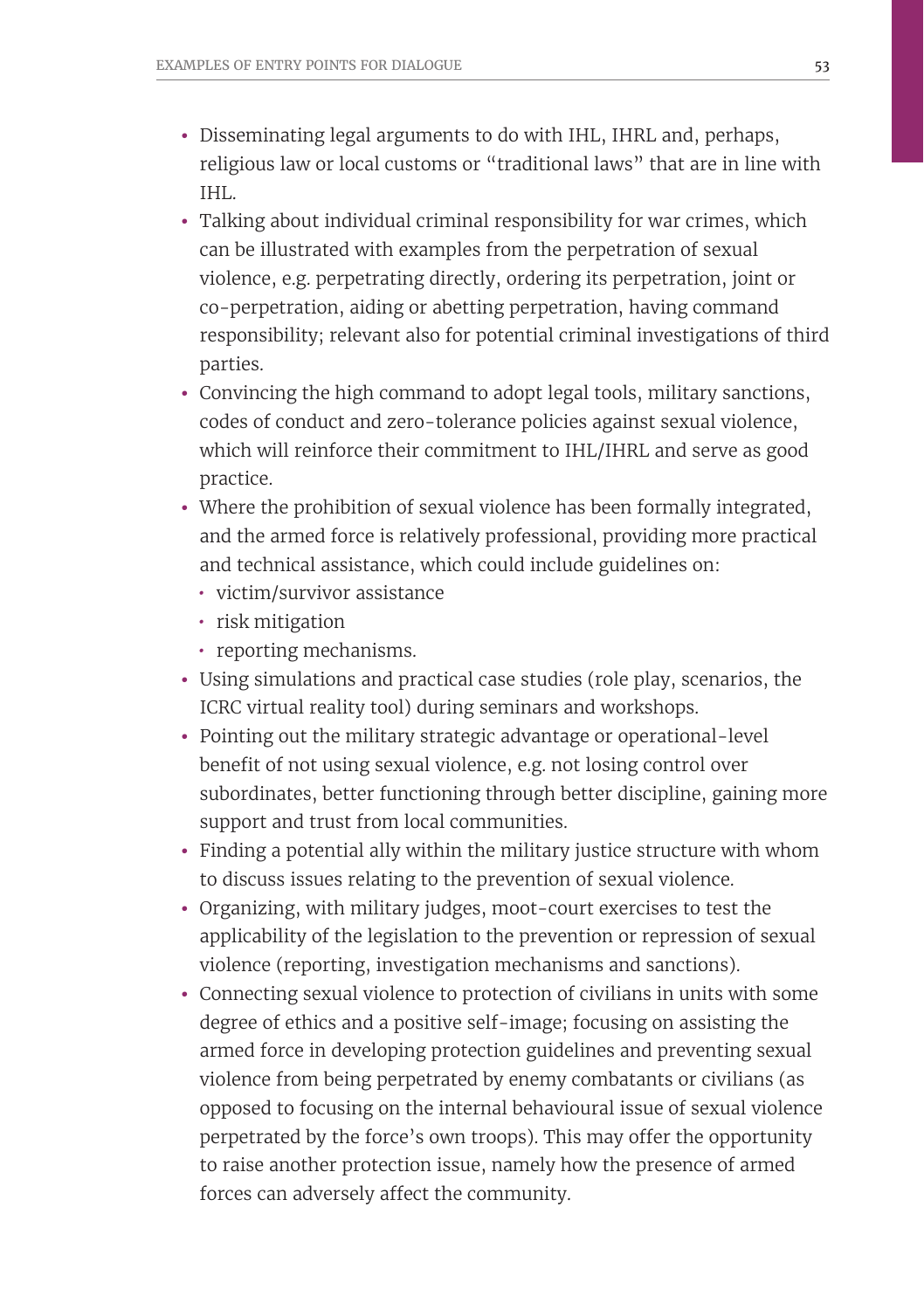- Reiterating, where appropriate, the importance of command responsibility in preventing sexual violence.
- Using credible military leaders from other, similar forces to discuss command issues (peer-to-peer approach); inviting such leaders to workshops or seminars.
- Discussing potential codes of conduct and enforcement mechanisms.
- Using the "good guys" argument, playing on the sense of responsibility, ethos and pride.
- Persuading the high command that internal reporting and disciplinary mechanisms to deal with harassment can bring about behavioural change and serve as positive practice of how to approach sexual violence; explaining how "having your house in order" may increase credibility and trust.
- Assuming that given the volume of sexual violence-related doctrinal materials, including training materials from the likes of the UN/NATO/ AU and other organizations – armed forces (especially of contributing countries) are, at least at the high command level, familiar with the topic, this could be taken as an entry point for dialogue on national integration and as an opportunity to push for a process whereby these documents are followed up and/or implemented nationally.
- Drawing up and sharing a chart for your context that illustrates at what level and in what form support is needed, in terms of integrating the prohibition of sexual violence into military doctrine and/or other relevant documents.
- Working with female units, if they are willing, to build and develop a specific dialogue with such units, individual female officers, or female training centres, if applicable.

## **Brigade level**

- Reminding those at this level of the absolute and universal prohibition of sexual violence, their commitments made in respect of observing and enforcing this prohibition, State obligations in relation to same, and of the effects on their image internationally.
- Pointing out the military strategic advantage or operational-level benefit of not using sexual violence, e.g. not losing control over subordinates, better functioning through better discipline, gaining more support and trust from local communities.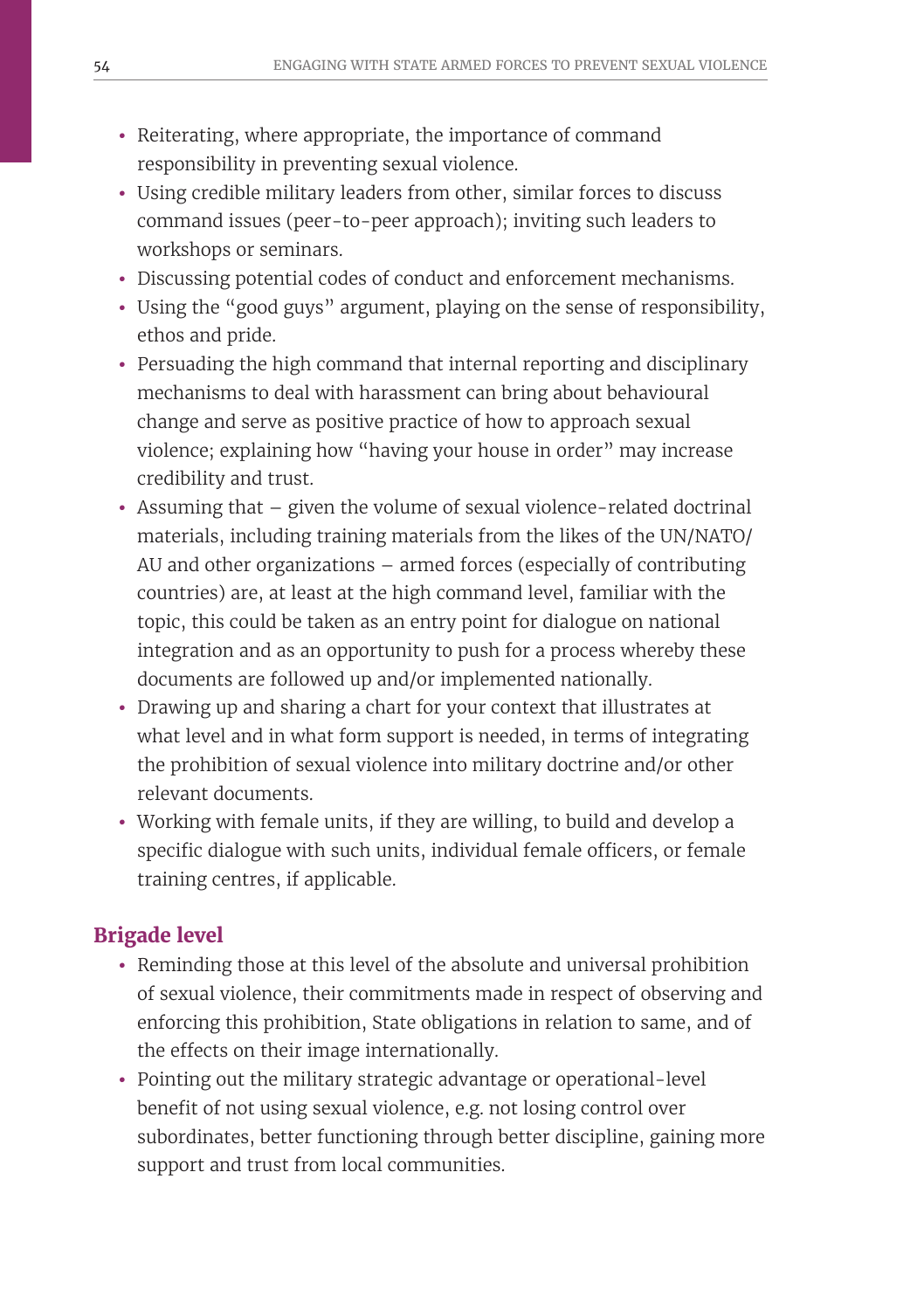- Where sexual violence is not used systematically to terrorize and destabilize whole communities, personalizing the problem, i.e. raising awareness of the consequences for the victims/survivors, their families and community.
- Using the "good guys" argument, playing on the sense of responsibility, professional ethos and pride.
- Talking about individual criminal responsibility for war crimes, which can be illustrated with examples from the perpetration of sexual violence, e.g perpetrating directly, ordering its perpetration, joint or co-perpetration, aiding or abetting perpetration, or simply having command responsibility.
- Discussing, at brigade level, the potential risks and consequences for the armed forces, such as legal consequences, social stigma and health concerns around sexually transmitted diseases, which have the added potential consequence of hindering the operational capacity of the troops. In fact, in the case of a troop-contributing country (TCC), it may even become an issue of international reputation if the troops fail to pass the medical test for the mission.
- Connecting sexual violence to protection of civilians in units with some degree of ethics and a positive self-image; assisting the armed force in developing protection guidelines and preventing sexual violence from being perpetrated by enemy combatants or civilians (as opposed to the internal behavioural issue of sexual violence perpetrated by the force's own troops). This may offer the opportunity to raise another protection issue, namely how the presence of armed forces can adversely affect the community.
- Reiterating, where appropriate, the importance of command responsibility in preventing sexual violence.
- Emphasizing the force's role as "first responders" in the event of witnessing sexual violence.
- Discussing potential codes of conduct and enforcement mechanisms.
- Using simulations and practical case studies (role play, scenarios, the ICRC virtual reality tool) during seminars and workshops.
- Working with female units, if they are willing, to build and develop a specific dialogue with such units, individual female officers or female training centres, if applicable.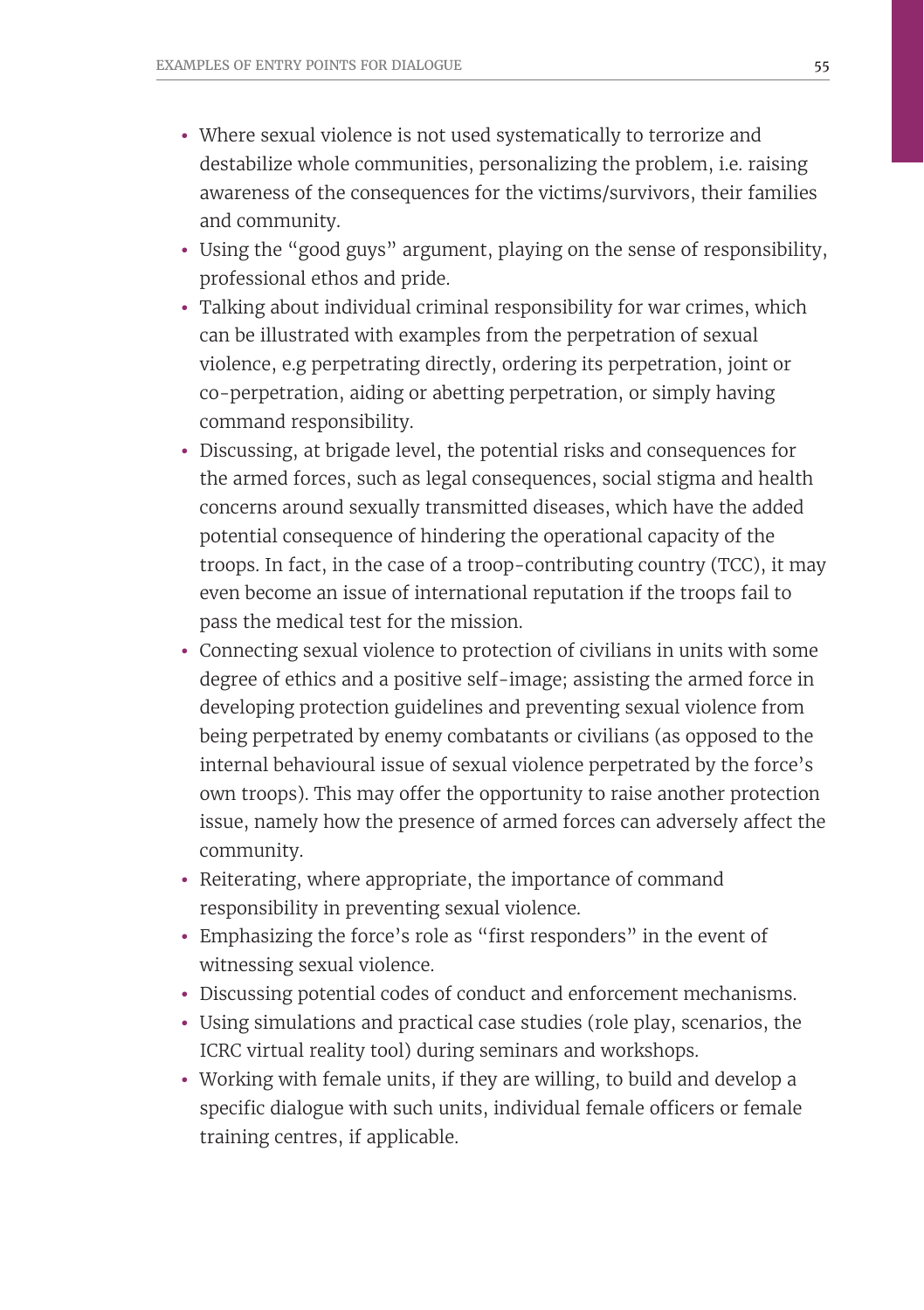## **Unit level and/or groups within a unit**

- Focusing on the most basic IHL rules first; incorporating the prohibition of sexual violence into more general IHL presentations.
- Where sexual violence is not used systematically to terrorize and destabilize whole communities, personalizing the problem by raising awareness of the consequences for the victims/survivors, their families and community.
- Pointing out the military strategic advantage or operational-level benefit of not using sexual violence, e.g. not losing control over subordinates, better functioning through better discipline, gaining more support and trust from local communities.
- Emphasizing the force's role as "first responders" in the event of witnessing sexual violence.
- Linking the law to local norms and values.
- Using the "good guys" argument, playing on the sense of responsibility, professional ethos and pride; making the most of any socialization mechanisms.
- Finding a potential ally within medical units to discuss issues relating to the prevention of sexual violence, as well as inhumane and degrading treatment.
- Where sexual violence is not used systematically to terrorize and destabilize whole communities, and considering the positive peer pressure linked to the role of protector of the country, personalizing the problem by raising awareness of the consequences for the victims/ survivors, their families and, especially, the community.
- Connecting sexual violence to protection of civilians in units with some degree of ethics and a positive self-image; assisting the armed force in developing protection guidelines and preventing sexual violence from being perpetrated by enemy combatants or civilians (as opposed to the internal behavioural issue of sexual violence perpetrated by its own troops). This may offer the opportunity to raise another protection issue, namely how the presence of armed forces can adversely affect the community.
- In the case of those units where positive peer pressure is a motivation, using practices from other similar countries to demonstrate how good behaviour is linked to orders, reporting and sanctions.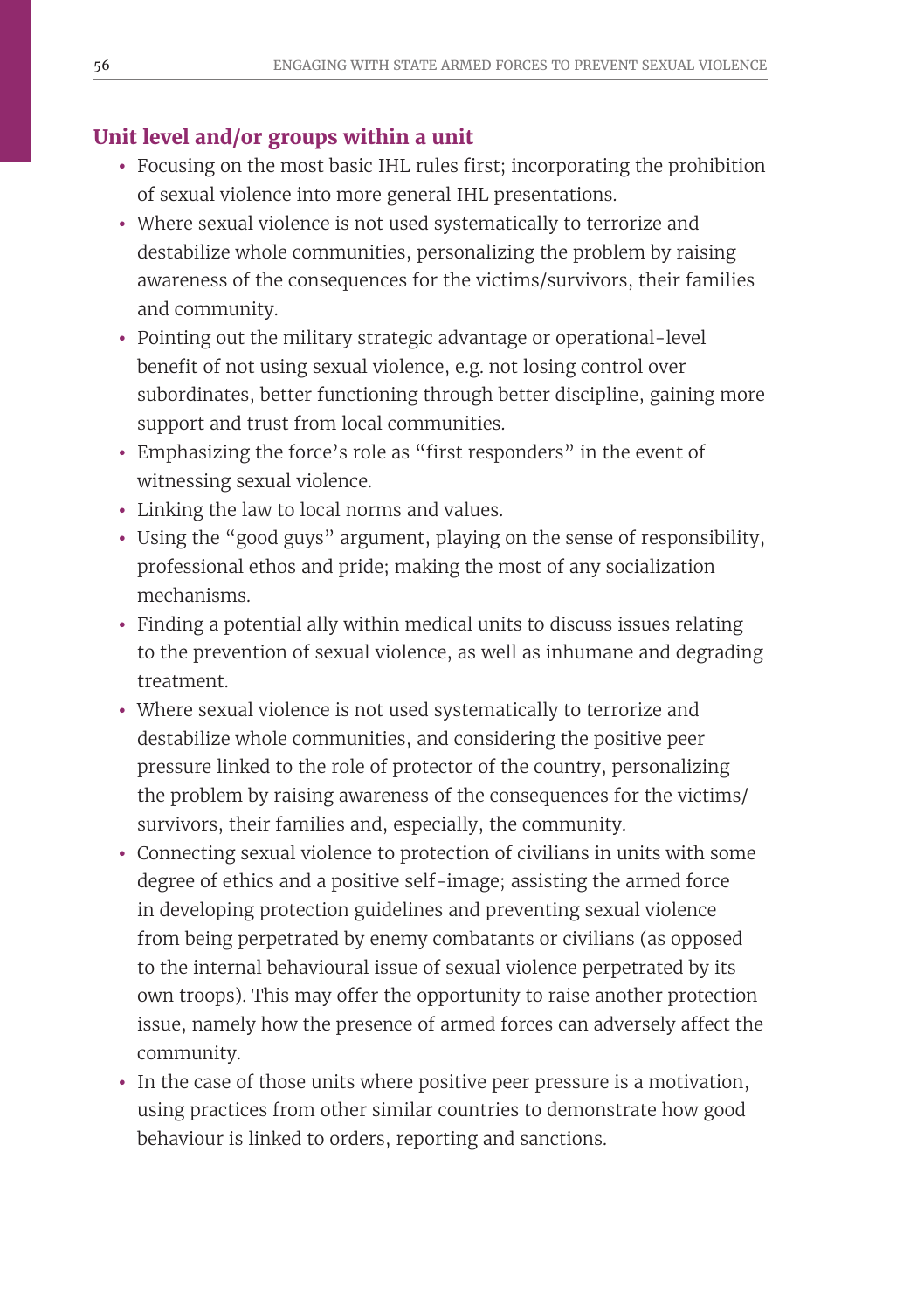## MODULE VIII

# DO'S AND DON'TS – GATHERED FROM INFORMAL INTERVIEWS

- Do attempt to make dialogue interactive and two-way (brainstorming solutions, asking for examples of sexual violence your audience might be aware of, etc.).
- Do use inclusive language to avoid coming across as lecturing (e.g. "We commanders ...").
- Do ensure motives and driving forces for the perpetration of sexual violence are understood (e.g. strategic, as a practice, opportunistic) before tailoring arguments, so that they will carry weight with the intended target audience.
- Do work in a multidisciplinary fashion within your delegation to analyse and construct dialogue. ICRC teams and units should work in a coordinated and complementary fashion in order to make the most of their specific competencies in addressing sexual violence.
- Do consider whether it is necessary to address specific allegations of violations in the dialogue, or whether the topic can be brought up more generally, without risk.
- Do use both emotive (consequences for the victim/survivor, personalizing the victim/survivor) and legal arguments to make your case.
- Do emphasize the importance of professionalism and pride, and point out that the perpetration of sexual violence detracts from these.
- Do make use of the cultural, linguistic and historical knowledge of, say, interpreters and field officers in constructing your dialogue.
- Do respond rationally to the "inevitability of sexual violence" arguments ("Boys will be boys", "What do you expect when men are kept away from their families for such-and-such a period?", "It's impossible for a real man to control himself", etc.). You may refer to the fact that not every real man commits sexual violence even in such circumstances.
- Do make clear that sexual violence can occur against women AND men, against girls AND boys.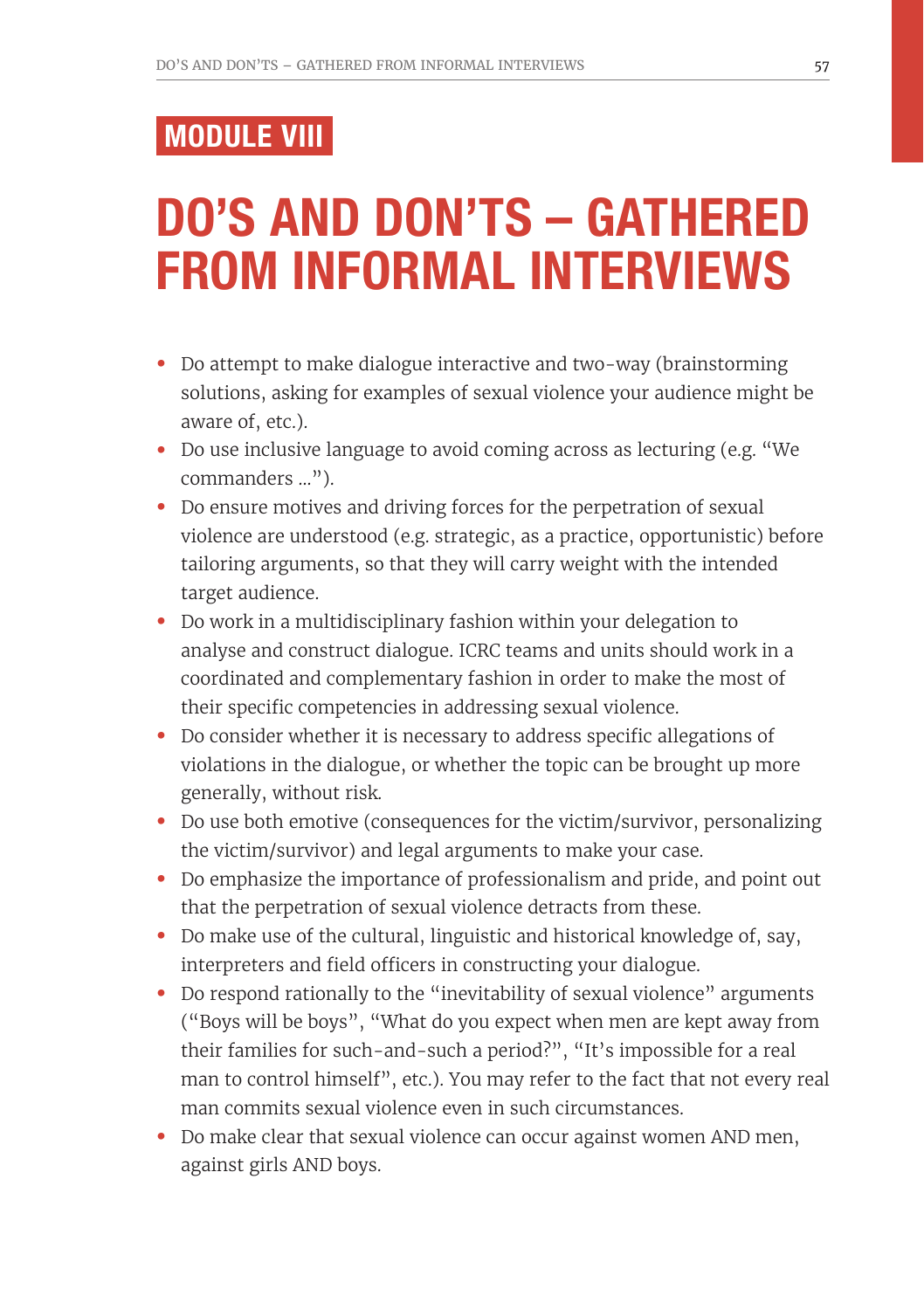- Don't operate under the assumption that the issue is too sensitive to address – this is not necessarily the case.
- Don't make sexual violence the first topic for dialogue with a target audience – introduce it only when a relationship of trust has been established.
- Don't overlook the role of communities, who may already be engaging with the armed forces.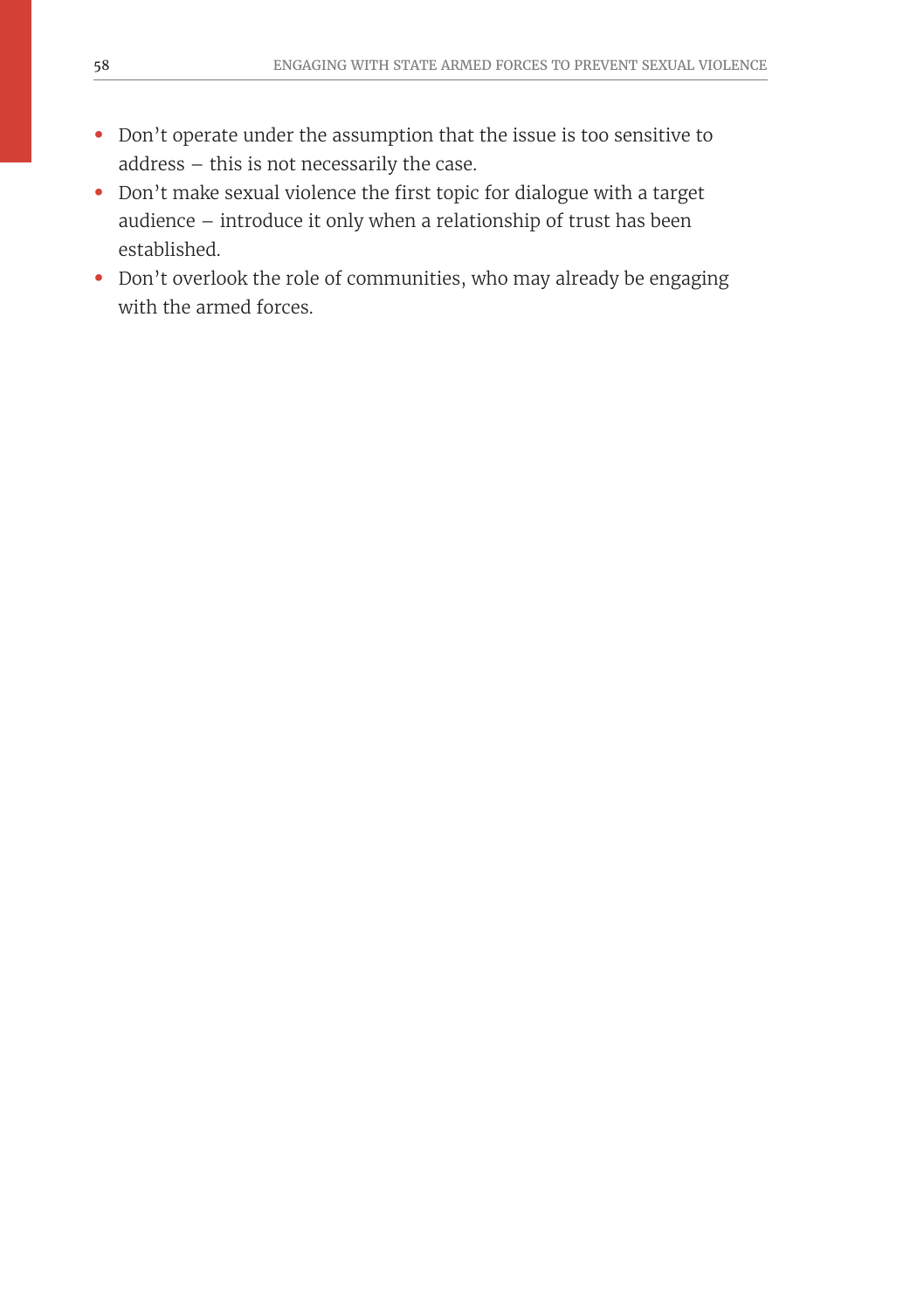## MODULE IX

# PRACTICAL INTEGRATION EXAMPLE

While integrating specific IHL rules concerning the conduct of hostilities seems quite clear, staff are less at ease when it comes to the provisions relevant to sexual violence. Therefore, a practical exercise has been developed to demonstrate what integrating the prohibition of sexual violence into formal rules might look like.

The legal provision in the following example stems from customary IHL, Section V on Treatment of Civilians and Persons *Hors de Combat*/Fundamental Guarantees:

Rule 93. Rape and other forms of sexual violence are prohibited. [IAC/NIAC]

Note: For clarity, the example will only deal with one part of rule 93, i.e. civilians. The same method can be followed for persons *hors de combat.*

This rule, which is one of those stating the fundamental guarantees that apply to all civilians (rules 87 to 105), will have operational implications, as well as consequences for how doctrine needs to be framed and phrased. The integration cycle below shows how all elements influence each other and are interconnected.

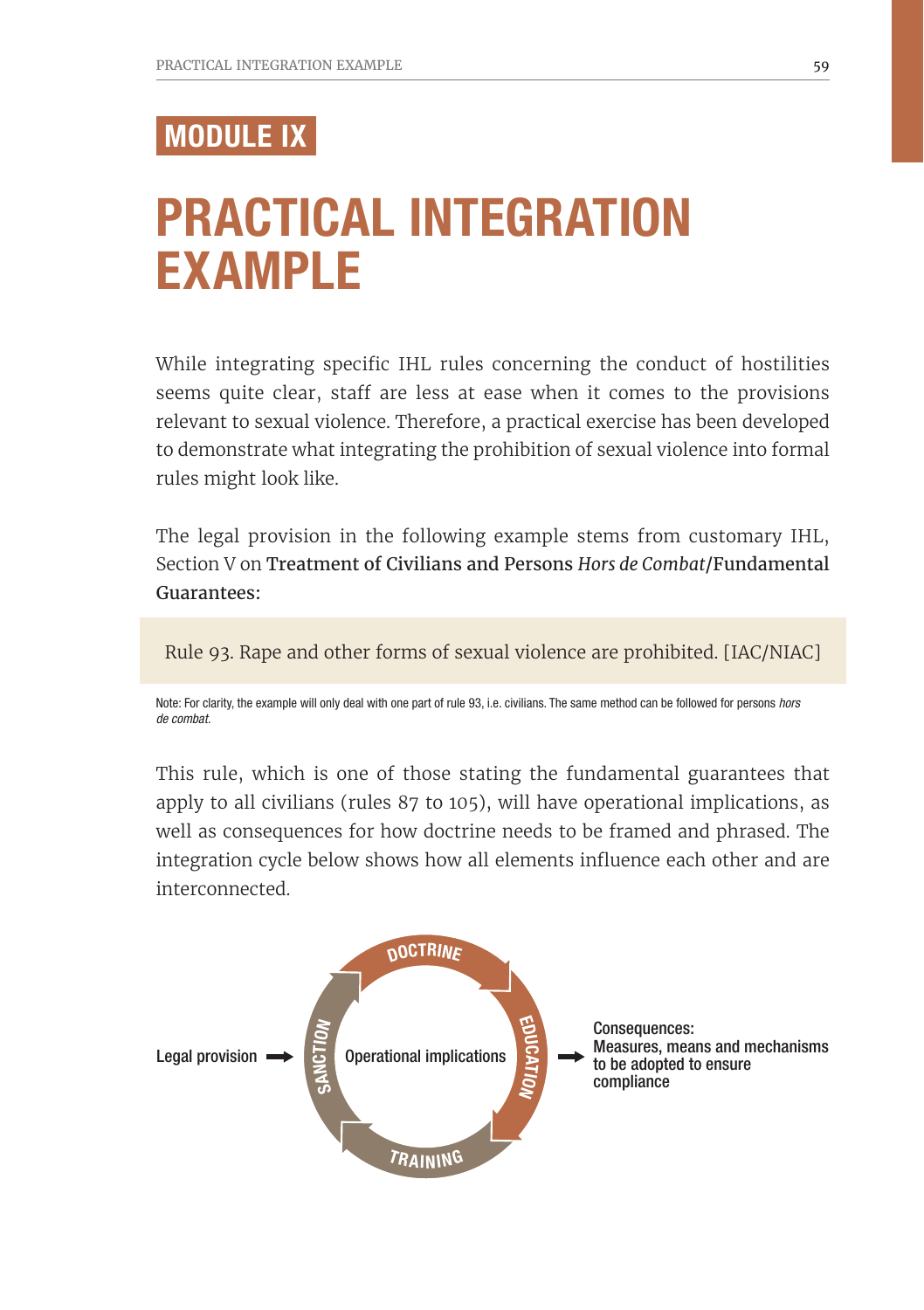## OPERATIONAL IMPLICATIONS

- What is the definition of "civilian" in international armed conflicts? And in non-international armed conflicts?
- What do "rape" and "other forms of sexual violence" mean/encompass?
- Which command measures ensure prevention of rape and other forms of sexual violence?
- What concrete measures can be taken to ensure appropriate behaviour?
- What operational measures can be taken to minimize risks of sexual violence for civilians?
- How will the combat troops at the lowest level be prepared to deal with potential victims/survivors and coordinate with logistics and medics?
- How can one ensure that these measures are applied at all times?

## **CONSEQUENCES**

All these operational considerations will have to be addressed through factors shaping behaviour in action (doctrine, education, training and sanctions). In practice, this would mean:

(a) Doctrine must provide:

- comprehensive understanding of what fundamental guarantees are
- comprehensive description of what "rape" and "other forms of sexual violence" are
- comprehensive understanding that rape and other forms of sexual violence are prohibited in all armed conflicts
- emphasis that men and boys may be victims/survivors as well
- recommendations to be followed by the commander during the decision-making process on how to reduce the risk of sexual violence and prevent acts of sexual violence from occurring
- means and mechanisms to maintain operational efficiency, but in compliance with the law (e.g. behaviour during search operations, checkpoints, night raids)
- measures for recording the decision and its consequences (After Action Review)
- specific responsibilities at the different levels of the chain of command in this regard
- mechanisms for reporting and sanctioning inappropriate behaviour.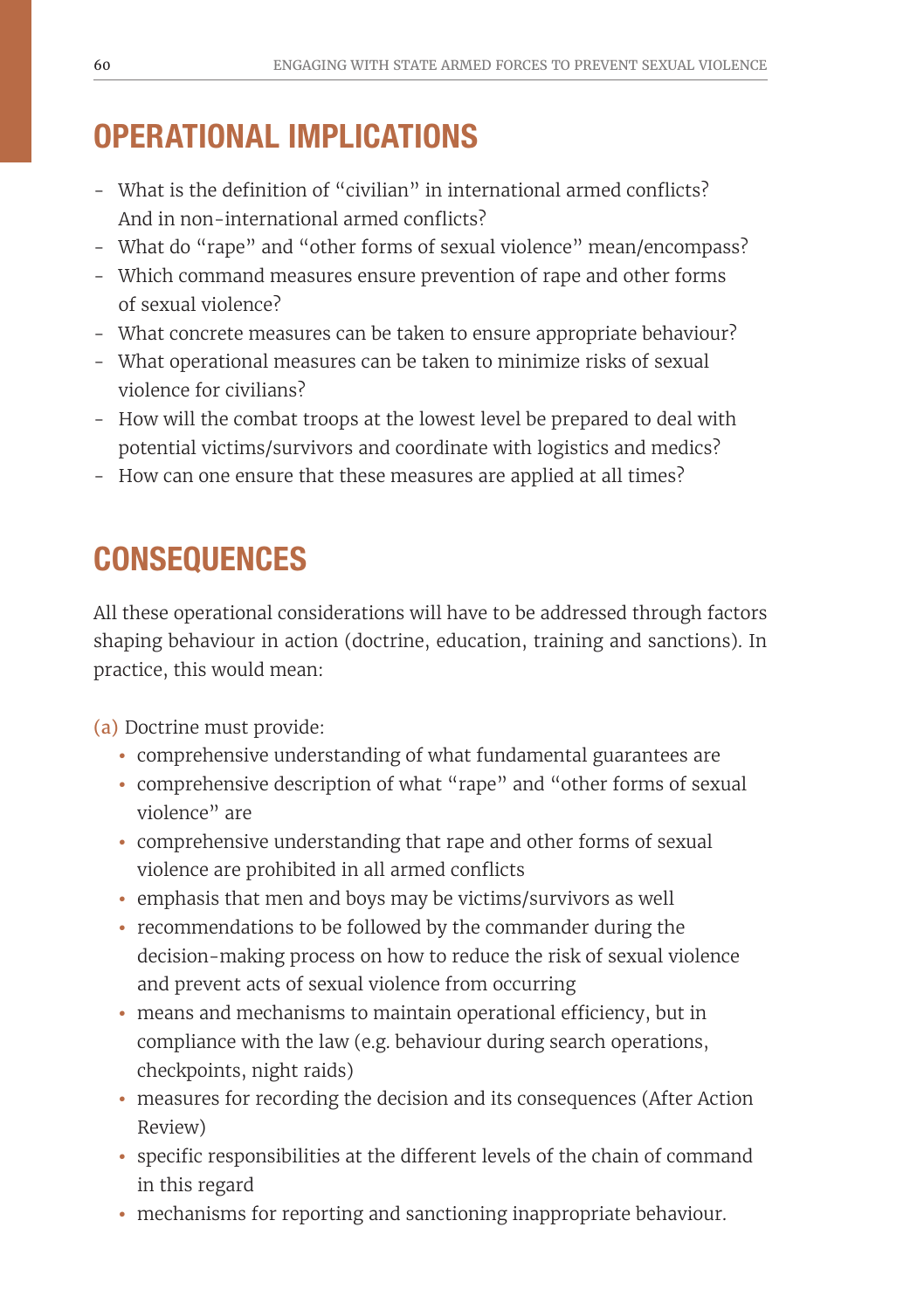*Doctrine must provide guidance for lawful behaviour. Measures laid down in doctrine should be practical and realistic.*

(b) Education must provide theoretical knowledge and methods regarding:

- what "civilian" in armed conflicts means
- what is understood by "fundamental guarantees"
- sexual violence as an IHL issue
- what "rape" and "other forms of sexual violence" mean and why they are widespread during conflicts
- the responsibilities within the chain of command (according to the different levels and specializations) for preventing acts of sexual violence
- preparing personnel to think about adequate courses of action
- planning and conducting operations without putting civilians at risk of sexual violence
- implementing operational control measures (e.g. standing operating procedures, log books).

*Means and mechanisms for compliance with the law must become an integral part of all matters taught.*

- (c) All exercises in the field, on maps or computer-assisted must include incidents of sexual violence against civilians involving a force's own troops or enemy troops, so that personnel at the different levels acquire the practical experience necessary to perform their tasks correctly under pressure:
	- Officers must be able to use the different means available for responding to these incidents and to prevent further misbehaviour/crime towards civilians.
	- Combat troops at the lowest levels must be able to report incidents in an efficient manner and potentially act as first responders.
	- The whole process must be part of the evaluation and lessons-learned process, leading to corrective measures or improvements, including at the doctrine and education levels.

*Training must address IHL components in a realistic way.*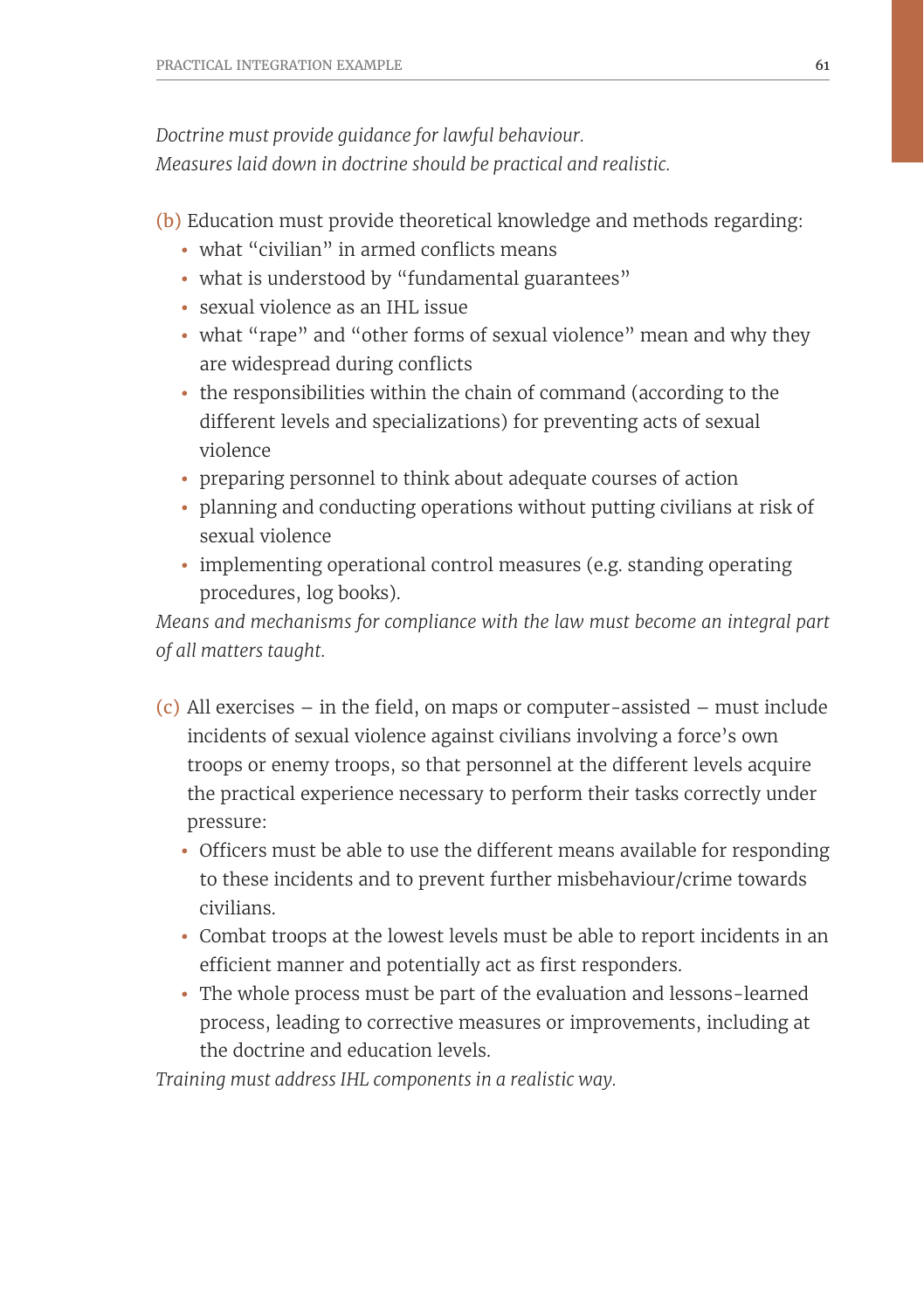- (d) Measures and guidance for lawful behaviour must be backed by effective disciplinary sanctions at all levels of the chain of command:
	- Offences of sexual violence in armed conflicts should be explicitly integrated into the military code, to facilitate disciplinary sanctions, as well as into national law, to facilitate penal sanctions.
	- Disciplinary sanctions should not preclude criminal investigation and judicial sanctions.

*Experience shows that the more conspicuous sanctions are and the more predictable their application, the more of a deterrent they will be.*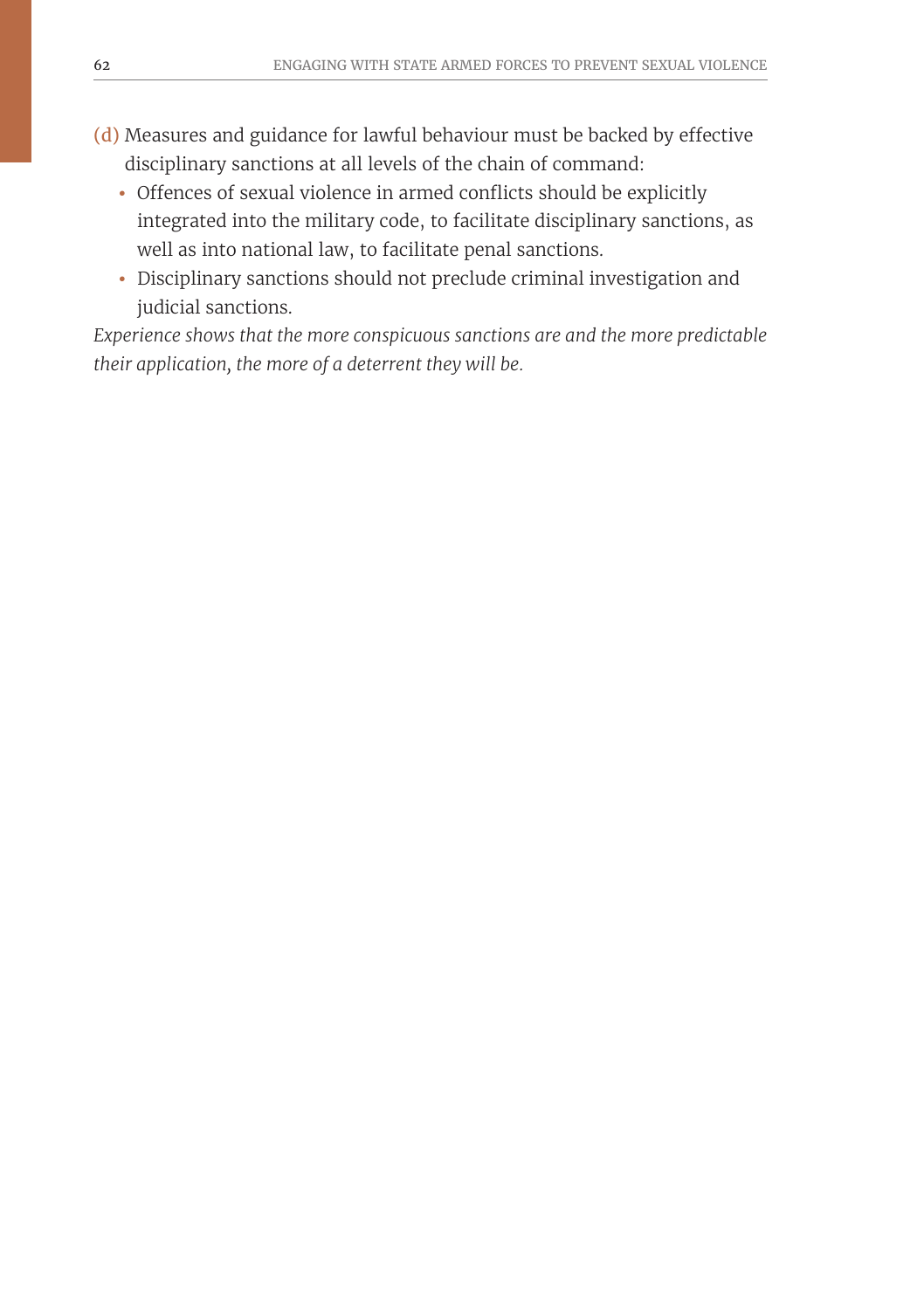# MODULE X

# FAQS

### **1. Should the ICRC address the issue of sexual violence within armed forces in its dialogue?**

In 2016 the ICRC decided that the fact that a violation, such as sexual violence, is committed within an armed force, rather than between enemy combatants, for example, should not mean that it cannot be considered a war crime. The International Criminal Court affirmed this interpretation, stating that "the protection against sexual violence under international humanitarian law is not limited to members of the opposing armed forces, who are *hors de combat,* or civilians not directly participating in hostilities". In other words, given that sexual violence is prohibited in armed conflict without exception, no victim/perpetrator status is necessary, and the ICC Chamber concluded "that members of the same armed force are not *per se* excluded as potential victims/survivors of the war crimes of rape and sexual slavery".

While this development suggests that the ICRC could engage with armed forces concerning sexual violence within the forces themselves as an IHL violation issue, to date this rather controversial topic is a relatively untested area of engagement and is not explicitly covered by this toolkit.

It should be noted that internal conduct and discipline issues relating to the likes of sexual harassment (unwelcome sexual advances, requests for sexual favours, etc.) within armed forces would not amount to an IHL violation and thus are not a relevant topic of engagement for the ICRC.

## **2. What does the fact that sexual violence is an institutional priority mean for engaging in dialogue with armed forces on the issue?**

The ICRC should endeavour systematically to address the issue of sexual violence in its dialogue with armed forces. In line with the ICRC's approach to sexual violence, delegations should assume that it is taking place – unless it can be proven otherwise – however challenging it may be to identify in a given context. The absence of allegations of sexual violence is not a valid reason for excluding the issue from dialogue with armed forces. Given its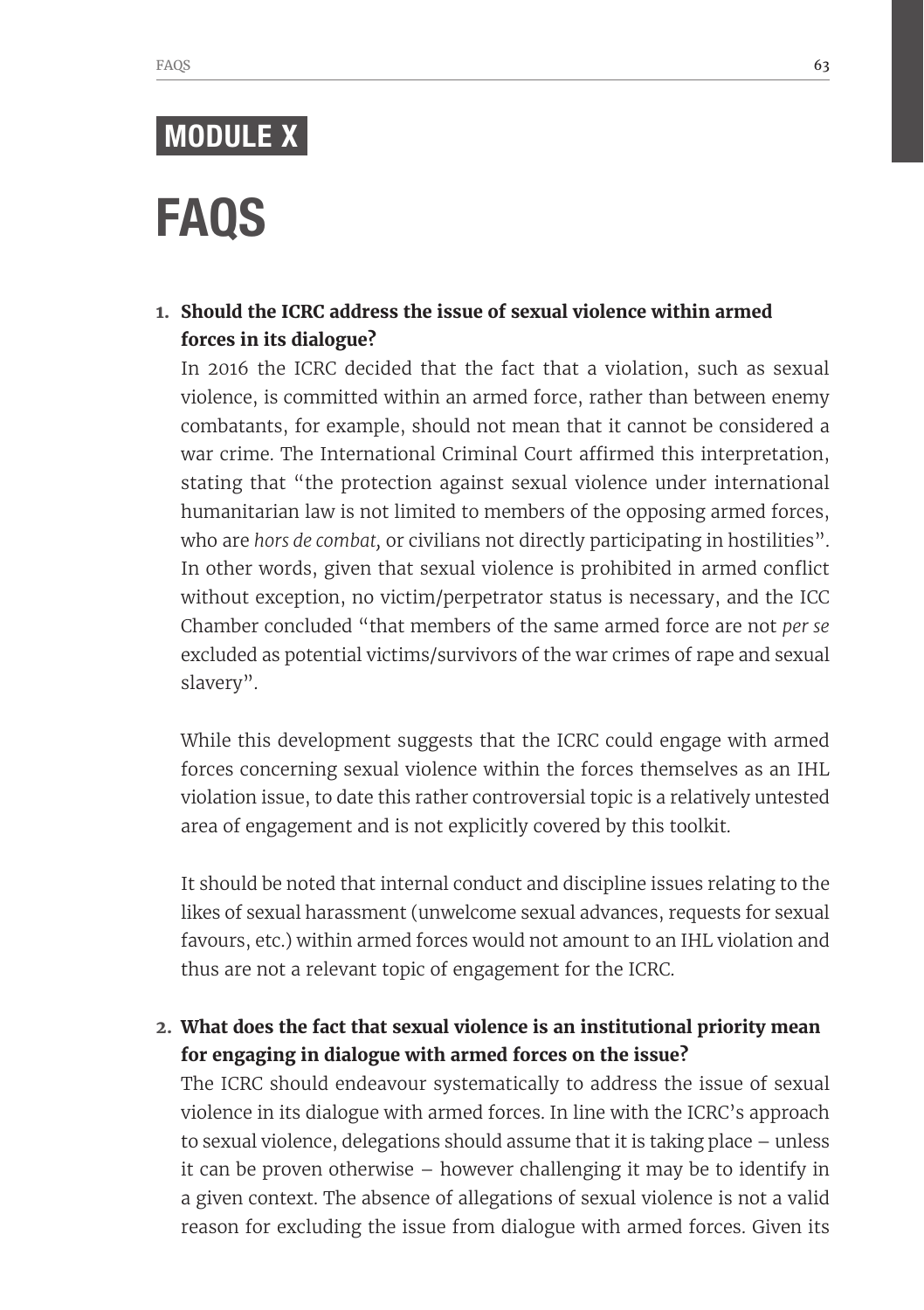absolute prohibition under IHL and IHRL, it is always pertinent for the ICRC to include sexual violence in its general dialogue with armed forces, just as it would any other type of violations.

## **3. What is the difference between sexual violence and gender-based violence (GBV)?**

"GBV" is an umbrella term that refers to any harmful act committed against women, men, girls and boys without their consent, because of their sex or socially and culturally constructed roles (gender). Sexual violence is a form of GBV but not the only one. Acts of GBV can also be of a non-sexual nature, such as domestic violence, so-called honour crimes or human trafficking.

The term GBV is often used interchangeably with "violence against women", because women and girls, owing to their traditionally lower social status in many societies, are usually the primary victims/survivors of GBV. However, men and boys may also be victims/survivors of these forms of violence. The nature and extent of specific types of GBV vary across cultures, countries and regions. Examples include: domestic violence and trafficking, forced and early marriage, harmful traditional practices such as female genital mutilation, honour killings, widow inheritance and others.

For many other organizations, including many National Red Cross and Red Crescent Societies and the UN, GBV is a key focus of their response to sexual violence, meaning they work on a broader range of issues, including the achievement of gender equality and women's empowerment. The ICRC, owing to its mandate and, in particular, its principles of impartiality, neutrality and independence, does not specifically address these issues.

## **4. Why is this toolkit limited to dialogue with State armed forces, to the exclusion of other weapon bearers, such as non-State armed groups (NSAGs) and police/security forces?**

While many of the strategies for engaging in dialogue with State armed forces on sexual violence may also apply when engaging with non-State armed groups and police/security forces, the scope of the research that formed the basis of this toolkit was limited to the former.

If there is a desire to engage in dialogue with non-State armed groups, one should consider the legal framework which applies to them (IHL, IHRL), noting that while States, and consequently their armed forces, are bound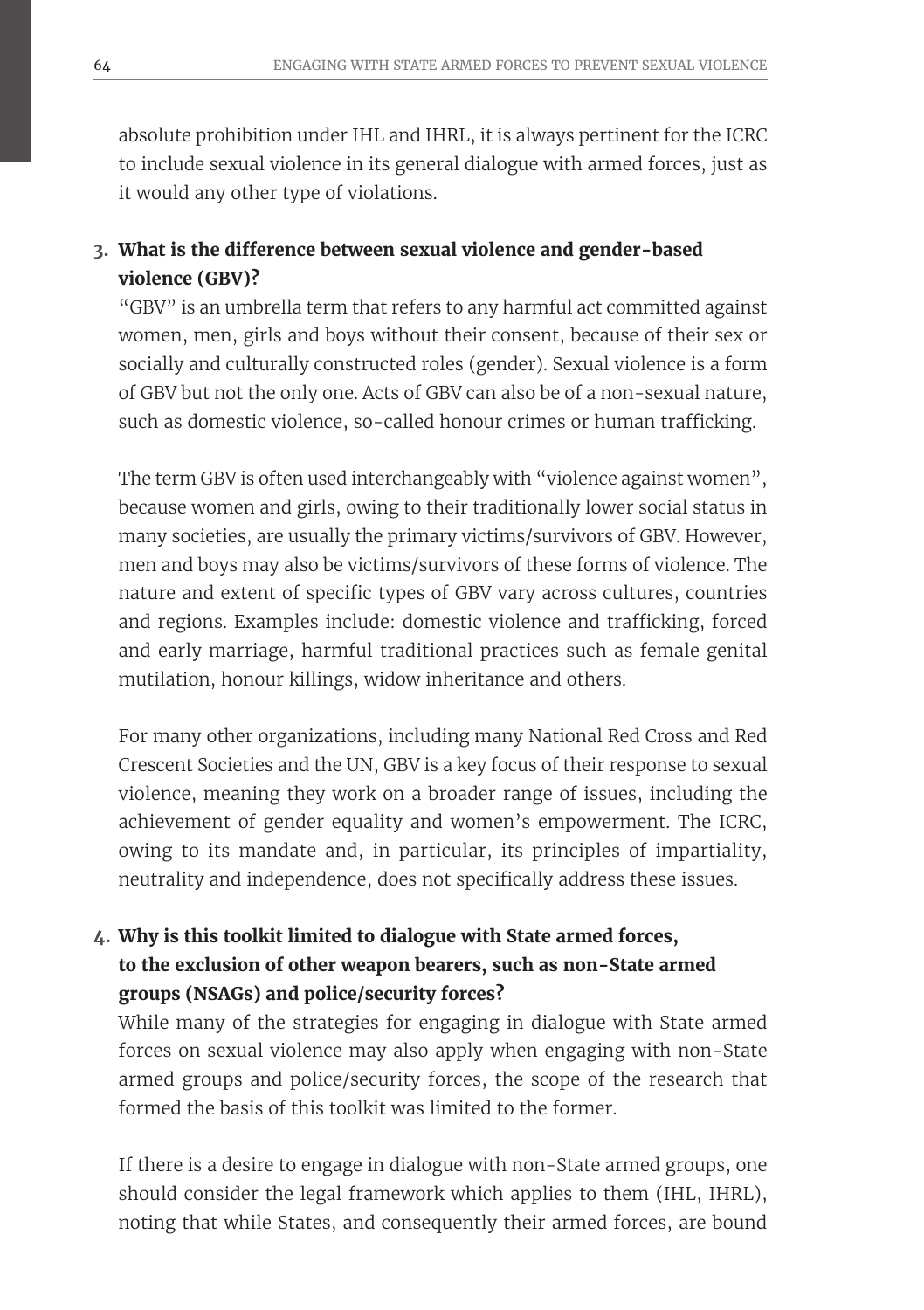by international human rights law (IHRL) at all times, it is still a matter of debate as to whether non-State actors are bound by it (for further details, see the ICRC publication *Understanding Arms Carriers <sup>18</sup>*).

**5. Are there sensitivities around sexual violence of which anyone engaging in dialogue with armed forces should be aware?** 

The prohibition of sexual violence is generally well known and accepted among armed forces and other weapons bearers – only a very small minority of whom have been known to attempt to justify and legitimize such acts. As a result, while sexual violence can be a challenging topic to navigate because of, for example, cultural and social taboos and determining the right language to use, in the ICRC's experience, this target audience is generally familiar with the topic and understands its relevance and importance.

**6. Is it not likely that armed forces will perceive attempted dialogue on sexual violence as an indirect allegation of having committed such abuse, and that this may jeopardize an existing relationship?**

Engaging in dialogue on sexual violence provides an opportunity to emphasize the important role of armed forces in developing protection guidelines and preventing the perpetration of sexual violence by third parties. Alternative points of engagement on protection and prevention issues may be found where the prohibition of sexual violence has been integrated in military documents by offering practical and technical assistance, which would imply addressing:

- *•* victim/survivor assistance
- *•* risk mitigation
- *•* reporting mechanisms.
- **7. What is the difference between "sexual violence" and "sexual exploitation and abuse", and why is the latter term often used when applied to peacekeepers?**
	- 1. The term "sexual exploitation and abuse (SEA)" is broader than the term "sexual violence"; all acts of sexual violence constitute SEA but not all acts of SEA constitute sexual violence.
	- 2. There is some overlap: serious incidents of SEA such as rape and sexual slavery – also constitute sexual violence prohibited by IHL and IHRL, and vice versa (sexual violence prohibited by IHL and IHRL constitutes a serious example of SEA).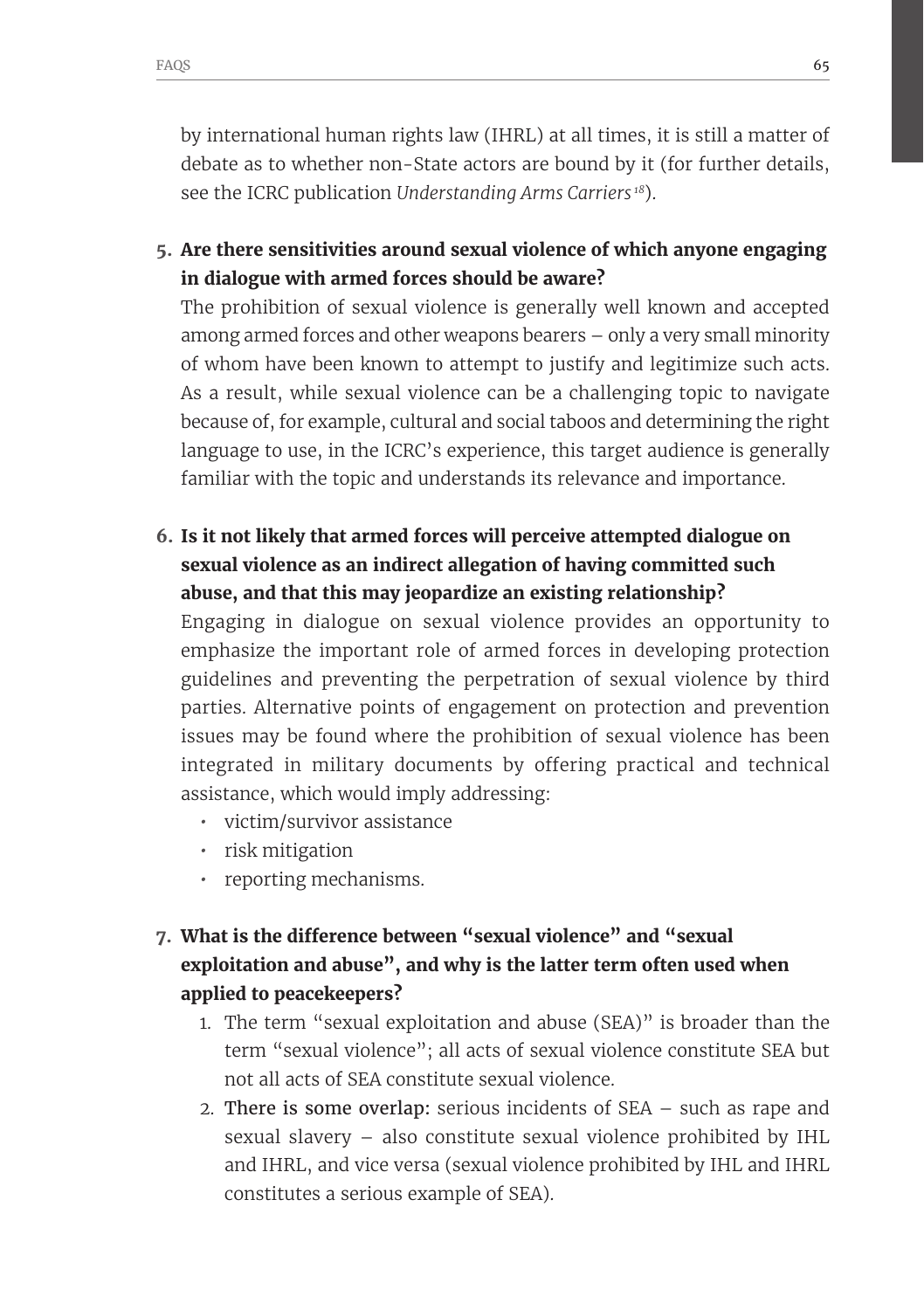3. But SEA has a broader scope: a number of acts which fall under the term SEA do not fall under the term sexual violence. For example, transactional sex or exploitative relationships do not necessarily constitute sexual violence (though conceivably, in specific instances, they may).

## **8."Gender" has become an important term in military circles. But what exactly does "incorporating a gender perspective" mean for the armed forces?**

Many armed forces recognize that to build relationships with local communities in the areas in which they operate, they need to understand the different roles and needs of women and men in those communities. In order to do so, they need to build their own gender capabilities. Many armed forces have come to realize that they can better achieve their mission objectives with mixed teams of female and male personnel. As such, they strive to recruit, retain and promote more women into leadership positions, foster strong morale and take steps to prevent internal abuse within the armed forces.

Key gender issues that the armed forces typically face are:

- *•* recruitment, retention and promotion of women
- *•* work/life balance of service personnel, in particular for fathers and mothers
- *•* handling of complaints of gender-related harassment, discrimination, bullying and abuse
- *•* protection of civilians, including from sexual violence and exploitation by military personnel
- *•* implementation of institutional or national-level policies related to gender, e.g. a national action plan regarding the UN Security Council resolutions on women, peace and security.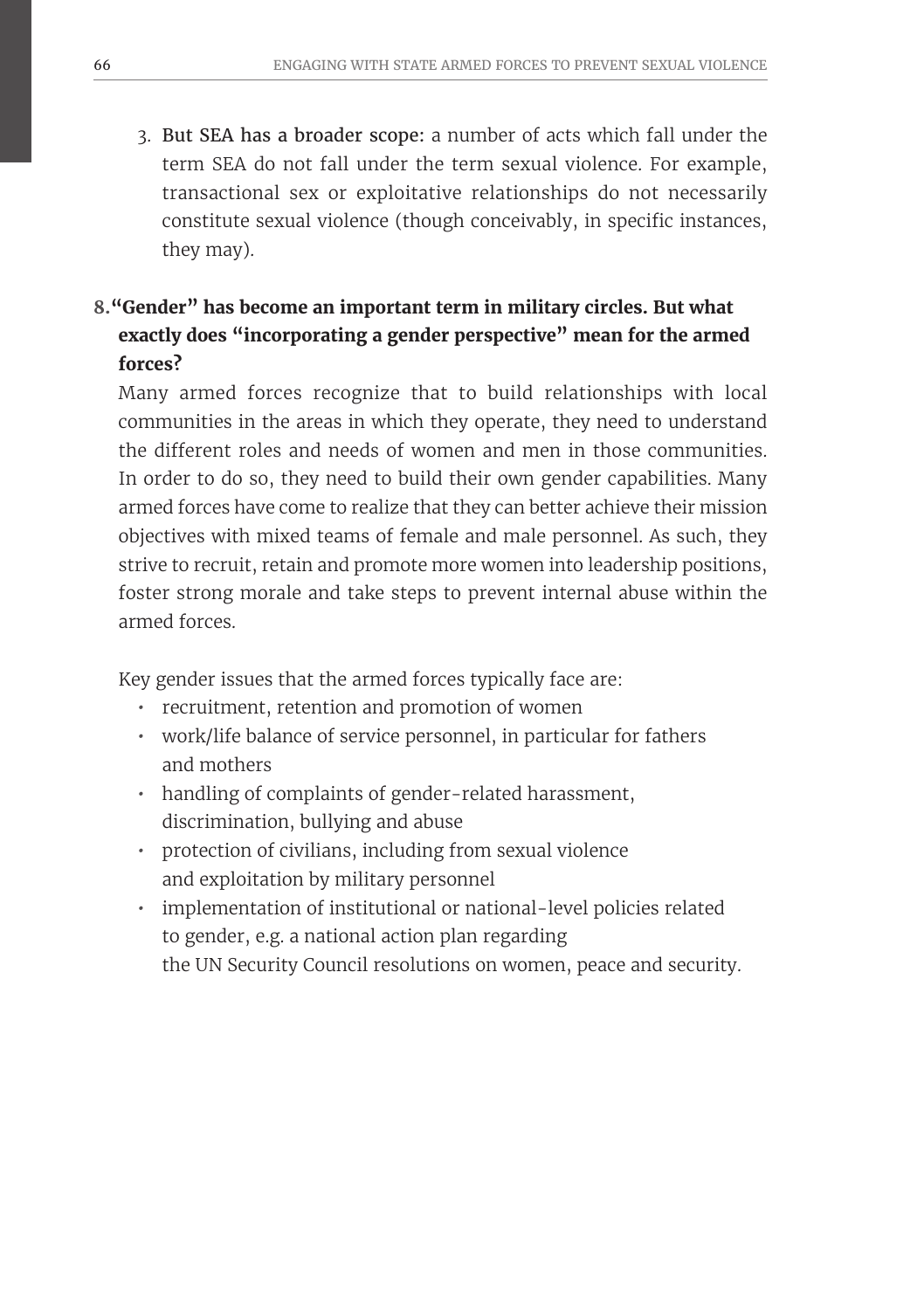# RESOURCES

## TOOLKIT RESOURCES

1 ICRC, *Sexual Violence and Military Doctrine*, 2017, available in the DP\_ FAS Collaborative Space (accessible to ICRC staff only): *[https://collab.ext.](https://collab.ext.icrc.org/sites/TS_DP_DIR/RelationsWArmsCarriers/THEMATIC/Sexual%20violence/20171221%20-%20SV_Report_Analysis%20-%20Prohibition%20of%20Sexual%20Violence%20in%209%20Military%20Doctrine.pdf) [icrc.org/sites/TS\\_DP\\_DIR/RelationsWArmsCarriers/THEMATIC/Sexual%20](https://collab.ext.icrc.org/sites/TS_DP_DIR/RelationsWArmsCarriers/THEMATIC/Sexual%20violence/20171221%20-%20SV_Report_Analysis%20-%20Prohibition%20of%20Sexual%20Violence%20in%209%20Military%20Doctrine.pdf) [violence/20171221%20-%20SV\\_Report\\_Analysis%20-%20Prohibition%20of%20](https://collab.ext.icrc.org/sites/TS_DP_DIR/RelationsWArmsCarriers/THEMATIC/Sexual%20violence/20171221%20-%20SV_Report_Analysis%20-%20Prohibition%20of%20Sexual%20Violence%20in%209%20Military%20Doctrine.pdf) [Sexual%20Violence%20in%209%20Military%20Doctrine.pdf](https://collab.ext.icrc.org/sites/TS_DP_DIR/RelationsWArmsCarriers/THEMATIC/Sexual%20violence/20171221%20-%20SV_Report_Analysis%20-%20Prohibition%20of%20Sexual%20Violence%20in%209%20Military%20Doctrine.pdf)*

2 ICRC, Strategy on Sexual Violence 2018–2022: *[https://collab.ext.icrc.](https://collab.ext.icrc.org/sites/TS_OP_DIR/_layouts/15/WopiFrame.aspx?sourcedoc=/sites/TS_OP_DIR/sexualviolence/A%20-%20ICRC%20Internal%20documents/Sexual%20Violence%20Strategy/ICRC%20Strategy%20on%20Sexual%20Violence%202018-2022%20Eng.docx&action=default) [org/sites/TS\\_OP\\_DIR/\\_layouts/15/WopiFrame.aspx?sourcedoc=/sites/TS\\_OP\\_](https://collab.ext.icrc.org/sites/TS_OP_DIR/_layouts/15/WopiFrame.aspx?sourcedoc=/sites/TS_OP_DIR/sexualviolence/A%20-%20ICRC%20Internal%20documents/Sexual%20Violence%20Strategy/ICRC%20Strategy%20on%20Sexual%20Violence%202018-2022%20Eng.docx&action=default) [DIR/sexualviolence/A%20-%20ICRC%20Internal%20documents/Sexual%20](https://collab.ext.icrc.org/sites/TS_OP_DIR/_layouts/15/WopiFrame.aspx?sourcedoc=/sites/TS_OP_DIR/sexualviolence/A%20-%20ICRC%20Internal%20documents/Sexual%20Violence%20Strategy/ICRC%20Strategy%20on%20Sexual%20Violence%202018-2022%20Eng.docx&action=default) [Violence%20Strategy/ICRC%20Strategy%20on%20Sexual%20Violence%202018-](https://collab.ext.icrc.org/sites/TS_OP_DIR/_layouts/15/WopiFrame.aspx?sourcedoc=/sites/TS_OP_DIR/sexualviolence/A%20-%20ICRC%20Internal%20documents/Sexual%20Violence%20Strategy/ICRC%20Strategy%20on%20Sexual%20Violence%202018-2022%20Eng.docx&action=default) [2022%20Eng.docx&action=default](https://collab.ext.icrc.org/sites/TS_OP_DIR/_layouts/15/WopiFrame.aspx?sourcedoc=/sites/TS_OP_DIR/sexualviolence/A%20-%20ICRC%20Internal%20documents/Sexual%20Violence%20Strategy/ICRC%20Strategy%20on%20Sexual%20Violence%202018-2022%20Eng.docx&action=default)*

3 Resolution on sexual and gender-based violence adopted by the 32nd International Conference of the Red Cross and Red Crescent in 2015: *[https://rcrcconference.org/app/uploads/2015/04/32IC-AR-on-Sexual-and](https://rcrcconference.org/app/uploads/2015/04/32IC-AR-on-Sexual-and-gender-based-violence_EN.pdf)[gender-based-violence\\_EN.pdf](https://rcrcconference.org/app/uploads/2015/04/32IC-AR-on-Sexual-and-gender-based-violence_EN.pdf)*

4 Materials and frameworks relating to dialogue with weapon bearers available in the DP\_FAS collaborative space:

- (a) Good practices regarding the ICRC dialogue with armed groups
- (b) Framework for Dialogue with Arms Carriers
- (c) Dialogue with Arms Carriers Guiding Framework
- (d) Update: ICRC Dialogue with arms carriers.

5 ICRC, *Integrating the Law*, 2007: *[https://www.icrc.org/en/doc/assets/files/](https://www.icrc.org/en/doc/assets/files/other/icrc-002-0900.pdf) [other/icrc-002-0900.pdf](https://www.icrc.org/en/doc/assets/files/other/icrc-002-0900.pdf)*

6 ICRC, *The Roots of Restraint in War*, Geneva, 2018: *[https://www.icrc.org/en/](https://www.icrc.org/en/publication/4352-roots-restraint-war#) [publication/4352-roots-restraint-war#](https://www.icrc.org/en/publication/4352-roots-restraint-war#)*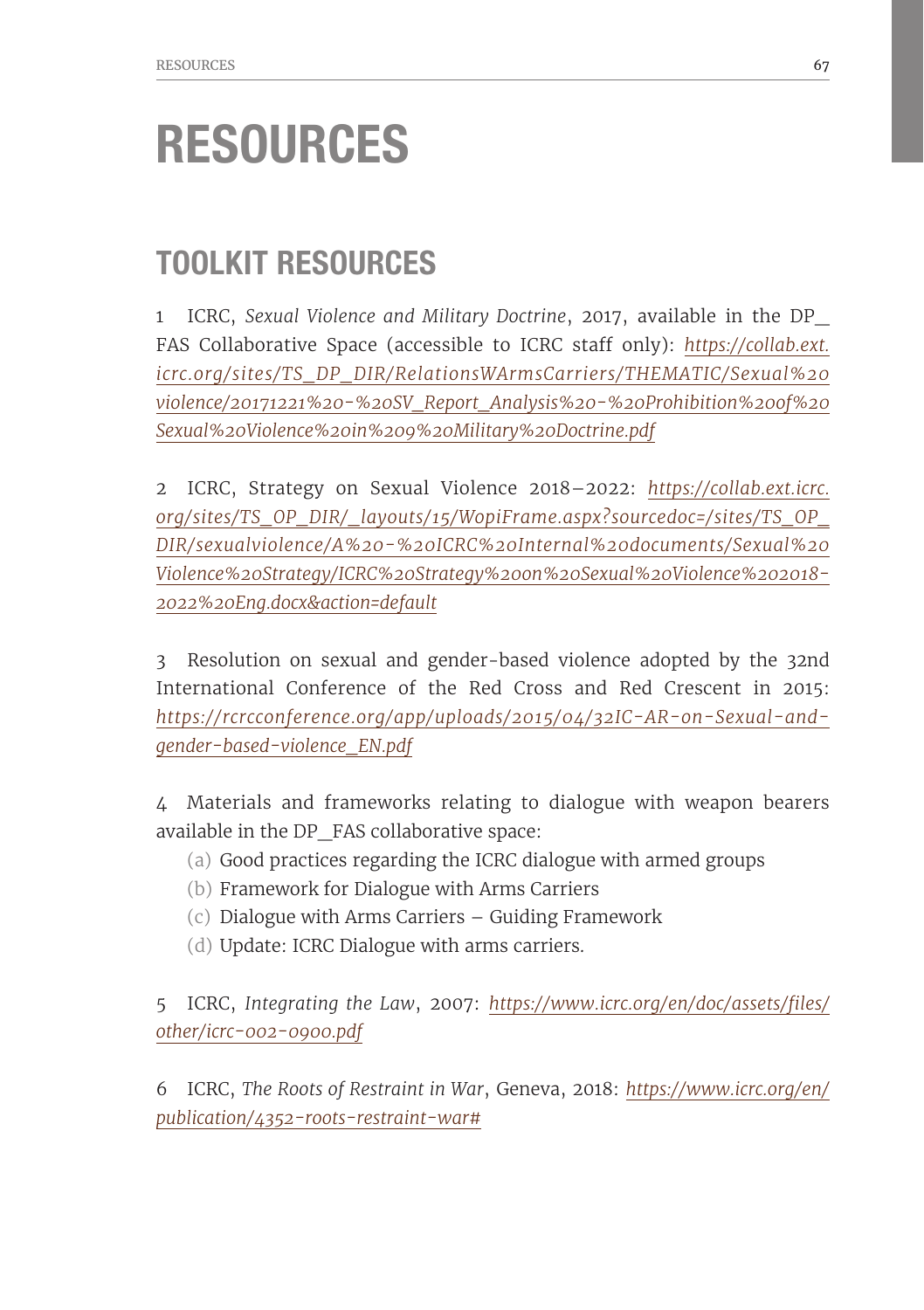7 United Nations Security Council, Resolutions 1325 (2000) and 1820 (2008) on women, peace and security: *http://unscr.com/en/resolutions/doc/1325* (one of its four pillars of implementation is prevention of relapse into conflict and all forms of structural and physical violence against women and girls, including sexual and gender-based violence) and *[https://www.un.org/ruleoflaw/files/](https://www.un.org/ruleoflaw/files/women_peace_security_resolution1820.pdf) [women\\_peace\\_security\\_resolution1820.pdf](https://www.un.org/ruleoflaw/files/women_peace_security_resolution1820.pdf)*

- 8 International initiatives on sexual violence in conflict:
	- (a) Preventing Sexual Violence Initiative: *[https://www.gov.uk/government/](https://www.gov.uk/government/organisations/preventing-sexual-violence-initiative) [organisations/preventing-sexual-violence-initiative](https://www.gov.uk/government/organisations/preventing-sexual-violence-initiative)*
	- (b) Stop Rape Now UN Action Against Sexual Violence in Conflict: *http://www.stoprapenow.org*
	- (c) United Nations Special Representative of the Secretary-General for Sexual Violence in Conflict: *http://www.un.org/sexualviolenceinconflict/*
	- (d) African Union Special Envoy on Women, Peace and Security: *http:// www.peaceau.org/en/page/40-5676-static-bineta-diop*
	- (e) Inter-Agency Standing Committee, *Guidelines for Integrating Gender-Based Violence Interventions in Humanitarian Action: https://gbvguidelines.org/wp/wp-content/uploads/2015/09/2015-IASC-Gender-based-Violence-Guidelines\_lo-res.pdf*
	- (f) International Criminal Court, The Office of the Prosecutor, *Policy Paper on Sexual and Gender-Based Crimes: [https://www.icc-cpi.int/](https://www.icc-cpi.int/iccdocs/otp/OTP-Policy-Paper-on-Sexual-and-Gender-Based-Crimes--June-2014.pdf) [iccdocs/otp/OTP-Policy-Paper-on-Sexual-and-Gender-Based-Crimes-](https://www.icc-cpi.int/iccdocs/otp/OTP-Policy-Paper-on-Sexual-and-Gender-Based-Crimes--June-2014.pdf) [-June-2014.pdf](https://www.icc-cpi.int/iccdocs/otp/OTP-Policy-Paper-on-Sexual-and-Gender-Based-Crimes--June-2014.pdf)*

9 Cohen, DK, Hoover Green, A and Wood, EJ, *Wartime Sexual Violence: Misconceptions, Implications, and Ways Forward*, United States Institute of Peace, Washington, 2013: *https://www.usip.org/sites/default/files/resources/SR323.pdf*

10 ICRC, Sexual Violence Background Note: *[https://collab.ext.icrc.org/sites/](https://collab.ext.icrc.org/sites/TS_KIG/OurDelegation/External%20communication/FAS%20Presentations/sexual-violence-background-notes.pdf) [TS\\_KIG/OurDelegation/External%20communication/FAS%20Presentations/sexual](https://collab.ext.icrc.org/sites/TS_KIG/OurDelegation/External%20communication/FAS%20Presentations/sexual-violence-background-notes.pdf)[violence-background-notes.pdf](https://collab.ext.icrc.org/sites/TS_KIG/OurDelegation/External%20communication/FAS%20Presentations/sexual-violence-background-notes.pdf)*

11 *Rome Statute of the International Criminal Court Article 9: https://www.icc-cpi.int/nr/rdonlyres/ea9aeff7-5752-4f84-be94- 0a655eb30e16/0/rome\_statute\_english.pdf*

12 Sivakumaran, S, "Sexual Violence against Men in Armed Conflict", *The European Journal of International Law*, 2007: *http://ejil.org/pdfs/18/2/224.pdf*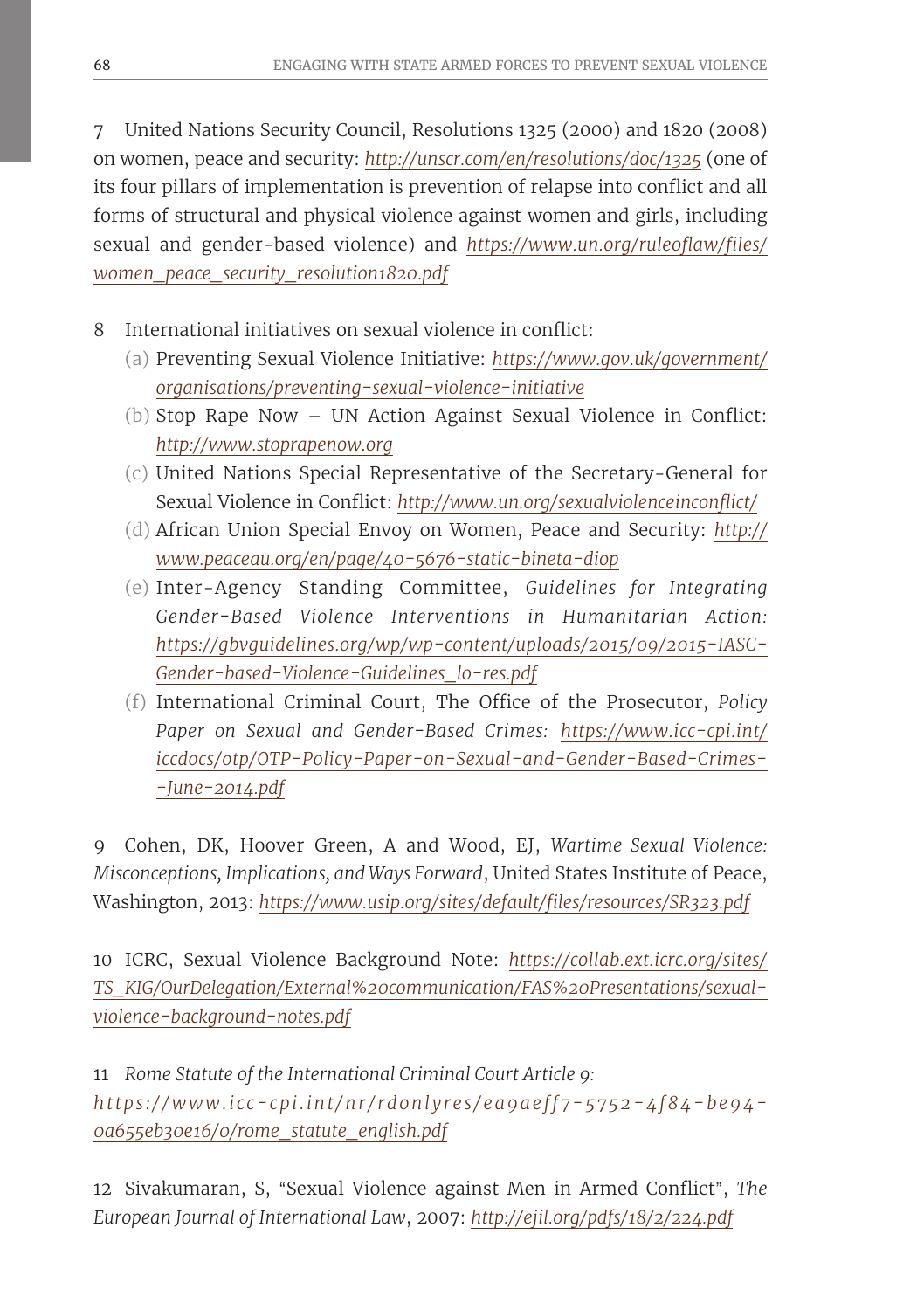13 ICRC, *Sexual Violence in Detention*, Geneva, 2017: *https://shop.icrc.org/sexualviolence-in-detention-2662.html*

14 ICRC, *The Roots of Behaviour in War*, Geneva, 2007: *[https://www.icrc.org/](https://www.icrc.org/en/publication/0853-roots-behaviour-war-understanding-and-preventing-ihl-violations) [en/publication/0853-roots-behaviour-war-understanding-and-preventing-ihl](https://www.icrc.org/en/publication/0853-roots-behaviour-war-understanding-and-preventing-ihl-violations)[violations](https://www.icrc.org/en/publication/0853-roots-behaviour-war-understanding-and-preventing-ihl-violations)*

15 Collaborative cross-departmental workshop summary, 2017 (accessible to ICRC staff only): *[https://collab.ext.icrc.org/sites/TS\\_DP\\_DIR/\\_layouts/15/](https://collab.ext.icrc.org/sites/TS_DP_DIR/_layouts/15/WopiFrame.aspx?sourcedoc=/sites/TS_DP_DIR/RelationsWArmsCarriers/THEMATIC/Sexual%20violence/20170329%20-%20Workshop_Brainstorm_Summary.docx&action=default&DefaultItemOpen=1) [WopiFrame.aspx?sourcedoc=/sites/TS\\_DP\\_DIR/RelationsWArmsCarriers/](https://collab.ext.icrc.org/sites/TS_DP_DIR/_layouts/15/WopiFrame.aspx?sourcedoc=/sites/TS_DP_DIR/RelationsWArmsCarriers/THEMATIC/Sexual%20violence/20170329%20-%20Workshop_Brainstorm_Summary.docx&action=default&DefaultItemOpen=1) [THEMATIC/Sexual%20violence/20170329%20-%20Workshop\\_Brainstorm\\_](https://collab.ext.icrc.org/sites/TS_DP_DIR/_layouts/15/WopiFrame.aspx?sourcedoc=/sites/TS_DP_DIR/RelationsWArmsCarriers/THEMATIC/Sexual%20violence/20170329%20-%20Workshop_Brainstorm_Summary.docx&action=default&DefaultItemOpen=1) [Summary.docx&action=default&DefaultItemOpen=1](https://collab.ext.icrc.org/sites/TS_DP_DIR/_layouts/15/WopiFrame.aspx?sourcedoc=/sites/TS_DP_DIR/RelationsWArmsCarriers/THEMATIC/Sexual%20violence/20170329%20-%20Workshop_Brainstorm_Summary.docx&action=default&DefaultItemOpen=1)*

16 ICRC Customary IHL Database: *[https://ihl-databases.icrc.org/customary-ihl/](https://ihl-databases.icrc.org/customary-ihl/eng/docs/v1_rul_rule93) [eng/docs/v1\\_rul\\_rule93](https://ihl-databases.icrc.org/customary-ihl/eng/docs/v1_rul_rule93)*

17 State Practice Collection, ICRC Library Catalogue (accessible to ICRC staff only): *https://library.ext.icrc.org/library/Default.aspx*

18 ICRC, *Understanding Arms Carriers*, Geneva, 2006: *[https://collab.ext.icrc.org/](https://collab.ext.icrc.org/sites/TS_DP_DIR/Activities/DP%20PUBLICATIONS/DP_FAS/Understanding%20Arms%20Carriers_p.pdf) [sites/TS\\_DP\\_DIR/Activities/DP%20PUBLICATIONS/DP\\_FAS/Understanding%20](https://collab.ext.icrc.org/sites/TS_DP_DIR/Activities/DP%20PUBLICATIONS/DP_FAS/Understanding%20Arms%20Carriers_p.pdf) [Arms%20Carriers\\_p.pdf](https://collab.ext.icrc.org/sites/TS_DP_DIR/Activities/DP%20PUBLICATIONS/DP_FAS/Understanding%20Arms%20Carriers_p.pdf)*

## ADDITIONAL EXTERNAL RESOURCES

These resources go beyond dialogue on sexual violence with armed forces, but may be helpful reading:

Nordic Centre for Gender in Military Operations, *Recommendations on Training Military to Combat Conflict-Related Sexual Violence*, 2014: *[https://www.forsvarsmakten.se/siteassets/english/swedint/engelska/swedint/](https://www.forsvarsmakten.se/siteassets/english/swedint/engelska/swedint/nordic-centre-for-gender-in-military-operations/final-recommendations-on-training-military-to-combat-conflict-related-sexual-violence-ncgm-25-nov-2014.pdf) [nordic-centre-for-gender-in-military-operations/final-recommendations](https://www.forsvarsmakten.se/siteassets/english/swedint/engelska/swedint/nordic-centre-for-gender-in-military-operations/final-recommendations-on-training-military-to-combat-conflict-related-sexual-violence-ncgm-25-nov-2014.pdf)[on-training-military-to-combat-conflict-related-sexual-violence-ncgm-25](https://www.forsvarsmakten.se/siteassets/english/swedint/engelska/swedint/nordic-centre-for-gender-in-military-operations/final-recommendations-on-training-military-to-combat-conflict-related-sexual-violence-ncgm-25-nov-2014.pdf) [nov-2014.pdf](https://www.forsvarsmakten.se/siteassets/english/swedint/engelska/swedint/nordic-centre-for-gender-in-military-operations/final-recommendations-on-training-military-to-combat-conflict-related-sexual-violence-ncgm-25-nov-2014.pdf)*

United Nations Peacekeeping Resource Hub, "Specialized Training Materials on Conflict-Related Sexual Violence" (includes scenario-based exercises, lesson plans, etc.): *[https://research.un.org/en/peacekeeping-community/training/STMs/CRSV](https://research.un.org/en/peacekeeping-community/training/STMs/CRSV )*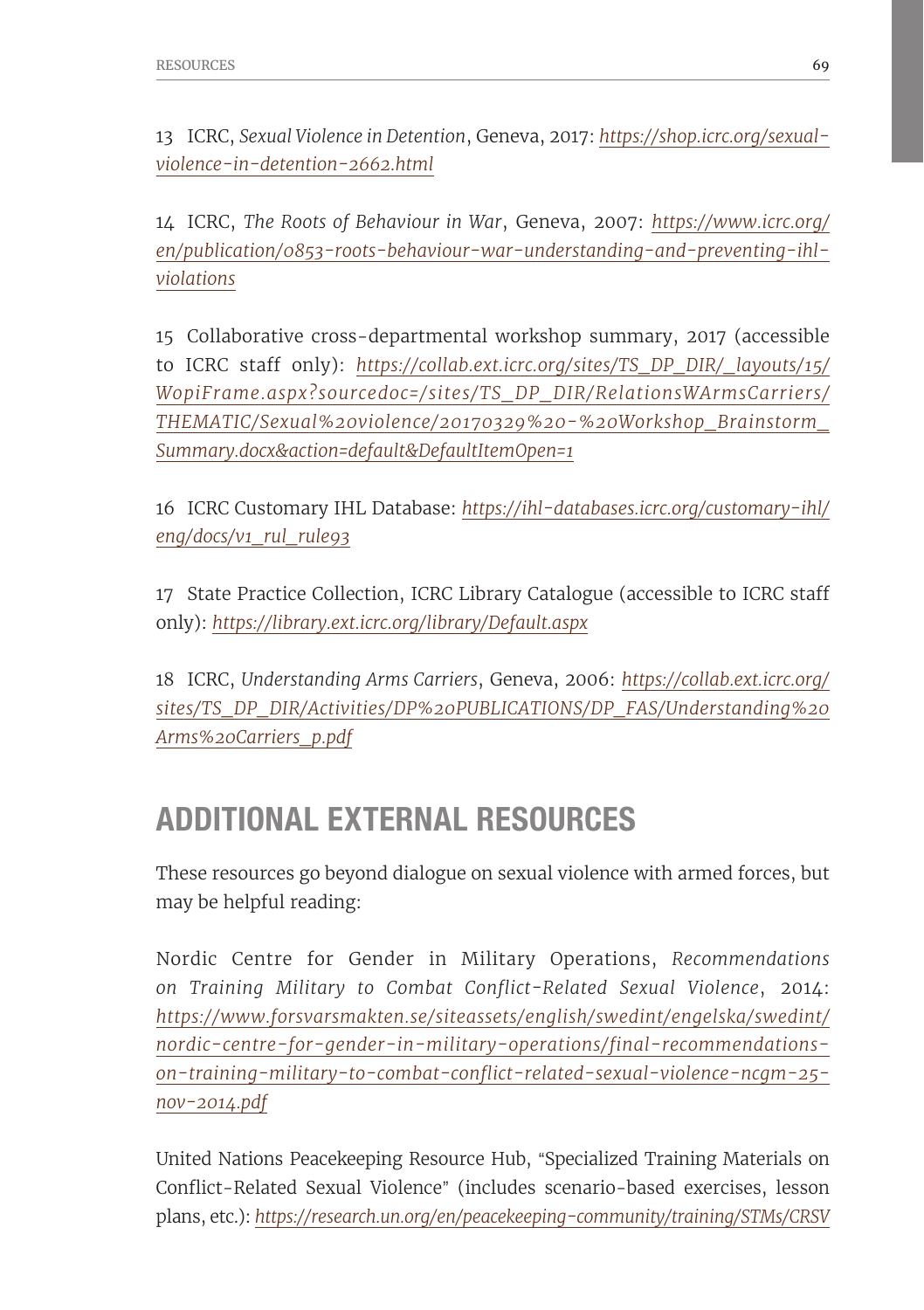Geneva Centre for Security Sector Governance (DCAF), *Preventing and Responding to Sexual and Domestic Violence against Men: A Guidance Note for Security Sector Institutions*, Geneva, 2014: *[https://www.dcaf.ch/preventing](https://www.dcaf.ch/preventing-and-responding-sexual-and-domestic-violence-against-men-guidance-note-security-sector)[and-responding-sexual-and-domestic-violence-against-men-guidance-note](https://www.dcaf.ch/preventing-and-responding-sexual-and-domestic-violence-against-men-guidance-note-security-sector)[security-sector](https://www.dcaf.ch/preventing-and-responding-sexual-and-domestic-violence-against-men-guidance-note-security-sector)*

Nordic Centre for Gender in Military Operations, *Whose Security? Practical Examples of Gender Perspectives in Military Operations*, Stockholm, 2015: *[https://www.forsvarsmakten.se/siteassets/english/swedint/engelska/swedint/](https://www.forsvarsmakten.se/siteassets/english/swedint/engelska/swedint/nordic-centre-for-gender-in-military-operations/whose-security-2015-low-resolution.pdf) [nordic-centre-for-gender-in-military-operations/whose-security-2015-low](https://www.forsvarsmakten.se/siteassets/english/swedint/engelska/swedint/nordic-centre-for-gender-in-military-operations/whose-security-2015-low-resolution.pdf)[resolution.pdf](https://www.forsvarsmakten.se/siteassets/english/swedint/engelska/swedint/nordic-centre-for-gender-in-military-operations/whose-security-2015-low-resolution.pdf)*

Human Rights Watch, *Soldiers Who Rape, Commanders Who Condone: Sexual Violence and Military Reform in the Democratic Republic of Congo*, New York, 2009: *[https://www.hrw.org/report/2009/07/16/soldiers-who-rape-commanders-who](https://www.hrw.org/report/2009/07/16/soldiers-who-rape-commanders-who-condone/sexual-violence-and-military-reform)[condone/sexual-violence-and-military-reform](https://www.hrw.org/report/2009/07/16/soldiers-who-rape-commanders-who-condone/sexual-violence-and-military-reform)*

*DCAF, Sexual Violence in Armed Conflict: Global Overview and Implications for the Security Sector*, Geneva, 2007: *[https://www.dcaf.ch/sexual-violence-armed-conflict](https://www.dcaf.ch/sexual-violence-armed-conflict )*

DCAF, *Integrating a Gender Perspective into Internal Oversight within Armed Forces*, Geneva, 2014